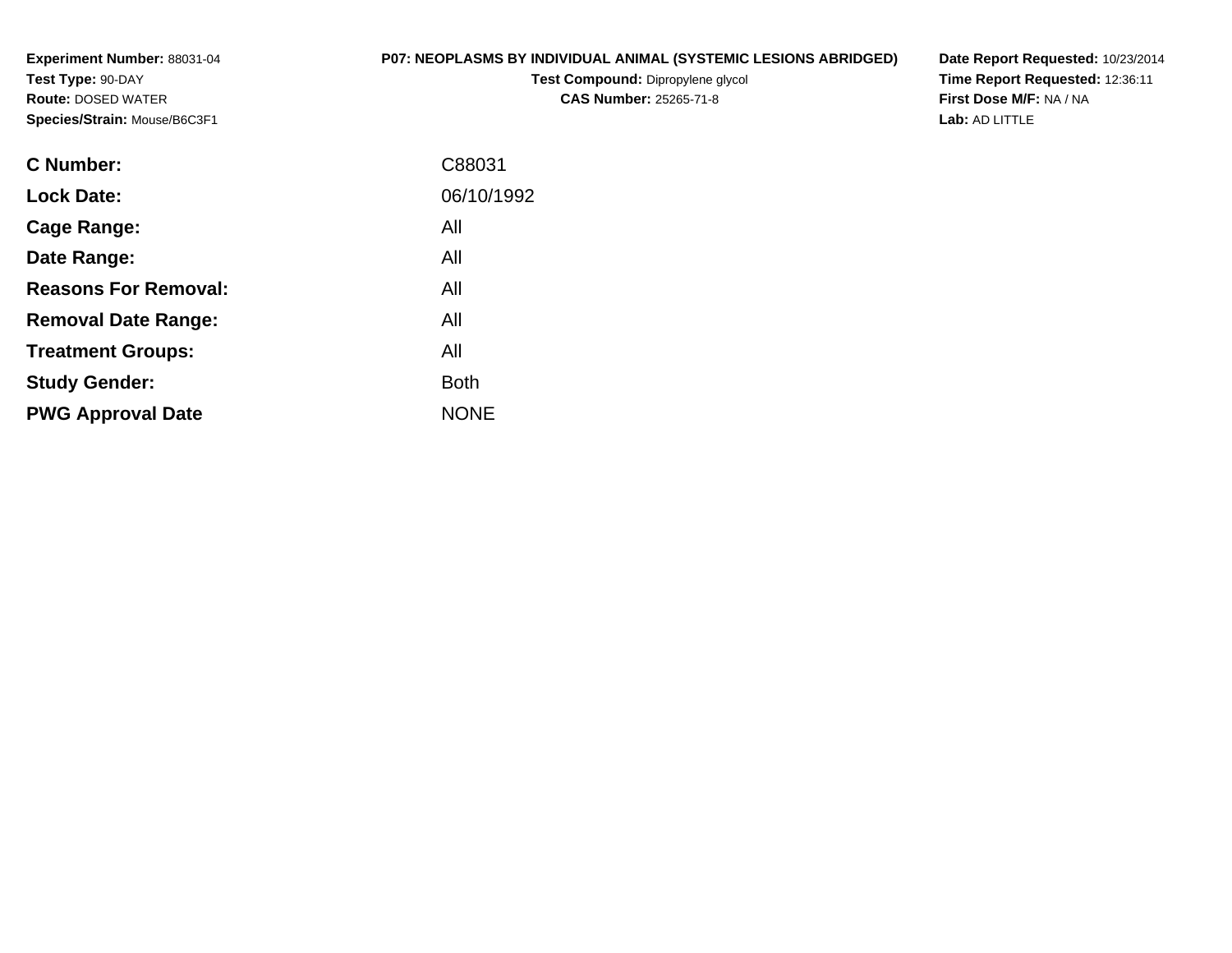**Experiment Number:** 88031-04**Test Type:** 90-DAY

**Species/Strain:** Mouse/B6C3F1

**Route:** DOSED WATER

# **P07: NEOPLASMS BY INDIVIDUAL ANIMAL (SYSTEMIC LESIONS ABRIDGED)**

**Test Compound:** Dipropylene glycol

**CAS Number:** 25265-71-8

**Date Report Requested:** 10/23/2014**Time Report Requested:** 12:36:11**First Dose M/F:** NA / NA**Lab:** AD LITTLE

| <b>B6C3F1 Mouse Male</b><br><b>VEHICLE CONTROL</b> | DAY ON TEST<br><b>ANIMAL ID</b> | 0<br>0<br>9<br>1<br>$\pmb{0}$<br>0<br>$\mathbf 0$<br>0<br>1 | 0<br>$\boldsymbol{\theta}$<br>9<br>$\boldsymbol{l}$<br>$\mathbf 0$<br>$\mathbf 0$<br>$\mathbf 0$<br>0<br>$\overline{2}$ | 0<br>$\boldsymbol{\theta}$<br>9<br>1<br>$\mathbf 0$<br>$\mathbf 0$<br>$\mathbf 0$<br>0<br>3 | 0<br>$\boldsymbol{\theta}$<br>9<br>$\boldsymbol{l}$<br>$\Omega$<br>$\Omega$<br>$\Omega$<br>0<br>4 | 0<br>$\boldsymbol{\theta}$<br>9<br>$\boldsymbol{l}$<br>$\mathbf 0$<br>$\pmb{0}$<br>$\mathbf 0$<br>$\pmb{0}$<br>5 | 0<br>0<br>9<br>$\mathbf{I}$<br>$\mathbf 0$<br>$\mathbf 0$<br>$\Omega$<br>0<br>6 | 0<br>0<br>9<br>$\boldsymbol{l}$<br>$\mathbf 0$<br>$\mathbf 0$<br>$\mathbf 0$<br>0<br>$\overline{7}$ | 0<br>0<br>9<br>$\boldsymbol{l}$<br>$\Omega$<br>$\mathbf 0$<br>$\Omega$<br>0<br>8 | 0<br>0<br>9<br>$\boldsymbol{l}$<br>0<br>$\mathbf 0$<br>$\mathbf 0$<br>0<br>9 | 0<br>0<br>9<br>1<br>$\Omega$<br>$\Omega$<br>$\Omega$<br>1<br>0 | <i><b>*TOTALS</b></i> |
|----------------------------------------------------|---------------------------------|-------------------------------------------------------------|-------------------------------------------------------------------------------------------------------------------------|---------------------------------------------------------------------------------------------|---------------------------------------------------------------------------------------------------|------------------------------------------------------------------------------------------------------------------|---------------------------------------------------------------------------------|-----------------------------------------------------------------------------------------------------|----------------------------------------------------------------------------------|------------------------------------------------------------------------------|----------------------------------------------------------------|-----------------------|
| <b>Alimentary System</b>                           |                                 |                                                             |                                                                                                                         |                                                                                             |                                                                                                   |                                                                                                                  |                                                                                 |                                                                                                     |                                                                                  |                                                                              |                                                                |                       |
| Esophagus                                          |                                 | +                                                           | +                                                                                                                       | +                                                                                           | +                                                                                                 | +                                                                                                                | +                                                                               | $\pm$                                                                                               | ٠                                                                                | +                                                                            | +                                                              | 10                    |
| Gallbladder                                        |                                 | $\ddot{}$                                                   | $\ddot{}$                                                                                                               | $\pm$                                                                                       | $\ddot{}$                                                                                         | $\ddot{}$                                                                                                        | $\ddot{}$                                                                       | $\ddot{}$                                                                                           | +                                                                                | $\ddot{}$                                                                    | $\ddot{}$                                                      | 10                    |
| Intestine Large, Cecum                             |                                 | $\ddot{}$                                                   | +                                                                                                                       | $\ddot{}$                                                                                   | +                                                                                                 | $\ddot{}$                                                                                                        | $\ddot{}$                                                                       | $+$                                                                                                 | $\pm$                                                                            | $\ddot{}$                                                                    | $\ddot{}$                                                      | 10                    |
| Intestine Large, Colon                             |                                 | $\ddot{}$                                                   | $\ddot{}$                                                                                                               | $\ddot{}$                                                                                   | $\ddot{}$                                                                                         | $\ddot{}$                                                                                                        | $\ddot{}$                                                                       | $+$                                                                                                 | $\ddot{}$                                                                        | $\ddot{}$                                                                    | $\ddot{}$                                                      | 10                    |
| Intestine Large, Rectum                            |                                 | +                                                           | +                                                                                                                       | +                                                                                           | +                                                                                                 | +                                                                                                                | $\pm$                                                                           | $\ddot{}$                                                                                           | +                                                                                | $\ddot{}$                                                                    | +                                                              | 10                    |
| Intestine Small, Duodenum                          |                                 | +                                                           | $\ddot{}$                                                                                                               | +                                                                                           | $\ddot{}$                                                                                         | $\ddot{}$                                                                                                        | $\ddot{}$                                                                       | $\ddot{}$                                                                                           | +                                                                                | $\ddot{}$                                                                    | $\ddot{}$                                                      | 10                    |
| Intestine Small, Ileum                             |                                 | $\ddot{}$                                                   | $\ddot{}$                                                                                                               | +                                                                                           | $\ddot{}$                                                                                         | $\ddot{}$                                                                                                        | $\ddot{}$                                                                       | $\ddot{}$                                                                                           | $\ddot{}$                                                                        | $+$                                                                          | $\ddot{}$                                                      | 10                    |
| Intestine Small, Jejunum                           |                                 | +                                                           | +                                                                                                                       | +                                                                                           | +                                                                                                 | $\ddot{}$                                                                                                        | $\ddot{}$                                                                       | $\ddot{}$                                                                                           | $\ddot{}$                                                                        | $\ddot{}$                                                                    | $\ddot{}$                                                      | 10                    |
| Liver                                              |                                 | $\ddot{}$                                                   | +                                                                                                                       | +                                                                                           | +                                                                                                 | +                                                                                                                | $\ddot{}$                                                                       | $\ddot{}$                                                                                           | +                                                                                | +                                                                            | +                                                              | 10                    |
| Pancreas                                           |                                 | $\ddot{}$                                                   | $\ddot{}$                                                                                                               | +                                                                                           | $\ddot{}$                                                                                         | $\ddot{}$                                                                                                        | $\ddot{}$                                                                       | $+$                                                                                                 | $\ddot{}$                                                                        | $\ddot{}$                                                                    | $\ddot{}$                                                      | 10                    |
| Salivary Glands                                    |                                 | $\ddot{}$                                                   | $\ddot{}$                                                                                                               | +                                                                                           | $\ddot{}$                                                                                         | $\ddot{}$                                                                                                        | $\ddot{}$                                                                       | $\pm$                                                                                               | $\ddot{}$                                                                        | $\ddot{}$                                                                    | $\ddot{}$                                                      | 10                    |
| Stomach, Forestomach                               |                                 | $\ddot{}$                                                   | $\ddot{}$                                                                                                               | $\ddot{}$                                                                                   | $\ddot{}$                                                                                         | $+$                                                                                                              | $+$                                                                             | $+$                                                                                                 | $\ddot{}$                                                                        | $+$                                                                          | $\ddot{}$                                                      | 10                    |
| Stomach, Glandular                                 |                                 | $\ddot{}$                                                   | $\ddot{}$                                                                                                               | $\ddot{}$                                                                                   | $\ddot{}$                                                                                         | $+$                                                                                                              | $\ddot{}$                                                                       | $\ddot{}$                                                                                           | $\ddot{}$                                                                        | $\ddot{}$                                                                    | $\ddot{}$                                                      | 10                    |
| <b>Cardiovascular System</b>                       |                                 |                                                             |                                                                                                                         |                                                                                             |                                                                                                   |                                                                                                                  |                                                                                 |                                                                                                     |                                                                                  |                                                                              |                                                                |                       |
| <b>Blood Vessel</b>                                |                                 | +                                                           | +                                                                                                                       | +                                                                                           | +                                                                                                 | +                                                                                                                |                                                                                 | +                                                                                                   | +                                                                                |                                                                              | +                                                              | 10                    |
| Heart                                              |                                 | $\ddot{}$                                                   |                                                                                                                         | $\ddot{}$                                                                                   | $\ddot{}$                                                                                         | $\ddot{}$                                                                                                        |                                                                                 | $\ddot{}$                                                                                           | ÷                                                                                | $\ddot{}$                                                                    | $\ddot{}$                                                      | 10                    |
| <b>Endocrine System</b>                            |                                 |                                                             |                                                                                                                         |                                                                                             |                                                                                                   |                                                                                                                  |                                                                                 |                                                                                                     |                                                                                  |                                                                              |                                                                |                       |
| <b>Adrenal Cortex</b>                              |                                 | +                                                           | +                                                                                                                       | +                                                                                           | +                                                                                                 | ٠                                                                                                                | +                                                                               | ٠                                                                                                   | +                                                                                | ٠                                                                            | ٠                                                              | 10                    |
| Adrenal Medulla                                    |                                 | +                                                           | +                                                                                                                       | +                                                                                           | $\ddot{}$                                                                                         | $\ddot{}$                                                                                                        |                                                                                 | $\ddot{}$                                                                                           | $\ddot{}$                                                                        | $\ddot{}$                                                                    | +                                                              | 10                    |
| Islets, Pancreatic                                 |                                 | $\ddot{}$                                                   | +                                                                                                                       | +                                                                                           | $\ddot{}$                                                                                         | $\ddot{}$                                                                                                        | $\ddot{}$                                                                       | $\ddot{}$                                                                                           | +                                                                                | +                                                                            | +                                                              | 10                    |

\* ..Total animals with tissue examined microscopically; Total animals with tumor **M** . Missing tissue M ..Missing tissue

+ ..Tissue examined microscopically

I ..Insufficient tissue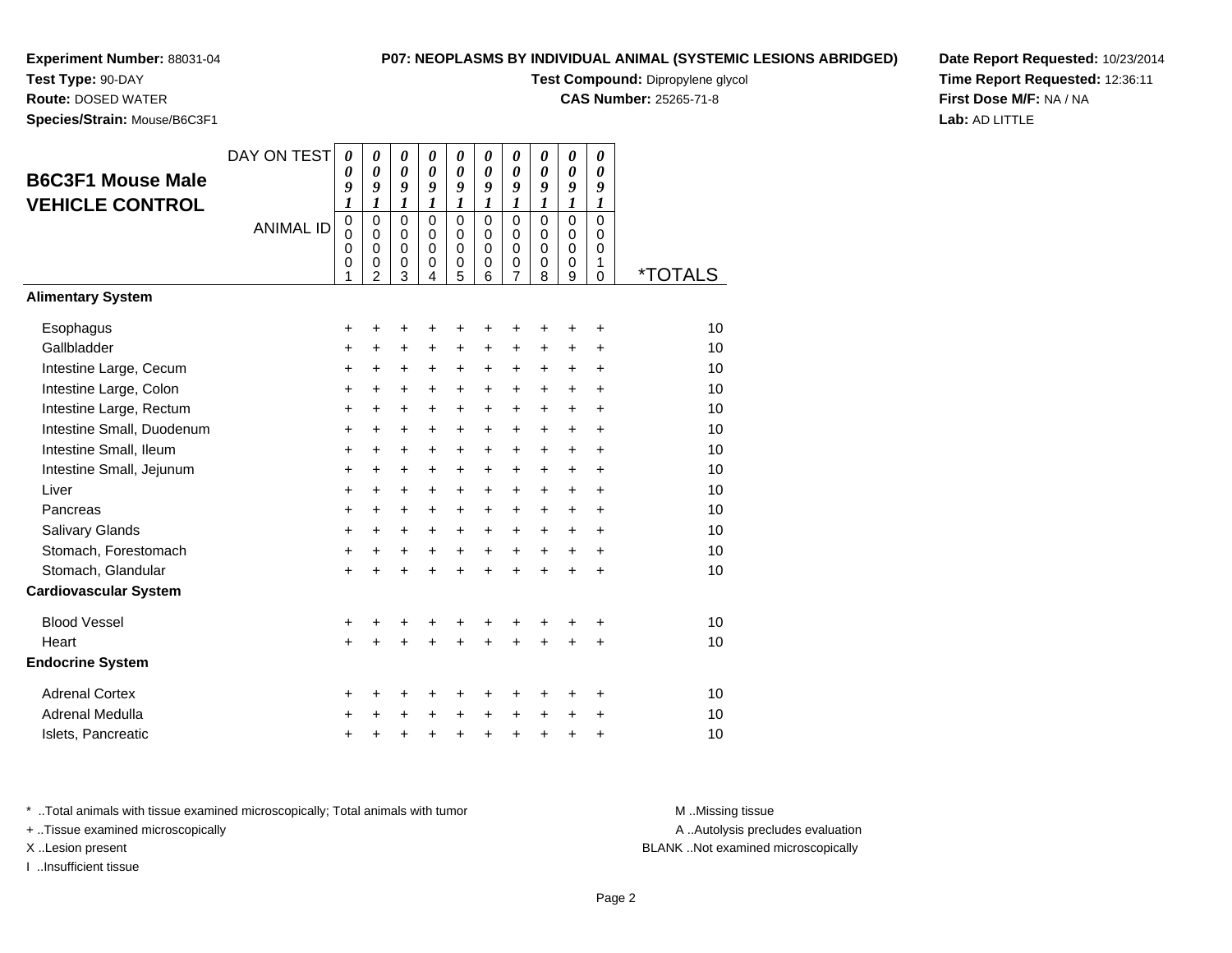**Test Type:** 90-DAY**Route:** DOSED WATER

## **P07: NEOPLASMS BY INDIVIDUAL ANIMAL (SYSTEMIC LESIONS ABRIDGED)**

**Test Compound:** Dipropylene glycol

**CAS Number:** 25265-71-8

**Date Report Requested:** 10/23/2014**Time Report Requested:** 12:36:11**First Dose M/F:** NA / NA**Lab:** AD LITTLE

 **Species/Strain:** Mouse/B6C3F1DAY ON TEST**B6C3F1 Mouse Male VEHICLE CONTROL**ANIMAL ID*0 0 9 1* 0 0 0 0 1 $\ddot{}$ *0 0 9 1* 0 0 0 0 2 $\ddot{}$ *0 0 9 1* 0 0 0 0 3 $\ddot{}$ *0 0 9 1* 0 0 0 0 4M *0 0 9 1* 0 0 0 0 5*0 0 9 1* 0 0 0 0 6 $\ddot{}$ *0 0 9 1* 0 0 0 0 7*0 0 9 1* 0 0 0 0 8*0 0 9 1* 0 0 0 0 9 $\ddot{}$ *0 0 9 1* 0 0 0 1 $\mathbf 0$ 0 \*TOTALSParathyroid Gland $\alpha$  + <sup>+</sup> <sup>+</sup> <sup>M</sup> <sup>+</sup> <sup>+</sup> <sup>+</sup> <sup>+</sup> <sup>+</sup> <sup>+</sup> <sup>9</sup> Pituitary Gland $\alpha$  + <sup>+</sup> <sup>+</sup> <sup>+</sup> <sup>+</sup> <sup>+</sup> <sup>+</sup> <sup>+</sup> <sup>+</sup> <sup>+</sup> <sup>10</sup> Thyroid Glandd  $+$  <sup>+</sup> <sup>+</sup> <sup>+</sup> <sup>+</sup> <sup>+</sup> <sup>+</sup> <sup>+</sup> <sup>+</sup> <sup>+</sup> <sup>10</sup> **General Body System**NONE **Genital System**Epididymis $\mathsf{S}$  + <sup>+</sup> <sup>+</sup> <sup>+</sup> <sup>+</sup> <sup>+</sup> <sup>+</sup> <sup>+</sup> <sup>+</sup> <sup>+</sup> <sup>10</sup> Preputial Gland $\alpha$  + <sup>+</sup> <sup>+</sup> <sup>+</sup> <sup>+</sup> <sup>+</sup> <sup>+</sup> <sup>+</sup> <sup>+</sup> <sup>+</sup> <sup>10</sup> Prostate $e$  + <sup>+</sup> <sup>+</sup> <sup>+</sup> <sup>+</sup> <sup>+</sup> <sup>+</sup> <sup>+</sup> <sup>+</sup> <sup>+</sup> <sup>10</sup> Seminal Vesiclee + <sup>+</sup> <sup>+</sup> <sup>+</sup> <sup>+</sup> <sup>+</sup> <sup>+</sup> <sup>+</sup> <sup>+</sup> <sup>+</sup> <sup>10</sup> **Testes**  <sup>+</sup> <sup>+</sup> <sup>+</sup> <sup>+</sup> <sup>+</sup> <sup>+</sup> <sup>+</sup> <sup>+</sup> <sup>+</sup> <sup>+</sup> <sup>10</sup> **Hematopoietic System**Bone Marrow <sup>+</sup> <sup>+</sup> <sup>+</sup> <sup>+</sup> <sup>+</sup> <sup>+</sup> <sup>+</sup> <sup>+</sup> <sup>+</sup> <sup>+</sup> <sup>10</sup> Lymph Node, Mandibularr + <sup>+</sup> <sup>+</sup> <sup>+</sup> <sup>+</sup> <sup>+</sup> <sup>+</sup> <sup>+</sup> <sup>+</sup> <sup>+</sup> <sup>10</sup> Lymph Node, Mesenteric $\circ$  + <sup>+</sup> <sup>+</sup> <sup>+</sup> <sup>+</sup> <sup>+</sup> <sup>+</sup> <sup>+</sup> <sup>+</sup> <sup>+</sup> <sup>10</sup> Spleenn  $+$  <sup>+</sup> <sup>+</sup> <sup>+</sup> <sup>+</sup> <sup>+</sup> <sup>+</sup> <sup>+</sup> <sup>+</sup> <sup>+</sup> <sup>10</sup> Thymus <sup>+</sup> <sup>+</sup> <sup>+</sup> <sup>+</sup> <sup>+</sup> <sup>+</sup> <sup>+</sup> <sup>+</sup> <sup>+</sup> <sup>+</sup> <sup>10</sup> **Integumentary System**Mammary Glandd M <sup>+</sup> <sup>+</sup> <sup>M</sup> <sup>+</sup> <sup>+</sup> <sup>M</sup> <sup>M</sup> <sup>M</sup> <sup>M</sup> <sup>4</sup>

\* ..Total animals with tissue examined microscopically; Total animals with tumor **M** ..Missing tissue M ..Missing tissue

n  $+$ 

+ ..Tissue examined microscopically

**Skin** 

I ..Insufficient tissue

A ..Autolysis precludes evaluation

X ..Lesion present BLANK ..Not examined microscopically

<sup>+</sup> <sup>+</sup> <sup>+</sup> <sup>+</sup> <sup>+</sup> <sup>+</sup> <sup>+</sup> <sup>+</sup> <sup>+</sup> <sup>10</sup>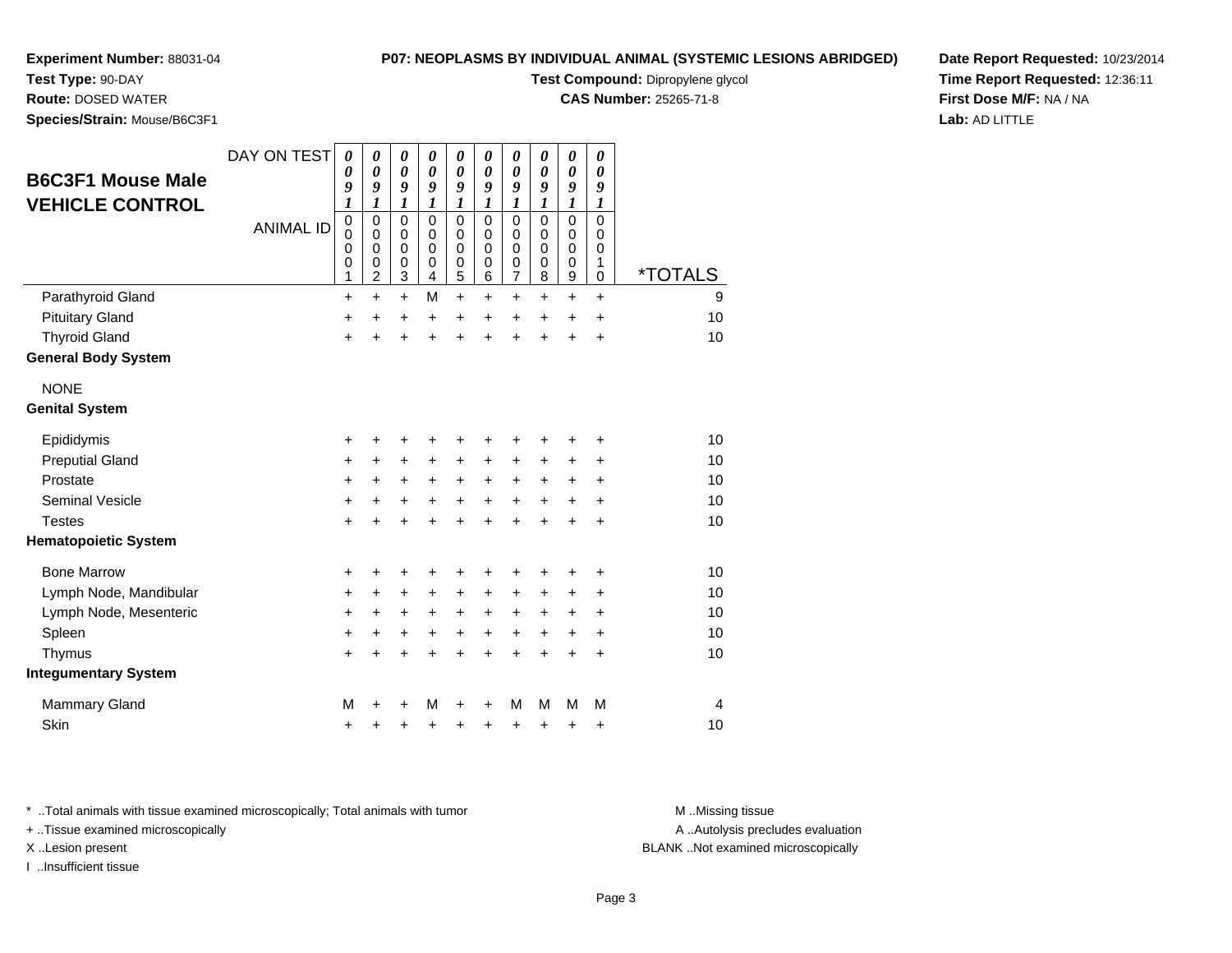# **Experiment Number:** 88031-04**Test Type:** 90-DAY

**Species/Strain:** Mouse/B6C3F1

**Route:** DOSED WATER

# **P07: NEOPLASMS BY INDIVIDUAL ANIMAL (SYSTEMIC LESIONS ABRIDGED)**

**Test Compound:** Dipropylene glycol

**CAS Number:** 25265-71-8

**Date Report Requested:** 10/23/2014**Time Report Requested:** 12:36:11**First Dose M/F:** NA / NA**Lab:** AD LITTLE

| DAY ON TEST      |                                                               |                                                                  |                            |                                           |                                 |                                      |                                                   |                                      |                            |                                      |                       |
|------------------|---------------------------------------------------------------|------------------------------------------------------------------|----------------------------|-------------------------------------------|---------------------------------|--------------------------------------|---------------------------------------------------|--------------------------------------|----------------------------|--------------------------------------|-----------------------|
|                  | 0<br>0<br>9                                                   | 0<br>$\boldsymbol{\theta}$<br>9                                  | 0<br>0<br>9                | 0<br>0<br>9                               | 0<br>$\boldsymbol{\theta}$<br>9 | 0<br>0<br>9                          | 0<br>$\boldsymbol{\theta}$<br>9                   | 0<br>0<br>9                          | 0<br>$\pmb{\theta}$<br>9   | 0<br>0<br>9                          |                       |
| <b>ANIMAL ID</b> | $\mathbf 0$<br>$\mathbf 0$<br>$\mathbf 0$<br>$\mathbf 0$<br>1 | $\mathbf 0$<br>0<br>$\mathbf 0$<br>$\mathbf 0$<br>$\mathfrak{p}$ | $\mathsf 0$<br>0<br>0<br>0 | $\mathbf 0$<br>0<br>$\mathbf 0$<br>0<br>4 | $\mathbf 0$<br>0<br>0<br>0      | $\mathbf 0$<br>0<br>$\mathbf 0$<br>0 | 0<br>0<br>0<br>$\boldsymbol{0}$<br>$\overline{7}$ | $\mathbf 0$<br>0<br>$\mathbf 0$<br>0 | $\mathbf 0$<br>0<br>0<br>0 | $\mathbf 0$<br>0<br>$\mathbf 0$<br>1 | <i><b>*TOTALS</b></i> |
|                  |                                                               |                                                                  |                            |                                           |                                 |                                      |                                                   |                                      |                            |                                      |                       |
|                  | $\ddot{}$                                                     |                                                                  |                            |                                           |                                 |                                      |                                                   |                                      |                            | ٠                                    | 10                    |
|                  | $\div$                                                        |                                                                  |                            |                                           |                                 |                                      |                                                   |                                      |                            | +                                    | 10                    |
|                  | $\ddot{}$<br>$\ddot{}$<br>$\ddot{}$                           |                                                                  | $\ddot{}$                  | $\ddot{}$                                 | $\ddot{}$<br>$\ddot{}$          | $+$                                  | $\ddot{}$                                         | $\pm$                                | +<br>+                     | ٠<br>٠<br>+                          | 10<br>10<br>10        |
|                  |                                                               |                                                                  |                            |                                           |                                 |                                      |                                                   |                                      |                            |                                      |                       |
|                  | +<br>$\ddot{}$                                                |                                                                  |                            |                                           |                                 |                                      |                                                   |                                      |                            | +<br>+                               | 10<br>10              |
|                  | +                                                             |                                                                  |                            |                                           |                                 |                                      |                                                   |                                      |                            | +                                    | 10                    |
|                  |                                                               | $\boldsymbol{l}$                                                 | 1                          | 1<br>3                                    | 1                               | 1<br>5                               | 1<br>6                                            | 1                                    | 1<br>8                     | 1<br>9                               | 1<br>0                |

\* ..Total animals with tissue examined microscopically; Total animals with tumor **M** . Missing tissue M ..Missing tissue

+ ..Tissue examined microscopically

I ..Insufficient tissue

A ..Autolysis precludes evaluation

X ..Lesion present BLANK ..Not examined microscopically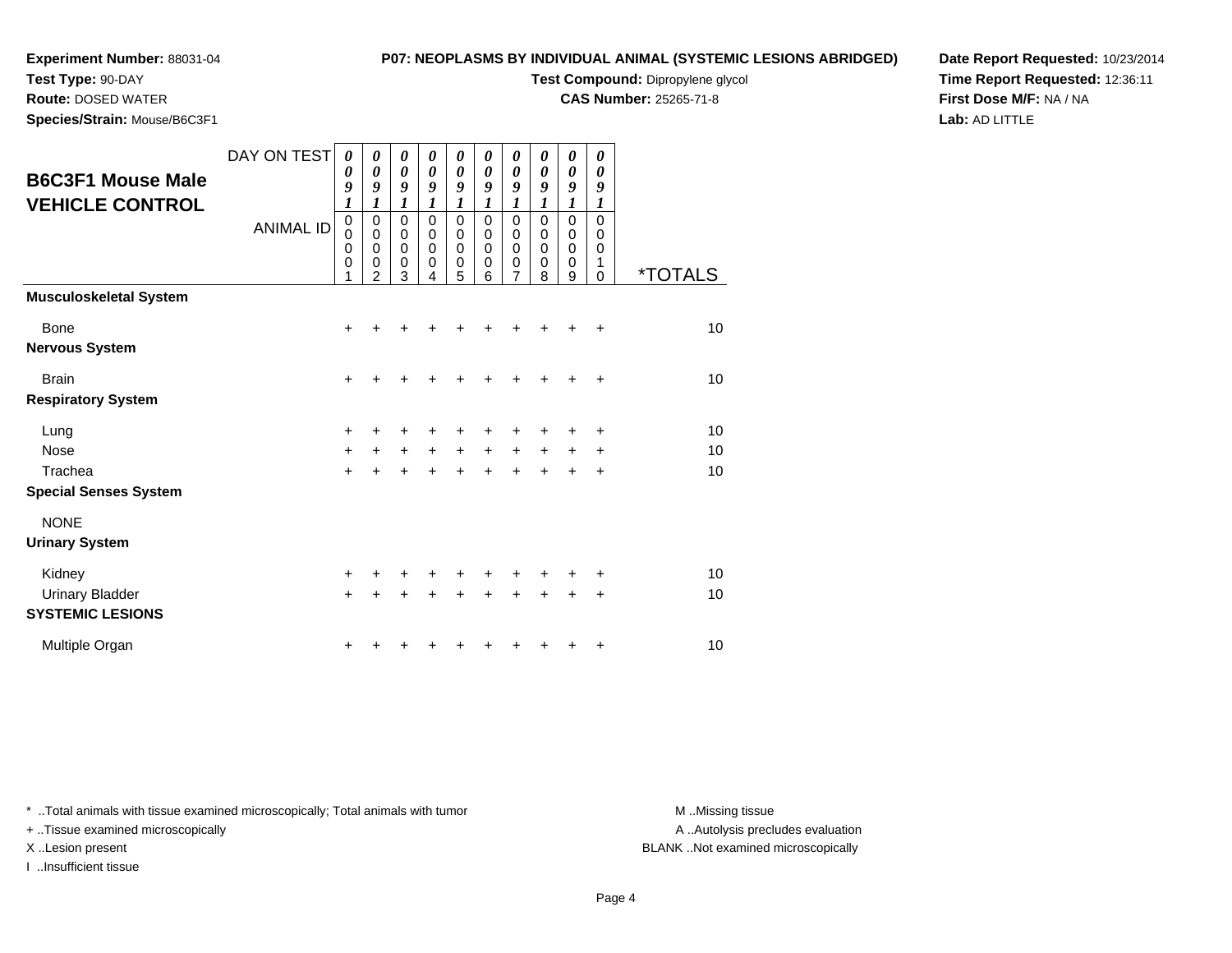| Experiment Number: 88031-04                                                    |                  | P07: NEOPLASMS BY INDIVIDUAL ANIMAL (SYSTEMIC LESIONS ABRIDGED) | Date Report Requested: 10/23/2014 |
|--------------------------------------------------------------------------------|------------------|-----------------------------------------------------------------|-----------------------------------|
| Test Type: 90-DAY                                                              |                  | Test Compound: Dipropylene glycol                               | Time Report Requested: 12:36:11   |
| Route: DOSED WATER                                                             |                  | <b>CAS Number: 25265-71-8</b>                                   | First Dose M/F: NA / NA           |
| Species/Strain: Mouse/B6C3F1                                                   |                  |                                                                 | Lab: AD LITTLE                    |
|                                                                                | DAY ON TEST      |                                                                 |                                   |
| <b>B6C3F1 Mouse Male</b>                                                       |                  |                                                                 |                                   |
| 0.5%                                                                           |                  |                                                                 |                                   |
|                                                                                | <b>ANIMAL ID</b> |                                                                 |                                   |
|                                                                                |                  | <i><b>*TOTALS</b></i>                                           |                                   |
| <b>Alimentary System</b>                                                       |                  |                                                                 |                                   |
| <b>NONE</b>                                                                    |                  |                                                                 |                                   |
| <b>Cardiovascular System</b>                                                   |                  |                                                                 |                                   |
| <b>NONE</b>                                                                    |                  |                                                                 |                                   |
| <b>Endocrine System</b>                                                        |                  |                                                                 |                                   |
| <b>NONE</b>                                                                    |                  |                                                                 |                                   |
| <b>General Body System</b>                                                     |                  |                                                                 |                                   |
|                                                                                |                  |                                                                 |                                   |
| <b>NONE</b><br><b>Genital System</b>                                           |                  |                                                                 |                                   |
|                                                                                |                  |                                                                 |                                   |
| <b>NONE</b>                                                                    |                  |                                                                 |                                   |
| <b>Hematopoietic System</b>                                                    |                  |                                                                 |                                   |
| <b>NONE</b>                                                                    |                  |                                                                 |                                   |
| <b>Integumentary System</b>                                                    |                  |                                                                 |                                   |
| <b>NONE</b>                                                                    |                  |                                                                 |                                   |
| <b>Musculoskeletal System</b>                                                  |                  |                                                                 |                                   |
| <b>NONE</b>                                                                    |                  |                                                                 |                                   |
| <b>Nervous System</b>                                                          |                  |                                                                 |                                   |
| <b>NONE</b>                                                                    |                  |                                                                 |                                   |
|                                                                                |                  |                                                                 |                                   |
|                                                                                |                  |                                                                 |                                   |
|                                                                                |                  |                                                                 |                                   |
| * Total animals with tissue examined microscopically; Total animals with tumor |                  | M Missing tissue                                                |                                   |

+ ..Tissue examined microscopically

I ..Insufficient tissue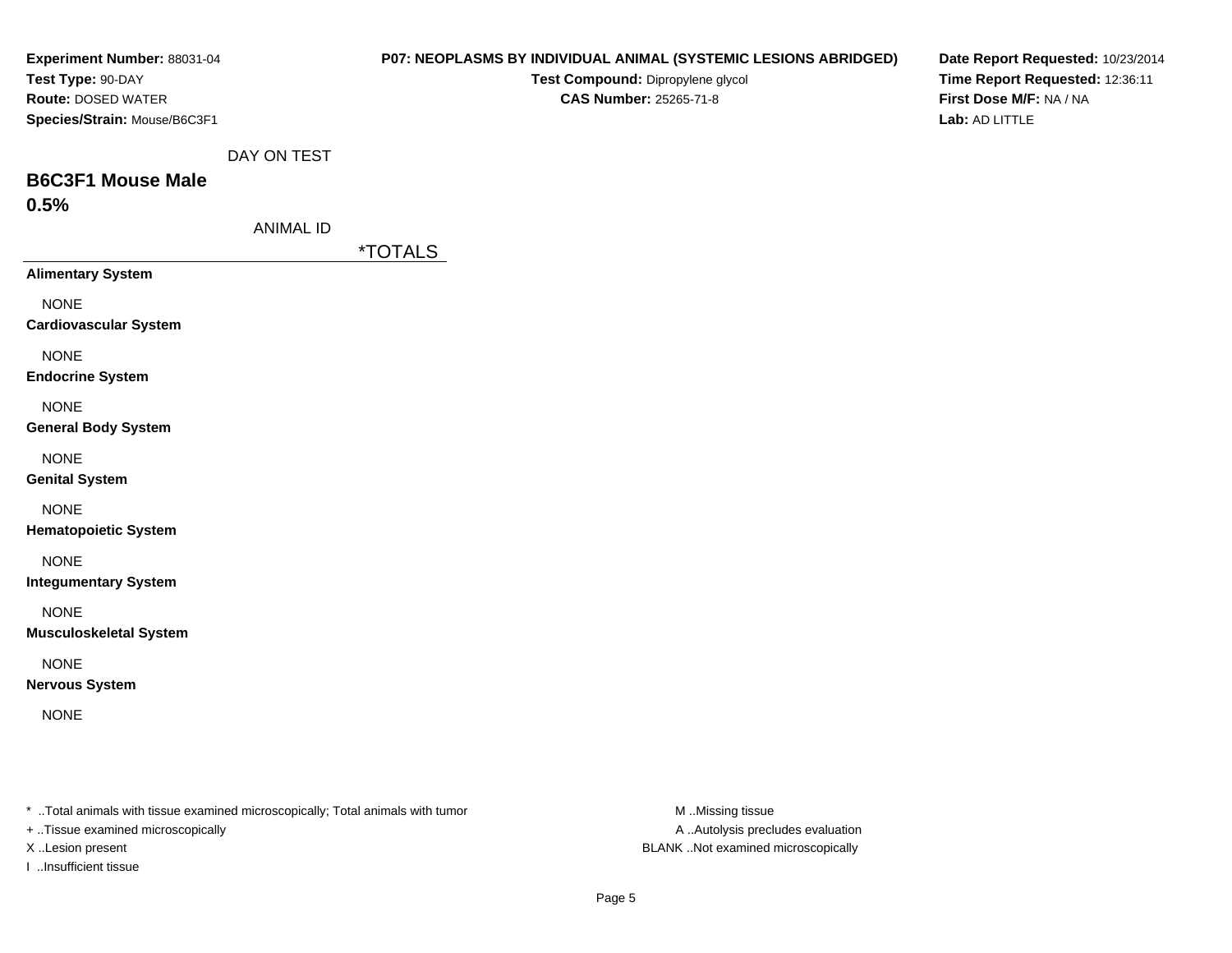| Experiment Number: 88031-04<br>Test Type: 90-DAY<br><b>Route: DOSED WATER</b> |                  |                       | P07: NEOPLASMS BY INDIVIDUAL ANIMAL (SYSTEMIC LESIONS ABRIDGED)<br>Test Compound: Dipropylene glycol<br><b>CAS Number: 25265-71-8</b> | Date Report Requested: 10/23/2014<br>Time Report Requested: 12:36:11<br>First Dose M/F: NA / NA |
|-------------------------------------------------------------------------------|------------------|-----------------------|---------------------------------------------------------------------------------------------------------------------------------------|-------------------------------------------------------------------------------------------------|
| Species/Strain: Mouse/B6C3F1                                                  |                  |                       |                                                                                                                                       | Lab: AD LITTLE                                                                                  |
|                                                                               | DAY ON TEST      |                       |                                                                                                                                       |                                                                                                 |
| <b>B6C3F1 Mouse Male</b>                                                      |                  |                       |                                                                                                                                       |                                                                                                 |
| 0.5%                                                                          |                  |                       |                                                                                                                                       |                                                                                                 |
|                                                                               | <b>ANIMAL ID</b> |                       |                                                                                                                                       |                                                                                                 |
|                                                                               |                  | <i><b>*TOTALS</b></i> |                                                                                                                                       |                                                                                                 |
| <b>Respiratory System</b>                                                     |                  |                       |                                                                                                                                       |                                                                                                 |
| <b>NONE</b>                                                                   |                  |                       |                                                                                                                                       |                                                                                                 |
| <b>Special Senses System</b>                                                  |                  |                       |                                                                                                                                       |                                                                                                 |
| <b>NONE</b>                                                                   |                  |                       |                                                                                                                                       |                                                                                                 |
| <b>Urinary System</b>                                                         |                  |                       |                                                                                                                                       |                                                                                                 |
| <b>NONE</b>                                                                   |                  |                       |                                                                                                                                       |                                                                                                 |
| <b>SYSTEMIC LESIONS</b>                                                       |                  |                       |                                                                                                                                       |                                                                                                 |
| Multiple Organ                                                                |                  | 0                     |                                                                                                                                       |                                                                                                 |
|                                                                               |                  |                       |                                                                                                                                       |                                                                                                 |

\* ..Total animals with tissue examined microscopically; Total animals with tumor M..Missing tissue M

+ ..Tissue examined microscopically

I ..Insufficient tissue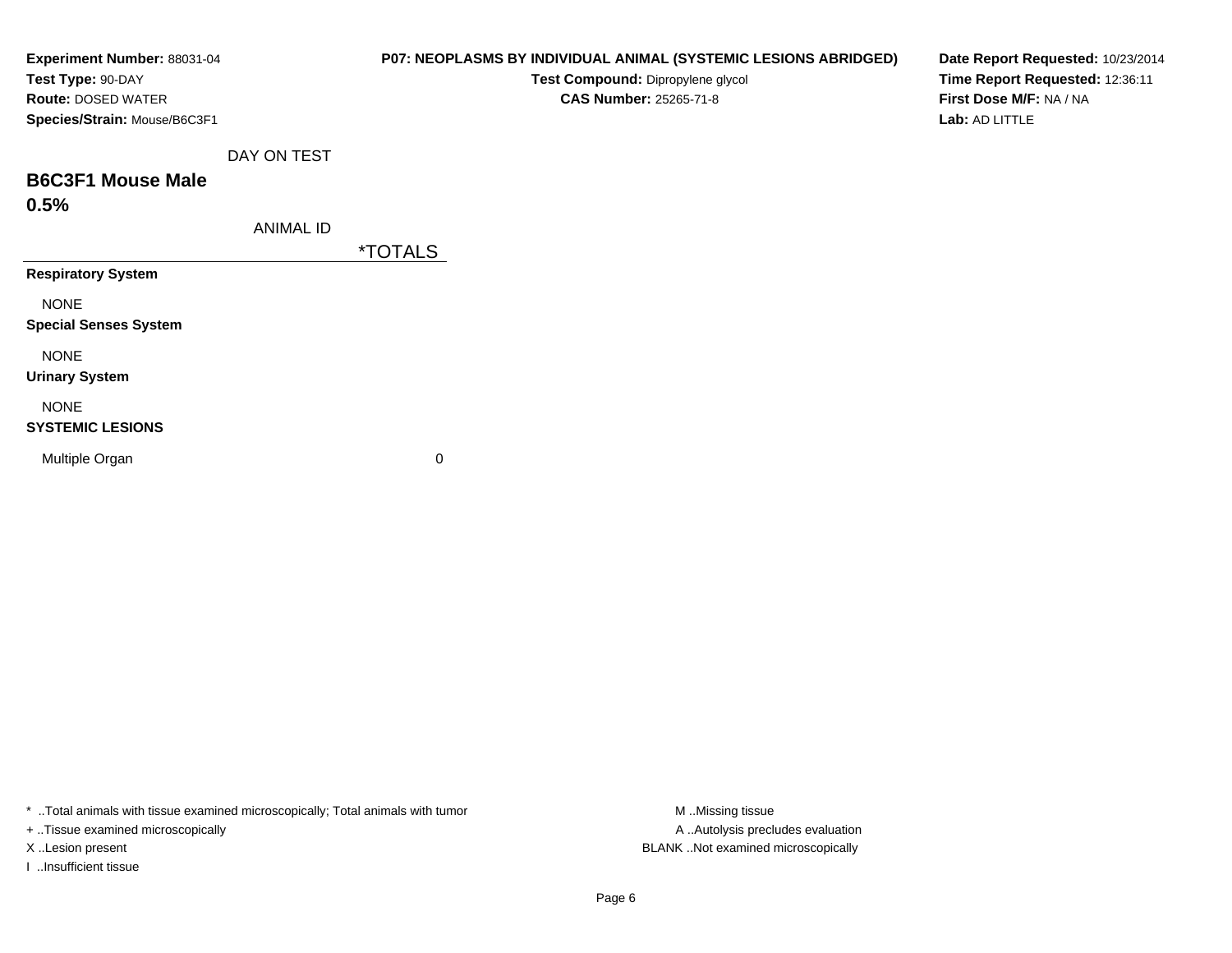| Experiment Number: 88031-04                                                    |                  | P07: NEOPLASMS BY INDIVIDUAL ANIMAL (SYSTEMIC LESIONS ABRIDGED) | Date Report Requested: 10/23/2014 |
|--------------------------------------------------------------------------------|------------------|-----------------------------------------------------------------|-----------------------------------|
| Test Type: 90-DAY                                                              |                  | Test Compound: Dipropylene glycol                               | Time Report Requested: 12:36:11   |
| Route: DOSED WATER                                                             |                  | <b>CAS Number: 25265-71-8</b>                                   | First Dose M/F: NA / NA           |
| Species/Strain: Mouse/B6C3F1                                                   |                  |                                                                 | Lab: AD LITTLE                    |
|                                                                                | DAY ON TEST      |                                                                 |                                   |
| <b>B6C3F1 Mouse Male</b>                                                       |                  |                                                                 |                                   |
| 1.0%                                                                           |                  |                                                                 |                                   |
|                                                                                | <b>ANIMAL ID</b> |                                                                 |                                   |
|                                                                                |                  | <i><b>*TOTALS</b></i>                                           |                                   |
| <b>Alimentary System</b>                                                       |                  |                                                                 |                                   |
| <b>NONE</b>                                                                    |                  |                                                                 |                                   |
| <b>Cardiovascular System</b>                                                   |                  |                                                                 |                                   |
| <b>NONE</b>                                                                    |                  |                                                                 |                                   |
| <b>Endocrine System</b>                                                        |                  |                                                                 |                                   |
| <b>NONE</b>                                                                    |                  |                                                                 |                                   |
| <b>General Body System</b>                                                     |                  |                                                                 |                                   |
| <b>NONE</b>                                                                    |                  |                                                                 |                                   |
| <b>Genital System</b>                                                          |                  |                                                                 |                                   |
| <b>NONE</b>                                                                    |                  |                                                                 |                                   |
| <b>Hematopoietic System</b>                                                    |                  |                                                                 |                                   |
| <b>NONE</b>                                                                    |                  |                                                                 |                                   |
| <b>Integumentary System</b>                                                    |                  |                                                                 |                                   |
|                                                                                |                  |                                                                 |                                   |
| <b>NONE</b><br><b>Musculoskeletal System</b>                                   |                  |                                                                 |                                   |
|                                                                                |                  |                                                                 |                                   |
| <b>NONE</b>                                                                    |                  |                                                                 |                                   |
| <b>Nervous System</b>                                                          |                  |                                                                 |                                   |
| <b>NONE</b>                                                                    |                  |                                                                 |                                   |
|                                                                                |                  |                                                                 |                                   |
|                                                                                |                  |                                                                 |                                   |
|                                                                                |                  |                                                                 |                                   |
| * Total animals with tissue examined microscopically; Total animals with tumor |                  | M Missing tissue                                                |                                   |

+ ..Tissue examined microscopically

I ..Insufficient tissue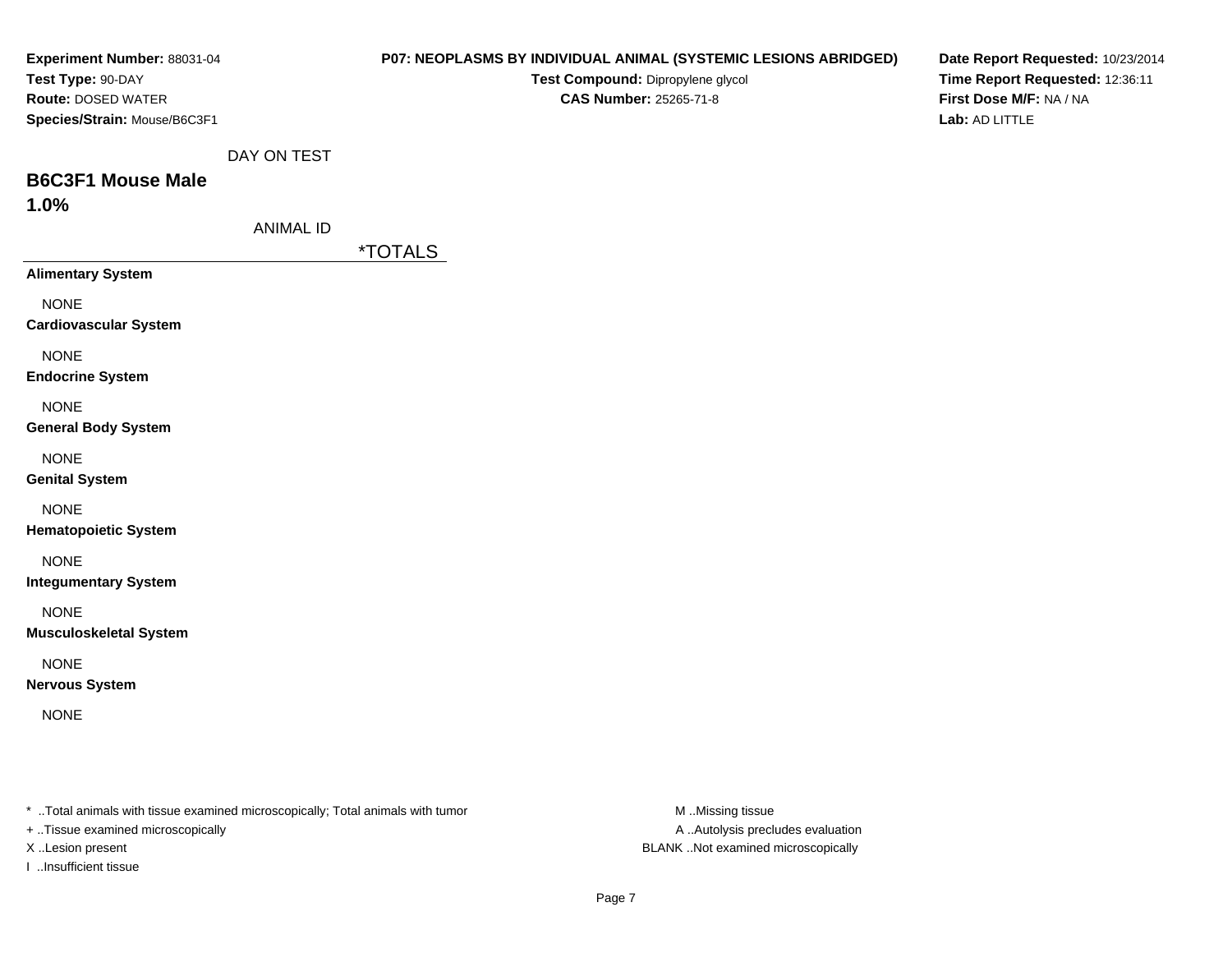| Experiment Number: 88031-04<br>Test Type: 90-DAY          |                  |                       | P07: NEOPLASMS BY INDIVIDUAL ANIMAL (SYSTEMIC LESIONS ABRIDGED)<br>Test Compound: Dipropylene glycol | Date Report Requested: 10/23/2014<br>Time Report Requested: 12:36:11 |
|-----------------------------------------------------------|------------------|-----------------------|------------------------------------------------------------------------------------------------------|----------------------------------------------------------------------|
| <b>Route: DOSED WATER</b><br>Species/Strain: Mouse/B6C3F1 |                  |                       | CAS Number: 25265-71-8                                                                               | First Dose M/F: NA / NA<br>Lab: AD LITTLE                            |
|                                                           | DAY ON TEST      |                       |                                                                                                      |                                                                      |
| <b>B6C3F1 Mouse Male</b><br>1.0%                          |                  |                       |                                                                                                      |                                                                      |
|                                                           | <b>ANIMAL ID</b> | <i><b>*TOTALS</b></i> |                                                                                                      |                                                                      |
| <b>Respiratory System</b>                                 |                  |                       |                                                                                                      |                                                                      |
| <b>NONE</b><br><b>Special Senses System</b>               |                  |                       |                                                                                                      |                                                                      |
| <b>NONE</b><br><b>Urinary System</b>                      |                  |                       |                                                                                                      |                                                                      |
| <b>NONE</b><br><b>SYSTEMIC LESIONS</b>                    |                  |                       |                                                                                                      |                                                                      |
| Multiple Organ                                            |                  | 0                     |                                                                                                      |                                                                      |

\* ..Total animals with tissue examined microscopically; Total animals with tumor M..Missing tissue M ..Missing tissue

+ ..Tissue examined microscopically

I ..Insufficient tissue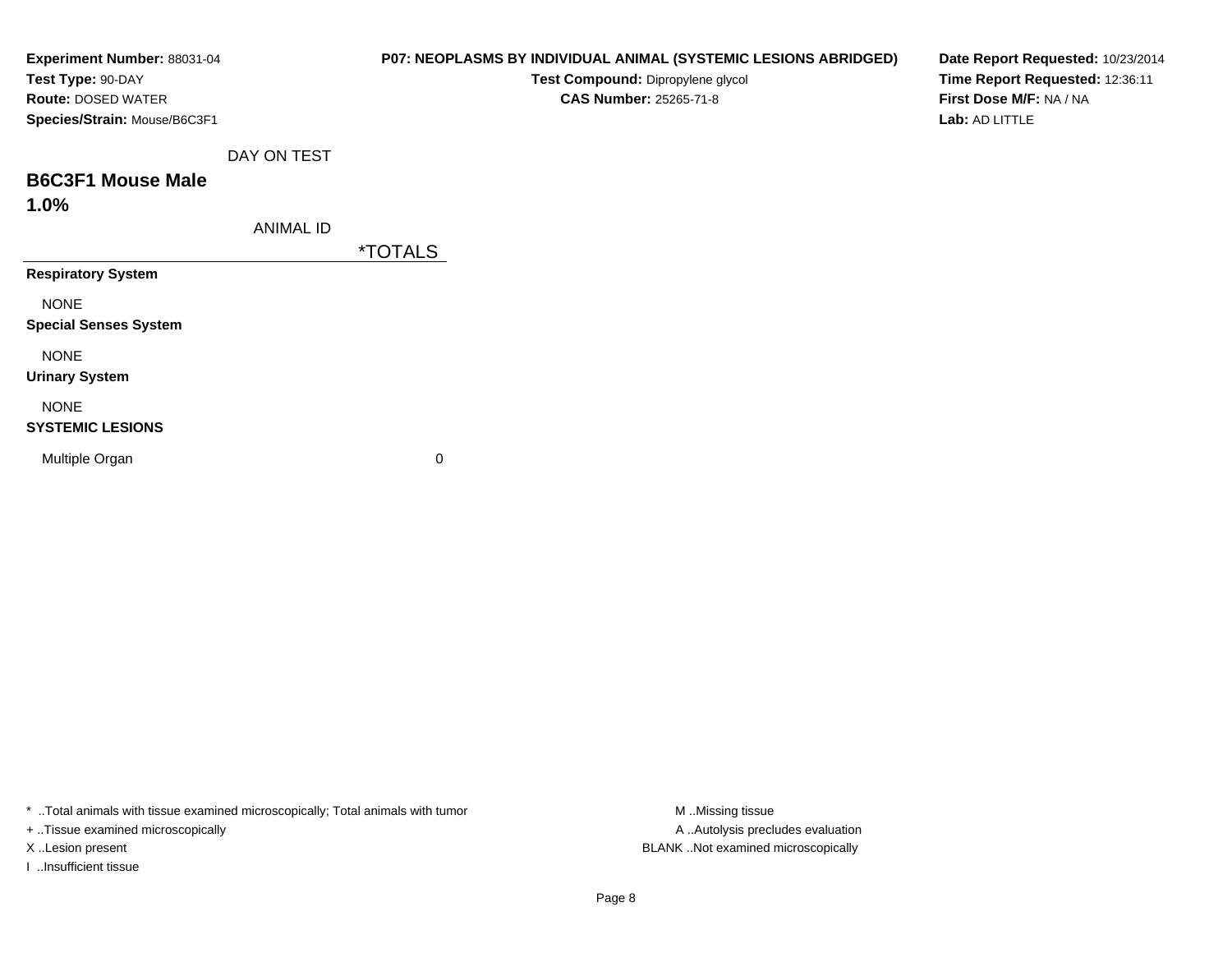## **Test Type:** 90-DAY

**Route:** DOSED WATER

**Species/Strain:** Mouse/B6C3F1

# **P07: NEOPLASMS BY INDIVIDUAL ANIMAL (SYSTEMIC LESIONS ABRIDGED)**

**Test Compound:** Dipropylene glycol

**CAS Number:** 25265-71-8

**Date Report Requested:** 10/23/2014**Time Report Requested:** 12:36:11**First Dose M/F:** NA / NA**Lab:** AD LITTLE

| <b>B6C3F1 Mouse Male</b><br>2.0%                                               | DAY ON TEST      | $\boldsymbol{\theta}$<br>0<br>9<br>$\boldsymbol{l}$ | 0<br>$\boldsymbol{\theta}$<br>9<br>$\boldsymbol{l}$            | $\boldsymbol{\theta}$<br>$\boldsymbol{\theta}$<br>9<br>$\boldsymbol{l}$ | $\boldsymbol{\theta}$<br>$\pmb{\theta}$<br>9<br>$\boldsymbol{l}$ | 0<br>$\pmb{\theta}$<br>9<br>$\boldsymbol{l}$   | $\boldsymbol{\theta}$<br>$\boldsymbol{\theta}$<br>9<br>$\boldsymbol{l}$     | $\boldsymbol{\theta}$<br>$\boldsymbol{\theta}$<br>9<br>$\boldsymbol{l}$ | $\boldsymbol{\theta}$<br>$\pmb{\theta}$<br>9<br>$\boldsymbol{l}$ | $\boldsymbol{\theta}$<br>0<br>9<br>$\boldsymbol{l}$                         | $\boldsymbol{\theta}$<br>0<br>9<br>1                          |                       |
|--------------------------------------------------------------------------------|------------------|-----------------------------------------------------|----------------------------------------------------------------|-------------------------------------------------------------------------|------------------------------------------------------------------|------------------------------------------------|-----------------------------------------------------------------------------|-------------------------------------------------------------------------|------------------------------------------------------------------|-----------------------------------------------------------------------------|---------------------------------------------------------------|-----------------------|
|                                                                                | <b>ANIMAL ID</b> | $\mathsf 0$<br>$\Omega$<br>0<br>3                   | $\mathsf 0$<br>$\mathbf 0$<br>$\pmb{0}$<br>3<br>$\overline{2}$ | $\mathbf 0$<br>$\mathbf 0$<br>$\mathbf 0$<br>3<br>$\overline{3}$        | $\mathsf 0$<br>$\mathbf 0$<br>$\mathbf 0$<br>3<br>4              | $\mathbf 0$<br>$\pmb{0}$<br>0<br>$\frac{3}{5}$ | $\mathbf 0$<br>$\mathbf 0$<br>$\mathbf 0$<br>$\ensuremath{\mathsf{3}}$<br>6 | $\mathbf 0$<br>$\mathbf 0$<br>$\mathbf 0$<br>3<br>$\overline{7}$        | $\mathbf 0$<br>$\mathbf 0$<br>$\mathbf 0$<br>3<br>8              | $\mathbf 0$<br>$\mathbf 0$<br>$\mathbf 0$<br>$\ensuremath{\mathsf{3}}$<br>9 | $\mathbf 0$<br>$\mathbf 0$<br>$\mathbf 0$<br>4<br>$\mathbf 0$ | <i><b>*TOTALS</b></i> |
| <b>Alimentary System</b>                                                       |                  |                                                     |                                                                |                                                                         |                                                                  |                                                |                                                                             |                                                                         |                                                                  |                                                                             |                                                               |                       |
| Liver<br><b>Cardiovascular System</b>                                          |                  |                                                     |                                                                |                                                                         |                                                                  |                                                | $\ddot{}$                                                                   |                                                                         |                                                                  |                                                                             |                                                               | $\mathbf{1}$          |
| <b>NONE</b><br><b>Endocrine System</b>                                         |                  |                                                     |                                                                |                                                                         |                                                                  |                                                |                                                                             |                                                                         |                                                                  |                                                                             |                                                               |                       |
| <b>NONE</b><br><b>General Body System</b>                                      |                  |                                                     |                                                                |                                                                         |                                                                  |                                                |                                                                             |                                                                         |                                                                  |                                                                             |                                                               |                       |
| <b>NONE</b><br><b>Genital System</b>                                           |                  |                                                     |                                                                |                                                                         |                                                                  |                                                |                                                                             |                                                                         |                                                                  |                                                                             |                                                               |                       |
| <b>NONE</b><br><b>Hematopoietic System</b>                                     |                  |                                                     |                                                                |                                                                         |                                                                  |                                                |                                                                             |                                                                         |                                                                  |                                                                             |                                                               |                       |
| <b>NONE</b><br><b>Integumentary System</b>                                     |                  |                                                     |                                                                |                                                                         |                                                                  |                                                |                                                                             |                                                                         |                                                                  |                                                                             |                                                               |                       |
| <b>NONE</b><br><b>Musculoskeletal System</b>                                   |                  |                                                     |                                                                |                                                                         |                                                                  |                                                |                                                                             |                                                                         |                                                                  |                                                                             |                                                               |                       |
| <b>NONE</b><br><b>Nervous System</b>                                           |                  |                                                     |                                                                |                                                                         |                                                                  |                                                |                                                                             |                                                                         |                                                                  |                                                                             |                                                               |                       |
| <b>NONE</b>                                                                    |                  |                                                     |                                                                |                                                                         |                                                                  |                                                |                                                                             |                                                                         |                                                                  |                                                                             |                                                               |                       |
| * Total animals with tissue examined microscopically; Total animals with tumor |                  |                                                     |                                                                |                                                                         |                                                                  |                                                |                                                                             |                                                                         |                                                                  |                                                                             |                                                               | M Missing tissue      |

+ ..Tissue examined microscopically

I ..Insufficient tissue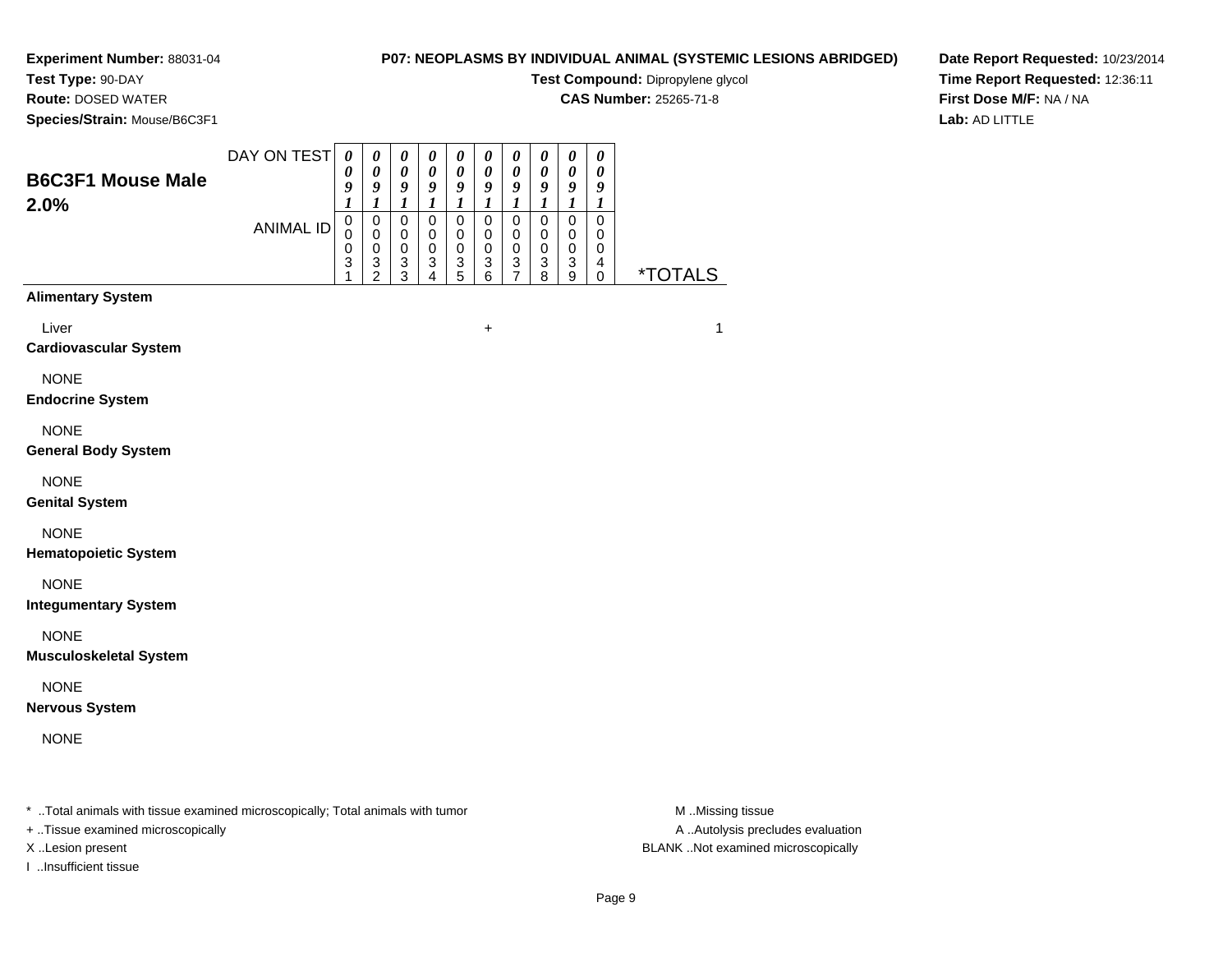**Test Type:** 90-DAY**Route:** DOSED WATER

# **P07: NEOPLASMS BY INDIVIDUAL ANIMAL (SYSTEMIC LESIONS ABRIDGED)**

**Test Compound:** Dipropylene glycol

**CAS Number:** 25265-71-8

**Date Report Requested:** 10/23/2014**Time Report Requested:** 12:36:11**First Dose M/F:** NA / NA**Lab:** AD LITTLE

**Species/Strain:** Mouse/B6C3F1

| <b>B6C3F1 Mouse Male</b><br>2.0% | DAY ON TEST | U                | $\boldsymbol{\theta}$<br>O | $\boldsymbol{\theta}$<br>0<br>Q | $\boldsymbol{\theta}$<br>0<br>0 | U<br>0<br>Q           | U<br>u           | $\boldsymbol{\theta}$<br>o | u      |        | U<br>U |       |
|----------------------------------|-------------|------------------|----------------------------|---------------------------------|---------------------------------|-----------------------|------------------|----------------------------|--------|--------|--------|-------|
|                                  | ANIMAL ID   | O<br>0<br>0<br>3 | 0<br>3<br>ີ                | 0<br>0<br>0<br>3<br>っ           | 0<br>0<br>3                     | 0<br>0<br>0<br>3<br>5 | U<br>O<br>3<br>⌒ | O<br>0<br>0<br>3           | 3<br>ິ | 3<br>a | д      | TAI S |

# **Respiratory System**

NONE

### **Special Senses System**

NONE

### **Urinary System**

NONE

## **SYSTEMIC LESIONS**

Multiple Organn  $+$ 

\* ..Total animals with tissue examined microscopically; Total animals with tumor **M** ...Missing tissue M ...Missing tissue

+ ..Tissue examined microscopically

I ..Insufficient tissue

A .. Autolysis precludes evaluation X ..Lesion present BLANK ..Not examined microscopically

 $\overline{1}$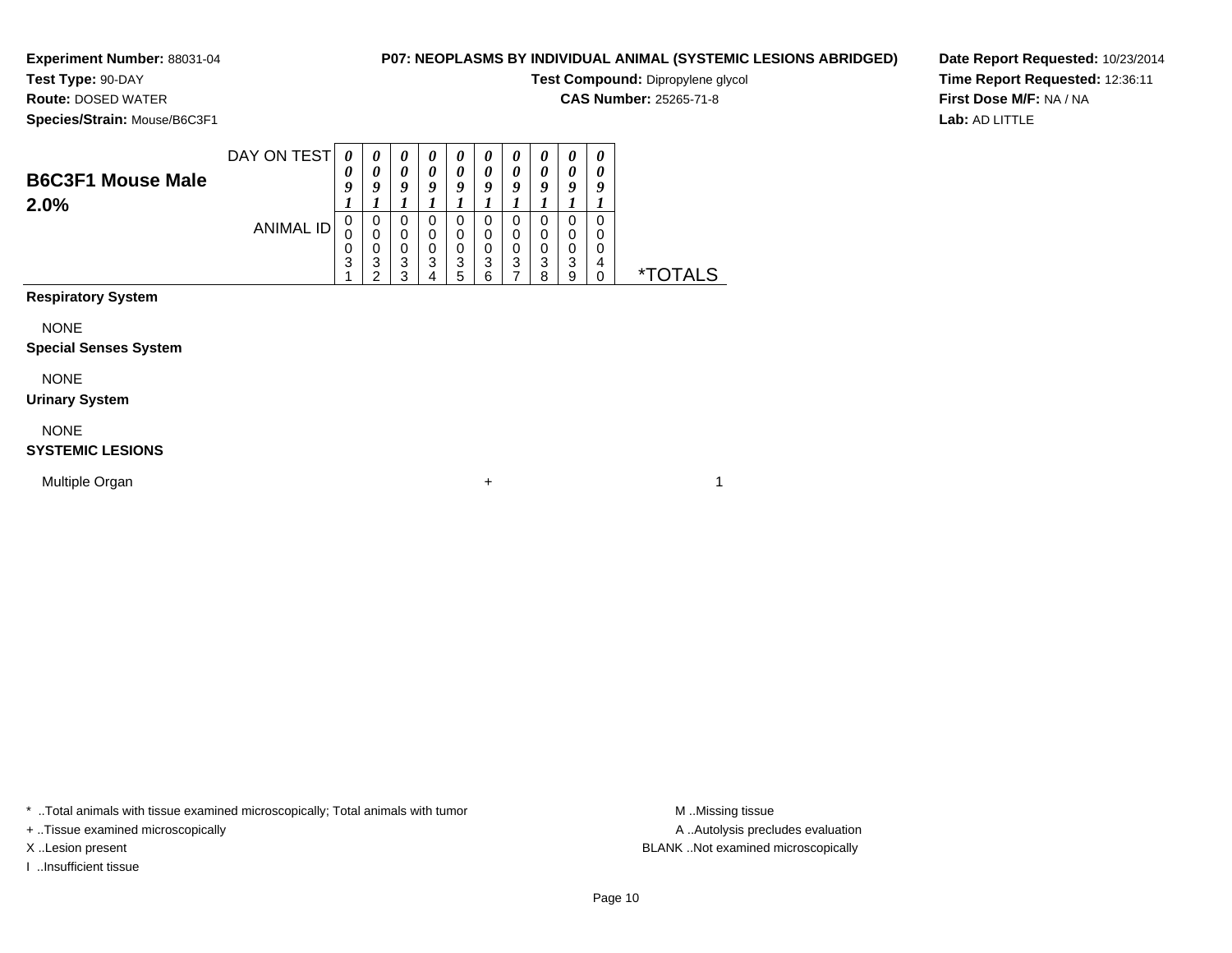# **Test Type:** 90-DAY

**Route:** DOSED WATER

**Species/Strain:** Mouse/B6C3F1

## **P07: NEOPLASMS BY INDIVIDUAL ANIMAL (SYSTEMIC LESIONS ABRIDGED)**

**Test Compound:** Dipropylene glycol

**CAS Number:** 25265-71-8

**Date Report Requested:** 10/23/2014**Time Report Requested:** 12:36:11**First Dose M/F:** NA / NA**Lab:** AD LITTLE

| <b>B6C3F1 Mouse Male</b><br>4.0%                            | DAY ON TEST<br><b>ANIMAL ID</b> | $\boldsymbol{\theta}$<br>0<br>9<br>1<br>$\pmb{0}$<br>$\mathbf 0$<br>$\mathbf 0$<br>4<br>1 | $\boldsymbol{\theta}$<br>$\pmb{\theta}$<br>$\boldsymbol{g}$<br>$\boldsymbol{l}$<br>$\pmb{0}$<br>$\mathbf 0$<br>$\mathbf 0$<br>$\overline{4}$<br>$\overline{2}$ | $\boldsymbol{\theta}$<br>$\pmb{\theta}$<br>$\boldsymbol{g}$<br>$\boldsymbol{l}$<br>$\pmb{0}$<br>$\mathbf 0$<br>$\pmb{0}$<br>$\overline{\mathbf{4}}$<br>3 | 0<br>$\pmb{\theta}$<br>$\boldsymbol{g}$<br>$\boldsymbol{l}$<br>$\pmb{0}$<br>$\mathbf 0$<br>$\pmb{0}$<br>$\overline{\mathbf{4}}$<br>4 | 0<br>$\pmb{\theta}$<br>$\boldsymbol{g}$<br>$\boldsymbol{l}$<br>$\mathbf 0$<br>$\pmb{0}$<br>$\pmb{0}$<br>$\overline{\mathbf{r}}$<br>5 | $\pmb{\theta}$<br>$\pmb{\theta}$<br>9<br>$\boldsymbol{l}$<br>$\mathbf 0$<br>$\pmb{0}$<br>$\pmb{0}$<br>$\overline{\mathbf{4}}$<br>6 | $\pmb{\theta}$<br>$\pmb{\theta}$<br>9<br>$\boldsymbol{l}$<br>$\mathbf 0$<br>$\pmb{0}$<br>$\pmb{0}$<br>$\frac{4}{7}$ | $\boldsymbol{\theta}$<br>$\pmb{\theta}$<br>9<br>$\boldsymbol{l}$<br>$\mathbf 0$<br>0<br>$\pmb{0}$<br>4<br>8 | $\pmb{\theta}$<br>$\pmb{\theta}$<br>$\boldsymbol{g}$<br>$\boldsymbol{l}$<br>$\mathbf 0$<br>$\pmb{0}$<br>$\pmb{0}$<br>$\overline{\mathbf{r}}$<br>$\boldsymbol{9}$ | $\boldsymbol{\theta}$<br>$\boldsymbol{\theta}$<br>$\boldsymbol{g}$<br>$\boldsymbol{l}$<br>$\mathbf 0$<br>$\mathbf 0$<br>$\mathbf 0$<br>$\mathbf 5$<br>$\mathbf 0$ | <i><b>*TOTALS</b></i> |
|-------------------------------------------------------------|---------------------------------|-------------------------------------------------------------------------------------------|----------------------------------------------------------------------------------------------------------------------------------------------------------------|----------------------------------------------------------------------------------------------------------------------------------------------------------|--------------------------------------------------------------------------------------------------------------------------------------|--------------------------------------------------------------------------------------------------------------------------------------|------------------------------------------------------------------------------------------------------------------------------------|---------------------------------------------------------------------------------------------------------------------|-------------------------------------------------------------------------------------------------------------|------------------------------------------------------------------------------------------------------------------------------------------------------------------|-------------------------------------------------------------------------------------------------------------------------------------------------------------------|-----------------------|
| <b>Alimentary System</b>                                    |                                 |                                                                                           |                                                                                                                                                                |                                                                                                                                                          |                                                                                                                                      |                                                                                                                                      |                                                                                                                                    |                                                                                                                     |                                                                                                             |                                                                                                                                                                  |                                                                                                                                                                   |                       |
| Liver<br><b>Cardiovascular System</b>                       |                                 | $\ddot{}$                                                                                 | $\ddot{}$                                                                                                                                                      | $\ddot{}$                                                                                                                                                | +                                                                                                                                    | +                                                                                                                                    | +                                                                                                                                  | +                                                                                                                   | +                                                                                                           | $\ddot{}$                                                                                                                                                        | $\ddot{}$                                                                                                                                                         | 10                    |
| <b>NONE</b><br><b>Endocrine System</b>                      |                                 |                                                                                           |                                                                                                                                                                |                                                                                                                                                          |                                                                                                                                      |                                                                                                                                      |                                                                                                                                    |                                                                                                                     |                                                                                                             |                                                                                                                                                                  |                                                                                                                                                                   |                       |
| <b>NONE</b><br><b>General Body System</b>                   |                                 |                                                                                           |                                                                                                                                                                |                                                                                                                                                          |                                                                                                                                      |                                                                                                                                      |                                                                                                                                    |                                                                                                                     |                                                                                                             |                                                                                                                                                                  |                                                                                                                                                                   |                       |
| <b>NONE</b><br><b>Genital System</b>                        |                                 |                                                                                           |                                                                                                                                                                |                                                                                                                                                          |                                                                                                                                      |                                                                                                                                      |                                                                                                                                    |                                                                                                                     |                                                                                                             |                                                                                                                                                                  |                                                                                                                                                                   |                       |
| <b>NONE</b><br><b>Hematopoietic System</b>                  |                                 |                                                                                           |                                                                                                                                                                |                                                                                                                                                          |                                                                                                                                      |                                                                                                                                      |                                                                                                                                    |                                                                                                                     |                                                                                                             |                                                                                                                                                                  |                                                                                                                                                                   |                       |
| <b>Bone Marrow</b><br>Spleen<br><b>Integumentary System</b> |                                 | +<br>$\ddot{}$                                                                            | $^+$                                                                                                                                                           | $\ddot{}$<br>$+$                                                                                                                                         |                                                                                                                                      | + + + + + +<br>+ + + + + +                                                                                                           |                                                                                                                                    |                                                                                                                     |                                                                                                             |                                                                                                                                                                  | +<br>$\ddot{}$                                                                                                                                                    | 10<br>10              |
| <b>NONE</b><br><b>Musculoskeletal System</b>                |                                 |                                                                                           |                                                                                                                                                                |                                                                                                                                                          |                                                                                                                                      |                                                                                                                                      |                                                                                                                                    |                                                                                                                     |                                                                                                             |                                                                                                                                                                  |                                                                                                                                                                   |                       |
| <b>NONE</b><br><b>Nervous System</b>                        |                                 |                                                                                           |                                                                                                                                                                |                                                                                                                                                          |                                                                                                                                      |                                                                                                                                      |                                                                                                                                    |                                                                                                                     |                                                                                                             |                                                                                                                                                                  |                                                                                                                                                                   |                       |

\* ..Total animals with tissue examined microscopically; Total animals with tumor **M** . Missing tissue M ..Missing tissue A ..Autolysis precludes evaluation + ..Tissue examined microscopically X ..Lesion present BLANK ..Not examined microscopicallyI ..Insufficient tissue

Page 11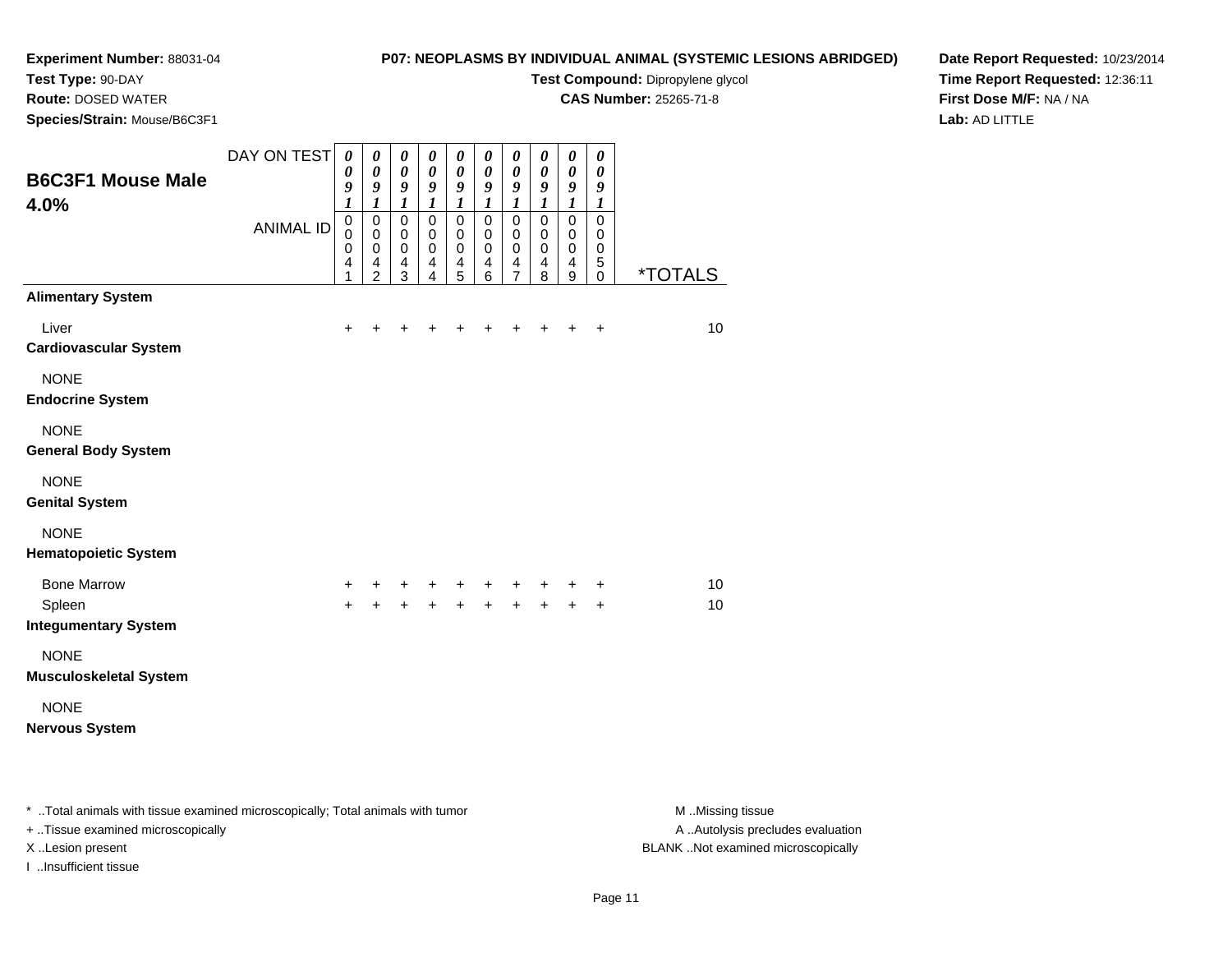# **Test Type:** 90-DAY

**Route:** DOSED WATER

**Species/Strain:** Mouse/B6C3F1

# **P07: NEOPLASMS BY INDIVIDUAL ANIMAL (SYSTEMIC LESIONS ABRIDGED)**

**Test Compound:** Dipropylene glycol

**CAS Number:** 25265-71-8

**Date Report Requested:** 10/23/2014**Time Report Requested:** 12:36:11**First Dose M/F:** NA / NA**Lab:** AD LITTLE

| <b>B6C3F1 Mouse Male</b><br>4.0%            | DAY ON TEST<br><b>ANIMAL ID</b> | 0<br>0<br>9<br>$\boldsymbol{l}$<br>$\mathbf 0$<br>$\mathbf 0$<br>0<br>4 | 0<br>0<br>9<br>1<br>$\mathbf 0$<br>$\mathbf 0$<br>$\mathbf 0$<br>4 | 0<br>$\boldsymbol{\theta}$<br>9<br>1<br>$\mathbf 0$<br>$\mathbf 0$<br>$\mathbf 0$<br>$\overline{4}$ | 0<br>$\boldsymbol{\theta}$<br>9<br>$\mathbf 0$<br>$\mathbf 0$<br>$\mathbf 0$<br>4 | 0<br>$\boldsymbol{\theta}$<br>9<br>1<br>$\mathbf 0$<br>$\mathbf 0$<br>$\pmb{0}$<br>4 | 0<br>0<br>9<br>$\mathbf 0$<br>$\mathbf 0$<br>$\mathbf 0$<br>4 | 0<br>$\boldsymbol{\theta}$<br>9<br>$\mathbf 0$<br>$\pmb{0}$<br>$\pmb{0}$<br>$\overline{4}$ | 0<br>$\boldsymbol{\theta}$<br>9<br>$\Omega$<br>0<br>0<br>4 | 0<br>0<br>9<br>$\mathbf 0$<br>$\mathbf 0$<br>$\mathbf 0$<br>$\overline{4}$ | 0<br>0<br>9<br>$\Omega$<br>0<br>0<br>5 |                       |
|---------------------------------------------|---------------------------------|-------------------------------------------------------------------------|--------------------------------------------------------------------|-----------------------------------------------------------------------------------------------------|-----------------------------------------------------------------------------------|--------------------------------------------------------------------------------------|---------------------------------------------------------------|--------------------------------------------------------------------------------------------|------------------------------------------------------------|----------------------------------------------------------------------------|----------------------------------------|-----------------------|
|                                             |                                 |                                                                         | 2                                                                  | 3                                                                                                   | 4                                                                                 | 5                                                                                    | 6                                                             | 7                                                                                          | 8                                                          | $\boldsymbol{9}$                                                           | 0                                      | <i><b>*TOTALS</b></i> |
| <b>NONE</b><br><b>Respiratory System</b>    |                                 |                                                                         |                                                                    |                                                                                                     |                                                                                   |                                                                                      |                                                               |                                                                                            |                                                            |                                                                            |                                        |                       |
| <b>NONE</b><br><b>Special Senses System</b> |                                 |                                                                         |                                                                    |                                                                                                     |                                                                                   |                                                                                      |                                                               |                                                                                            |                                                            |                                                                            |                                        |                       |
| <b>NONE</b><br><b>Urinary System</b>        |                                 |                                                                         |                                                                    |                                                                                                     |                                                                                   |                                                                                      |                                                               |                                                                                            |                                                            |                                                                            |                                        |                       |
| <b>NONE</b><br><b>SYSTEMIC LESIONS</b>      |                                 |                                                                         |                                                                    |                                                                                                     |                                                                                   |                                                                                      |                                                               |                                                                                            |                                                            |                                                                            |                                        |                       |
| Multiple Organ                              |                                 | +                                                                       |                                                                    |                                                                                                     |                                                                                   |                                                                                      |                                                               |                                                                                            |                                                            |                                                                            | +                                      | 10                    |

\* ..Total animals with tissue examined microscopically; Total animals with tumor **M** . Missing tissue M ..Missing tissue

+ ..Tissue examined microscopically

I ..Insufficient tissue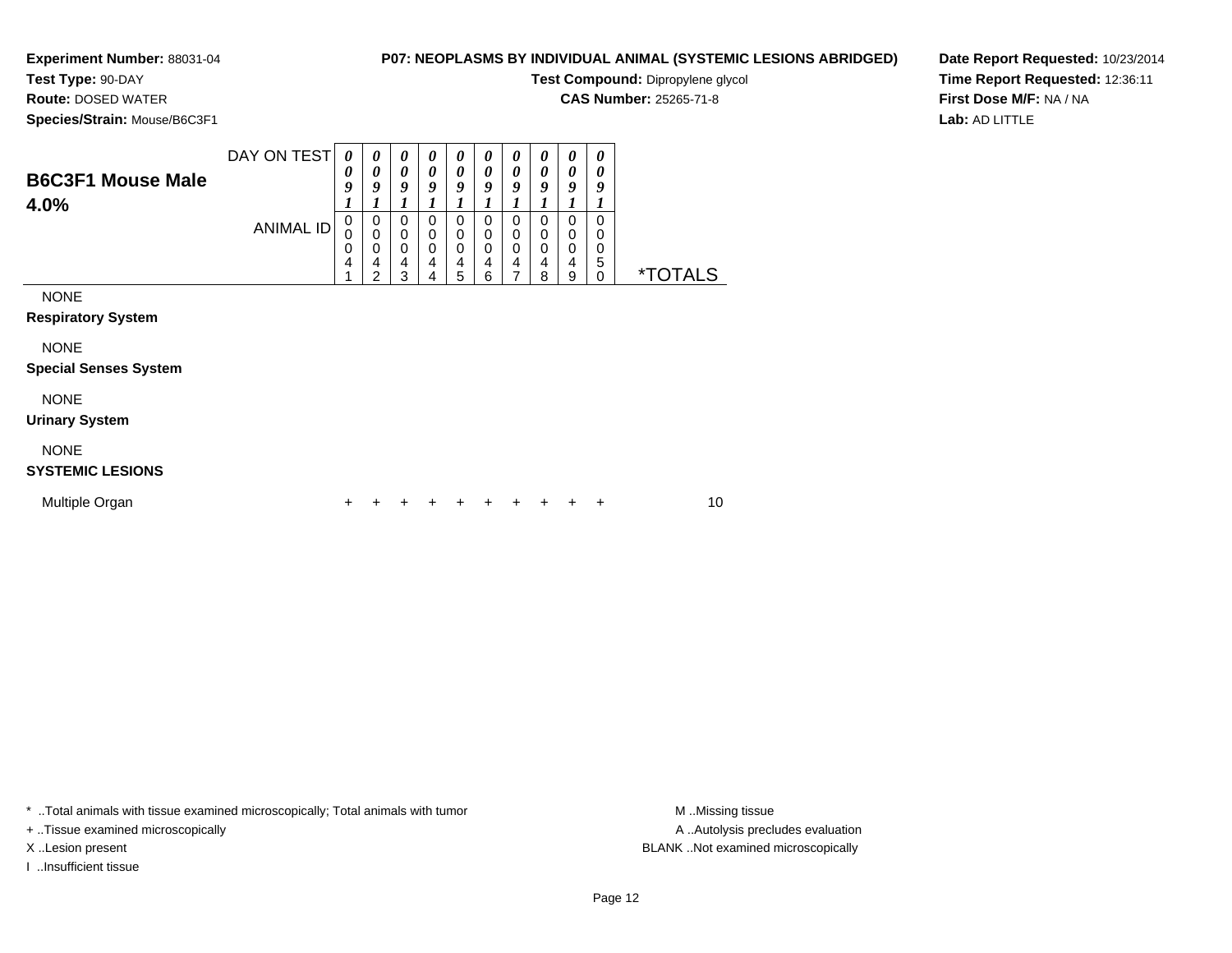**Test Type:** 90-DAY

**Route:** DOSED WATER

**Species/Strain:** Mouse/B6C3F1

## **P07: NEOPLASMS BY INDIVIDUAL ANIMAL (SYSTEMIC LESIONS ABRIDGED)**

**Test Compound:** Dipropylene glycol

**CAS Number:** 25265-71-8

**Date Report Requested:** 10/23/2014**Time Report Requested:** 12:36:11**First Dose M/F:** NA / NA**Lab:** AD LITTLE

| <b>B6C3F1 Mouse Male</b><br>8.0% | DAY ON TEST<br><b>ANIMAL ID</b> | $\boldsymbol{\theta}$<br>0<br>9<br>1<br>$\pmb{0}$<br>0<br>0<br>5<br>1 | $\boldsymbol{\theta}$<br>$\boldsymbol{\theta}$<br>$\boldsymbol{l}$<br>1<br>$\mathbf 0$<br>$\mathbf 0$<br>$\pmb{0}$<br>5<br>$\mathcal{P}$ | 0<br>$\boldsymbol{\theta}$<br>9<br>1<br>$\mathbf 0$<br>$\mathbf 0$<br>$\pmb{0}$<br>5<br>$\overline{3}$ | 0<br>$\boldsymbol{\theta}$<br>$\boldsymbol{l}$<br>$\boldsymbol{l}$<br>$\mathbf 0$<br>$\mathbf 0$<br>$\mathbf 0$<br>5<br>$\overline{\mathbf{A}}$ | 0<br>$\boldsymbol{\theta}$<br>1<br>1<br>$\mathbf 0$<br>$\mathbf 0$<br>$\pmb{0}$<br>5<br>5 | 0<br>0<br>9<br>$\boldsymbol{l}$<br>$\Omega$<br>$\mathbf 0$<br>$\mathbf 0$<br>5<br>6 | 0<br>$\boldsymbol{\theta}$<br>9<br>$\boldsymbol{l}$<br>$\mathbf 0$<br>$\mathbf 0$<br>0<br>$\frac{5}{7}$ | 0<br>$\boldsymbol{\theta}$<br>9<br>1<br>0<br>$\mathbf 0$<br>0<br>5<br>8 | 0<br>$\boldsymbol{\theta}$<br>9<br>$\boldsymbol{l}$<br>$\overline{0}$<br>0<br>$\boldsymbol{0}$<br>5<br>$\overline{9}$ | 0<br>0<br>9<br>1<br>$\mathbf 0$<br>0<br>0<br>6<br>$\Omega$ | <i><b>*TOTALS</b></i> |
|----------------------------------|---------------------------------|-----------------------------------------------------------------------|------------------------------------------------------------------------------------------------------------------------------------------|--------------------------------------------------------------------------------------------------------|-------------------------------------------------------------------------------------------------------------------------------------------------|-------------------------------------------------------------------------------------------|-------------------------------------------------------------------------------------|---------------------------------------------------------------------------------------------------------|-------------------------------------------------------------------------|-----------------------------------------------------------------------------------------------------------------------|------------------------------------------------------------|-----------------------|
| <b>Alimentary System</b>         |                                 |                                                                       |                                                                                                                                          |                                                                                                        |                                                                                                                                                 |                                                                                           |                                                                                     |                                                                                                         |                                                                         |                                                                                                                       |                                                            |                       |
| Esophagus                        |                                 | +                                                                     | +                                                                                                                                        | +                                                                                                      | +                                                                                                                                               | +                                                                                         | +                                                                                   | M                                                                                                       | +                                                                       | +                                                                                                                     | +                                                          | 9                     |
| Gallbladder                      |                                 | $\ddot{}$                                                             | A                                                                                                                                        | $+$                                                                                                    | A                                                                                                                                               | A                                                                                         | $\ddot{}$                                                                           | $\ddot{}$                                                                                               | М                                                                       | +                                                                                                                     | +                                                          | 6                     |
| Intestine Large, Cecum           |                                 | $\ddot{}$                                                             | A                                                                                                                                        | $\ddot{}$                                                                                              | A                                                                                                                                               | A                                                                                         | $\ddot{}$                                                                           | $\ddot{}$                                                                                               | $\ddot{}$                                                               | $\ddot{}$                                                                                                             | $\ddot{}$                                                  | $\overline{7}$        |
| Intestine Large, Colon           |                                 | $\ddot{}$                                                             | A                                                                                                                                        | $\ddot{}$                                                                                              | $\ddot{}$                                                                                                                                       | $\ddot{}$                                                                                 | $\ddot{}$                                                                           | $\ddot{}$                                                                                               | $+$                                                                     | $\ddot{}$                                                                                                             | ÷                                                          | 9                     |
| Intestine Large, Rectum          |                                 | $\ddot{}$                                                             | A                                                                                                                                        | $\ddot{}$                                                                                              | A                                                                                                                                               | A                                                                                         | $\ddot{}$                                                                           | $\ddot{}$                                                                                               | $\ddot{}$                                                               | $\ddot{}$                                                                                                             | $\ddot{}$                                                  | $\overline{7}$        |
| Intestine Small, Duodenum        |                                 | $\ddot{}$                                                             | A                                                                                                                                        | $\ddot{}$                                                                                              | A                                                                                                                                               | $+$                                                                                       | $\ddot{}$                                                                           | $\ddot{}$                                                                                               | $\ddot{}$                                                               | $\ddot{}$                                                                                                             | $\ddot{}$                                                  | 8                     |
| Intestine Small, Ileum           |                                 | +                                                                     | A                                                                                                                                        | $+$                                                                                                    | A                                                                                                                                               | A                                                                                         | $\ddot{}$                                                                           | $\ddot{}$                                                                                               | +                                                                       | +                                                                                                                     | $\ddot{}$                                                  | $\overline{7}$        |
| Intestine Small, Jejunum         |                                 | +                                                                     | A                                                                                                                                        | $+$                                                                                                    | A                                                                                                                                               | A                                                                                         | $\ddot{}$                                                                           | $\ddot{}$                                                                                               | $\ddot{}$                                                               | $\pm$                                                                                                                 | +                                                          | $\overline{7}$        |
| Liver                            |                                 | +                                                                     | $\ddot{}$                                                                                                                                | $\ddot{}$                                                                                              | $\ddot{}$                                                                                                                                       | $\ddot{}$                                                                                 | $\ddot{}$                                                                           | $\ddot{}$                                                                                               | $\ddot{}$                                                               | $\ddot{}$                                                                                                             | $\ddot{}$                                                  | 10                    |
| Pancreas                         |                                 | +                                                                     | +                                                                                                                                        | +                                                                                                      | +                                                                                                                                               | $\ddot{}$                                                                                 | $\ddot{}$                                                                           | $\ddot{}$                                                                                               | $\ddot{}$                                                               | $\pm$                                                                                                                 | $\ddot{}$                                                  | 10                    |
| Salivary Glands                  |                                 | +                                                                     | +                                                                                                                                        | $\ddot{}$                                                                                              | $\ddot{}$                                                                                                                                       | $\ddot{}$                                                                                 | $\ddot{}$                                                                           | $\ddot{}$                                                                                               | $\ddot{}$                                                               | $\ddot{}$                                                                                                             | $\ddot{}$                                                  | 10                    |
| Stomach, Forestomach             |                                 | +                                                                     | +                                                                                                                                        | +                                                                                                      | $\ddot{}$                                                                                                                                       | $\ddot{}$                                                                                 | $\ddot{}$                                                                           | $\ddot{}$                                                                                               | $\ddot{}$                                                               | +                                                                                                                     | +                                                          | 10                    |
| Stomach, Glandular               |                                 | $\ddot{}$                                                             | A                                                                                                                                        | $\ddot{}$                                                                                              | $\ddot{}$                                                                                                                                       | A                                                                                         | $\ddot{}$                                                                           | $\ddot{}$                                                                                               | $\ddot{}$                                                               | +                                                                                                                     | +                                                          | 8                     |
| <b>Cardiovascular System</b>     |                                 |                                                                       |                                                                                                                                          |                                                                                                        |                                                                                                                                                 |                                                                                           |                                                                                     |                                                                                                         |                                                                         |                                                                                                                       |                                                            |                       |
| <b>Blood Vessel</b>              |                                 | +                                                                     | +                                                                                                                                        | +                                                                                                      | +                                                                                                                                               | +                                                                                         | +                                                                                   | +                                                                                                       | +                                                                       | +                                                                                                                     | +                                                          | 10                    |
| Heart                            |                                 | $\ddot{}$                                                             |                                                                                                                                          |                                                                                                        |                                                                                                                                                 |                                                                                           |                                                                                     | ÷                                                                                                       |                                                                         | $\ddot{}$                                                                                                             | $\ddot{}$                                                  | 10                    |
| <b>Endocrine System</b>          |                                 |                                                                       |                                                                                                                                          |                                                                                                        |                                                                                                                                                 |                                                                                           |                                                                                     |                                                                                                         |                                                                         |                                                                                                                       |                                                            |                       |
| <b>Adrenal Cortex</b>            |                                 | +                                                                     | +                                                                                                                                        | +                                                                                                      | +                                                                                                                                               | +                                                                                         | +                                                                                   | +                                                                                                       | ٠                                                                       | ٠                                                                                                                     | +                                                          | 10                    |
| Adrenal Medulla                  |                                 | +                                                                     |                                                                                                                                          |                                                                                                        |                                                                                                                                                 | +                                                                                         | $\ddot{}$                                                                           | $\ddot{}$                                                                                               | $\ddot{}$                                                               | +                                                                                                                     | +                                                          | 10                    |
| Islets, Pancreatic               |                                 | +                                                                     | +                                                                                                                                        | +                                                                                                      | +                                                                                                                                               | +                                                                                         | +                                                                                   | +                                                                                                       | +                                                                       | +                                                                                                                     | +                                                          | 10                    |

\* ..Total animals with tissue examined microscopically; Total animals with tumor **M** . Missing tissue M ..Missing tissue

+ ..Tissue examined microscopically

I ..Insufficient tissue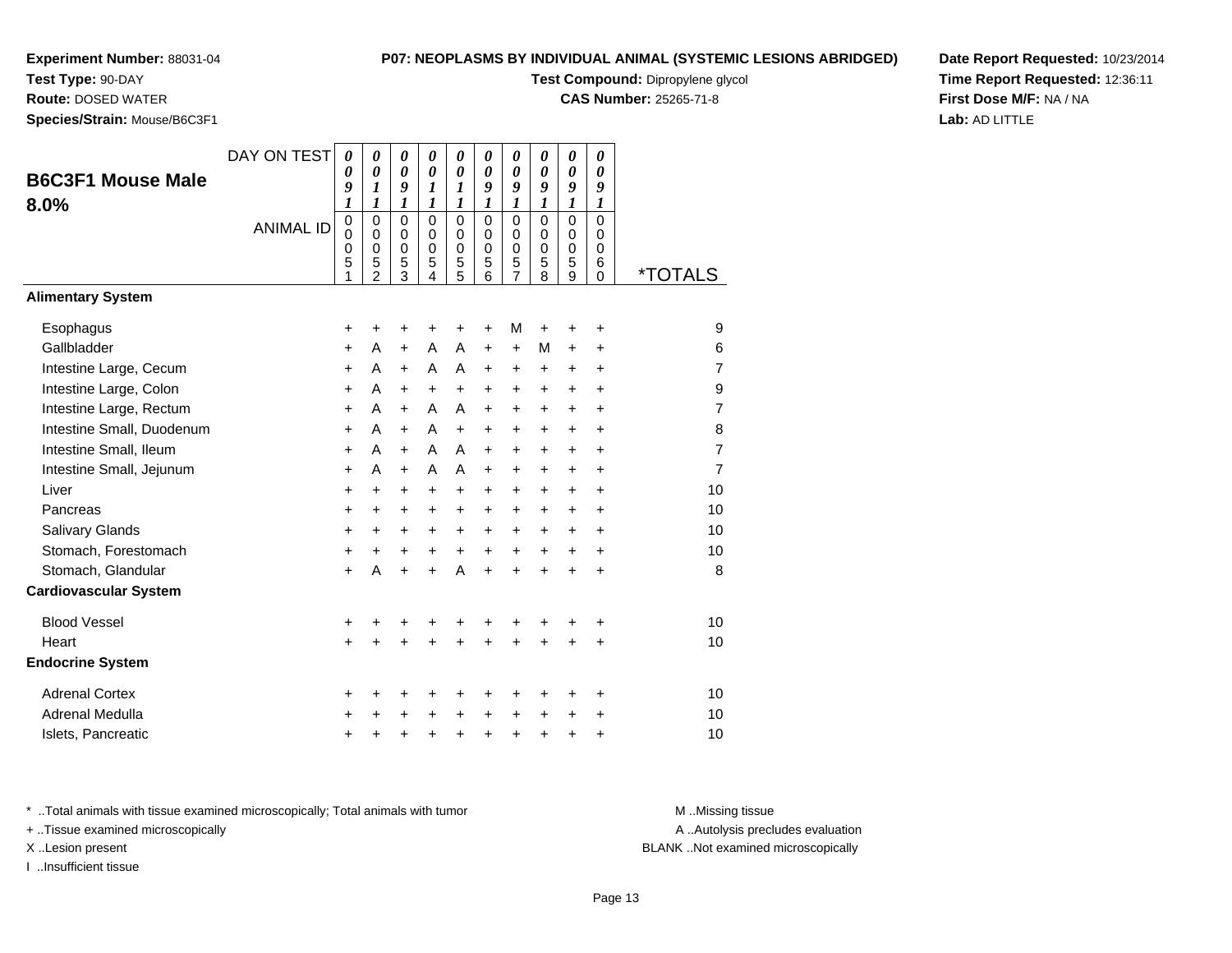**Test Type:** 90-DAY

**Route:** DOSED WATER

**Species/Strain:** Mouse/B6C3F1

## **P07: NEOPLASMS BY INDIVIDUAL ANIMAL (SYSTEMIC LESIONS ABRIDGED)**

**Test Compound:** Dipropylene glycol

**CAS Number:** 25265-71-8

**Date Report Requested:** 10/23/2014**Time Report Requested:** 12:36:11**First Dose M/F:** NA / NA**Lab:** AD LITTLE

| <b>B6C3F1 Mouse Male</b>    | DAY ON TEST      | 0<br>0                        | $\pmb{\theta}$<br>0                                              | $\boldsymbol{\theta}$<br>0                   | $\boldsymbol{\theta}$<br>$\boldsymbol{\theta}$ | 0<br>0                                           | $\boldsymbol{\theta}$<br>0                | $\boldsymbol{\theta}$<br>0                             | $\pmb{\theta}$<br>0                       | $\boldsymbol{\theta}$<br>0                             | $\pmb{\theta}$<br>0             |                       |
|-----------------------------|------------------|-------------------------------|------------------------------------------------------------------|----------------------------------------------|------------------------------------------------|--------------------------------------------------|-------------------------------------------|--------------------------------------------------------|-------------------------------------------|--------------------------------------------------------|---------------------------------|-----------------------|
| 8.0%                        |                  | 9<br>$\boldsymbol{l}$         | $\boldsymbol{l}$<br>1                                            | 9<br>1                                       | 1<br>1                                         | 1<br>1                                           | 9<br>1                                    | 9<br>1                                                 | 9<br>1                                    | 9<br>$\boldsymbol{l}$                                  | 9<br>1                          |                       |
|                             | <b>ANIMAL ID</b> | $\pmb{0}$<br>0<br>0<br>5<br>1 | $\mathbf 0$<br>$\mathbf 0$<br>$\mathbf 0$<br>5<br>$\overline{2}$ | $\mathbf 0$<br>0<br>0<br>5<br>$\overline{3}$ | $\mathbf 0$<br>0<br>$\mathbf 0$<br>5<br>4      | $\mathbf 0$<br>0<br>$\mathbf 0$<br>$\frac{5}{5}$ | $\mathbf 0$<br>0<br>$\mathbf 0$<br>5<br>6 | $\mathbf 0$<br>0<br>$\mathbf 0$<br>5<br>$\overline{7}$ | $\mathbf 0$<br>0<br>$\mathbf 0$<br>5<br>8 | $\mathbf 0$<br>0<br>$\mathbf 0$<br>5<br>$\overline{9}$ | 0<br>0<br>$\mathbf 0$<br>6<br>0 | <i><b>*TOTALS</b></i> |
| Parathyroid Gland           |                  | $\ddot{}$                     | $+$                                                              | M                                            | $\ddot{}$                                      | M                                                | $\ddot{}$                                 | $\ddot{}$                                              | м                                         | $+$                                                    | M                               | 6                     |
| <b>Pituitary Gland</b>      |                  | $\ddot{}$                     | M                                                                | $\ddot{}$                                    | M                                              | M                                                | +                                         | +                                                      | +                                         | +                                                      | +                               | $\overline{7}$        |
| <b>Thyroid Gland</b>        |                  | $\ddot{}$                     | ÷                                                                | $\ddot{}$                                    | $\ddot{}$                                      | $\ddot{}$                                        | $\ddot{}$                                 | $\ddot{}$                                              | $\ddot{}$                                 | ÷                                                      | $\ddot{}$                       | 10                    |
| <b>General Body System</b>  |                  |                               |                                                                  |                                              |                                                |                                                  |                                           |                                                        |                                           |                                                        |                                 |                       |
| <b>NONE</b>                 |                  |                               |                                                                  |                                              |                                                |                                                  |                                           |                                                        |                                           |                                                        |                                 |                       |
| <b>Genital System</b>       |                  |                               |                                                                  |                                              |                                                |                                                  |                                           |                                                        |                                           |                                                        |                                 |                       |
| Epididymis                  |                  | +                             | +                                                                | +                                            | ٠                                              | +                                                | +                                         | +                                                      |                                           |                                                        | ٠                               | 10                    |
| Penis                       |                  |                               | +                                                                |                                              |                                                |                                                  |                                           |                                                        |                                           |                                                        |                                 | $\mathbf{1}$          |
| <b>Preputial Gland</b>      |                  | +                             | +                                                                | +                                            | +                                              | +                                                | +                                         | +                                                      | ٠                                         | ٠                                                      | ٠                               | 10                    |
| Prostate                    |                  | $\ddot{}$                     | $\ddot{}$                                                        | +                                            | +                                              | $\ddot{}$                                        | $\ddot{}$                                 | $\ddot{}$                                              | $\ddot{}$                                 | +                                                      | $\ddot{}$                       | 10                    |
| <b>Seminal Vesicle</b>      |                  | +                             | +                                                                | +                                            | $\ddot{}$                                      | +                                                | $\ddot{}$                                 | $\ddot{}$                                              | $\ddot{}$                                 | +                                                      | +                               | 10                    |
| <b>Testes</b>               |                  | $\ddot{}$                     | $\ddot{}$                                                        | $\ddot{}$                                    | $\ddot{}$                                      | $\ddot{}$                                        | $\ddot{}$                                 | $\ddot{}$                                              | $\ddot{}$                                 | $\ddot{}$                                              | $\ddot{}$                       | 10                    |
| <b>Hematopoietic System</b> |                  |                               |                                                                  |                                              |                                                |                                                  |                                           |                                                        |                                           |                                                        |                                 |                       |
| <b>Bone Marrow</b>          |                  | +                             | ٠                                                                | +                                            | +                                              | +                                                | +                                         | +                                                      |                                           | +                                                      | ٠                               | 10                    |
| Lymph Node, Mandibular      |                  | +                             | M                                                                | $\ddot{}$                                    | +                                              | +                                                | +                                         | +                                                      | +                                         | +                                                      | +                               | 9                     |
| Lymph Node, Mesenteric      |                  | $\ddot{}$                     | M                                                                | $+$                                          | M                                              | $\mathbf{I}$                                     | $\ddot{}$                                 | $\ddot{}$                                              | $\ddot{}$                                 | +                                                      | $\ddot{}$                       | $\overline{7}$        |
| Spleen                      |                  | +                             | $\ddot{}$                                                        | +                                            | $\ddot{}$                                      | $\ddot{}$                                        | $\ddot{}$                                 | $\ddot{}$                                              | $+$                                       | $\ddot{}$                                              | $\ddot{}$                       | 10                    |
| Thymus                      |                  | $\ddot{}$                     | +                                                                | +                                            | M                                              | M                                                | $\ddot{}$                                 | +                                                      | +                                         | +                                                      | +                               | 8                     |
| <b>Integumentary System</b> |                  |                               |                                                                  |                                              |                                                |                                                  |                                           |                                                        |                                           |                                                        |                                 |                       |
| <b>Mammary Gland</b>        |                  | M                             | M                                                                | +                                            | М                                              | M                                                | +                                         | M                                                      | м                                         | М                                                      | M                               | 2                     |
| Skin                        |                  | +                             | ٠                                                                | +                                            | +                                              | +                                                | +                                         | +                                                      | +                                         | +                                                      | +                               | 10                    |

\* ..Total animals with tissue examined microscopically; Total animals with tumor **M** . Missing tissue M ..Missing tissue

+ ..Tissue examined microscopically

I ..Insufficient tissue

A ..Autolysis precludes evaluation

X ..Lesion present BLANK ..Not examined microscopically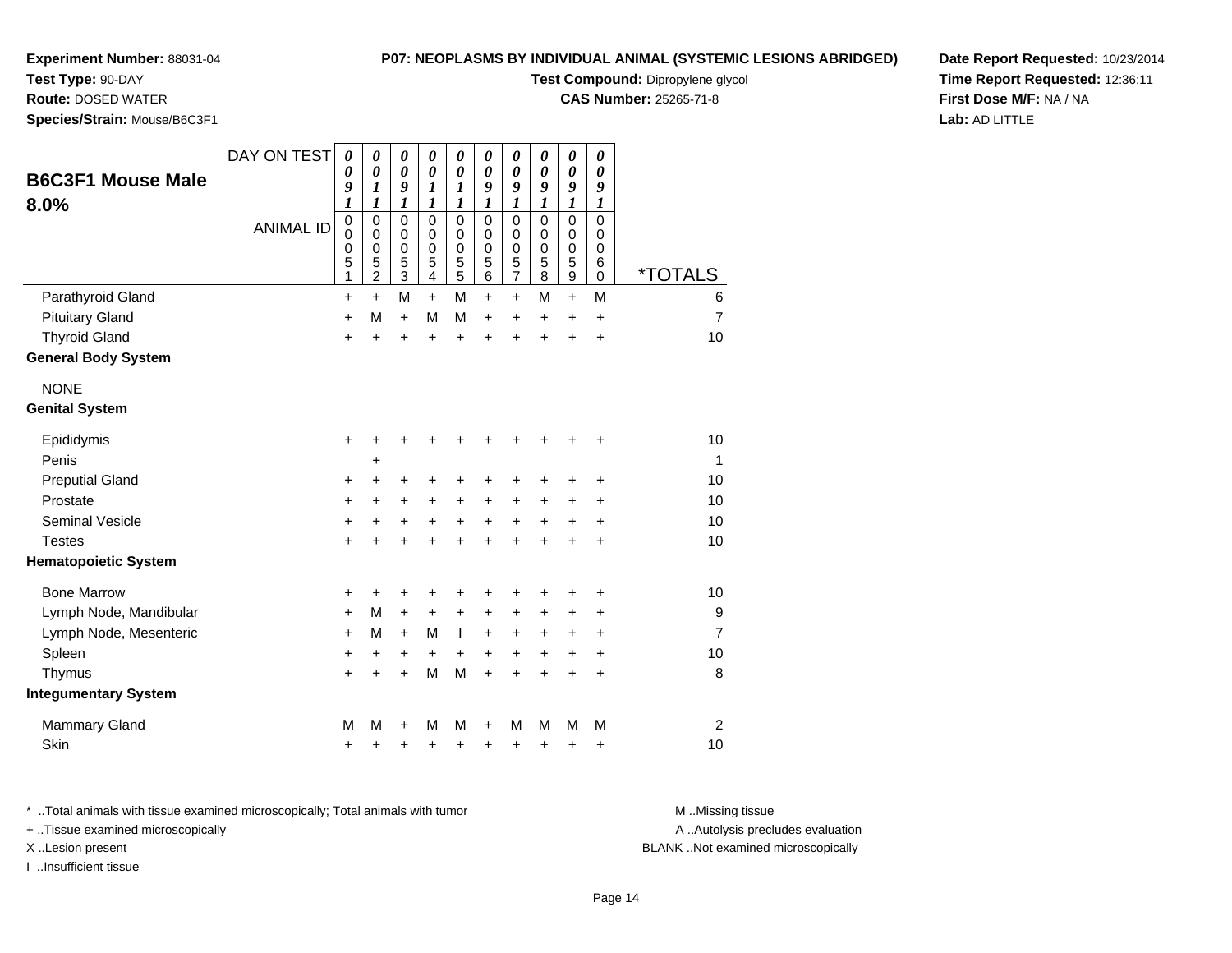**Test Type:** 90-DAY

**Route:** DOSED WATER

**Species/Strain:** Mouse/B6C3F1

## **P07: NEOPLASMS BY INDIVIDUAL ANIMAL (SYSTEMIC LESIONS ABRIDGED)**

**Test Compound:** Dipropylene glycol

**CAS Number:** 25265-71-8

**Date Report Requested:** 10/23/2014**Time Report Requested:** 12:36:11**First Dose M/F:** NA / NA**Lab:** AD LITTLE

| <b>B6C3F1 Mouse Male</b><br>8.0% | DAY ON TEST<br><b>ANIMAL ID</b> | 0<br>0<br>9<br>$\boldsymbol{l}$<br>$\boldsymbol{0}$<br>$\mathbf 0$<br>0<br>5<br>1 | 0<br>0<br>1<br>1<br>0<br>$\mathbf 0$<br>$\pmb{0}$<br>5<br>$\overline{2}$ | 0<br>0<br>9<br>$\boldsymbol{l}$<br>0<br>0<br>0<br>5<br>3 | 0<br>$\boldsymbol{\theta}$<br>1<br>1<br>$\mathbf 0$<br>$\mathbf 0$<br>$\pmb{0}$<br>5<br>4 | 0<br>0<br>$\boldsymbol{l}$<br>1<br>$\mathbf 0$<br>$\mathbf 0$<br>$\mathbf 0$<br>5<br>5 | 0<br>0<br>9<br>$\boldsymbol{l}$<br>0<br>$\mathbf 0$<br>$\mathbf 0$<br>5<br>6 | 0<br>0<br>9<br>1<br>$\mathbf 0$<br>$\mathbf 0$<br>0<br>5<br>7 | 0<br>0<br>9<br>$\boldsymbol{l}$<br>$\mathbf 0$<br>0<br>$\mathbf 0$<br>5<br>8 | 0<br>0<br>9<br>$\boldsymbol{l}$<br>0<br>0<br>$\mathbf 0$<br>5<br>$\boldsymbol{9}$ | 0<br>0<br>9<br>$\boldsymbol{l}$<br>$\mathbf 0$<br>0<br>$\mathbf 0$<br>6<br>0 | <i><b>*TOTALS</b></i>      |
|----------------------------------|---------------------------------|-----------------------------------------------------------------------------------|--------------------------------------------------------------------------|----------------------------------------------------------|-------------------------------------------------------------------------------------------|----------------------------------------------------------------------------------------|------------------------------------------------------------------------------|---------------------------------------------------------------|------------------------------------------------------------------------------|-----------------------------------------------------------------------------------|------------------------------------------------------------------------------|----------------------------|
| Skin                             |                                 | $\ddot{}$                                                                         | $\ddot{}$                                                                | $\ddot{}$                                                | $\ddot{}$                                                                                 | $\ddot{}$                                                                              | $\ddot{}$                                                                    | $\ddot{}$                                                     | $\ddot{}$                                                                    | $\ddot{}$                                                                         | $\ddot{}$                                                                    | 10                         |
| <b>Musculoskeletal System</b>    |                                 |                                                                                   |                                                                          |                                                          |                                                                                           |                                                                                        |                                                                              |                                                               |                                                                              |                                                                                   |                                                                              |                            |
| Bone                             |                                 | +                                                                                 | ┿                                                                        | ٠                                                        |                                                                                           |                                                                                        |                                                                              |                                                               | +                                                                            | ٠                                                                                 | $\ddot{}$                                                                    | 10                         |
| <b>Nervous System</b>            |                                 |                                                                                   |                                                                          |                                                          |                                                                                           |                                                                                        |                                                                              |                                                               |                                                                              |                                                                                   |                                                                              |                            |
| <b>Brain</b>                     |                                 | +                                                                                 |                                                                          |                                                          |                                                                                           |                                                                                        |                                                                              |                                                               |                                                                              |                                                                                   | +                                                                            | 10                         |
| <b>Respiratory System</b>        |                                 |                                                                                   |                                                                          |                                                          |                                                                                           |                                                                                        |                                                                              |                                                               |                                                                              |                                                                                   |                                                                              |                            |
| Lung                             |                                 | +                                                                                 |                                                                          |                                                          |                                                                                           |                                                                                        |                                                                              |                                                               |                                                                              | +                                                                                 | +                                                                            | 10                         |
| <b>Nose</b>                      |                                 | $+$                                                                               | +                                                                        | $\ddot{}$                                                | $+$                                                                                       | $\ddot{}$                                                                              | $\ddot{}$                                                                    | $+$                                                           | $\ddot{}$                                                                    | +                                                                                 | +                                                                            | 10                         |
| Trachea                          |                                 | $+$                                                                               | +                                                                        | +                                                        | +                                                                                         | $\ddot{}$                                                                              | $\div$                                                                       | +                                                             | +                                                                            | +                                                                                 | +                                                                            | 10                         |
| <b>Special Senses System</b>     |                                 |                                                                                   |                                                                          |                                                          |                                                                                           |                                                                                        |                                                                              |                                                               |                                                                              |                                                                                   |                                                                              |                            |
| <b>NONE</b>                      |                                 |                                                                                   |                                                                          |                                                          |                                                                                           |                                                                                        |                                                                              |                                                               |                                                                              |                                                                                   |                                                                              |                            |
| <b>Urinary System</b>            |                                 |                                                                                   |                                                                          |                                                          |                                                                                           |                                                                                        |                                                                              |                                                               |                                                                              |                                                                                   |                                                                              |                            |
| Kidney                           |                                 | +                                                                                 | ٠                                                                        | ٠                                                        | ٠                                                                                         |                                                                                        |                                                                              |                                                               | ٠                                                                            | ٠                                                                                 | ÷                                                                            | 10                         |
| <b>Urinary Bladder</b>           |                                 | $\ddot{}$                                                                         |                                                                          |                                                          | +                                                                                         | $\ddot{}$                                                                              | +                                                                            | +                                                             | $\ddot{}$                                                                    | +                                                                                 | +                                                                            | 10                         |
| <b>SYSTEMIC LESIONS</b>          |                                 |                                                                                   |                                                                          |                                                          |                                                                                           |                                                                                        |                                                                              |                                                               |                                                                              |                                                                                   |                                                                              |                            |
| Multiple Organ                   |                                 | ٠                                                                                 |                                                                          |                                                          |                                                                                           |                                                                                        |                                                                              |                                                               |                                                                              |                                                                                   | ٠                                                                            | 10                         |
|                                  |                                 |                                                                                   |                                                                          |                                                          |                                                                                           |                                                                                        |                                                                              |                                                               |                                                                              |                                                                                   |                                                                              | ***<br>***END OF MALE DATA |

\* ..Total animals with tissue examined microscopically; Total animals with tumor **M** . Missing tissue M ..Missing tissue

+ ..Tissue examined microscopically

I ..Insufficient tissue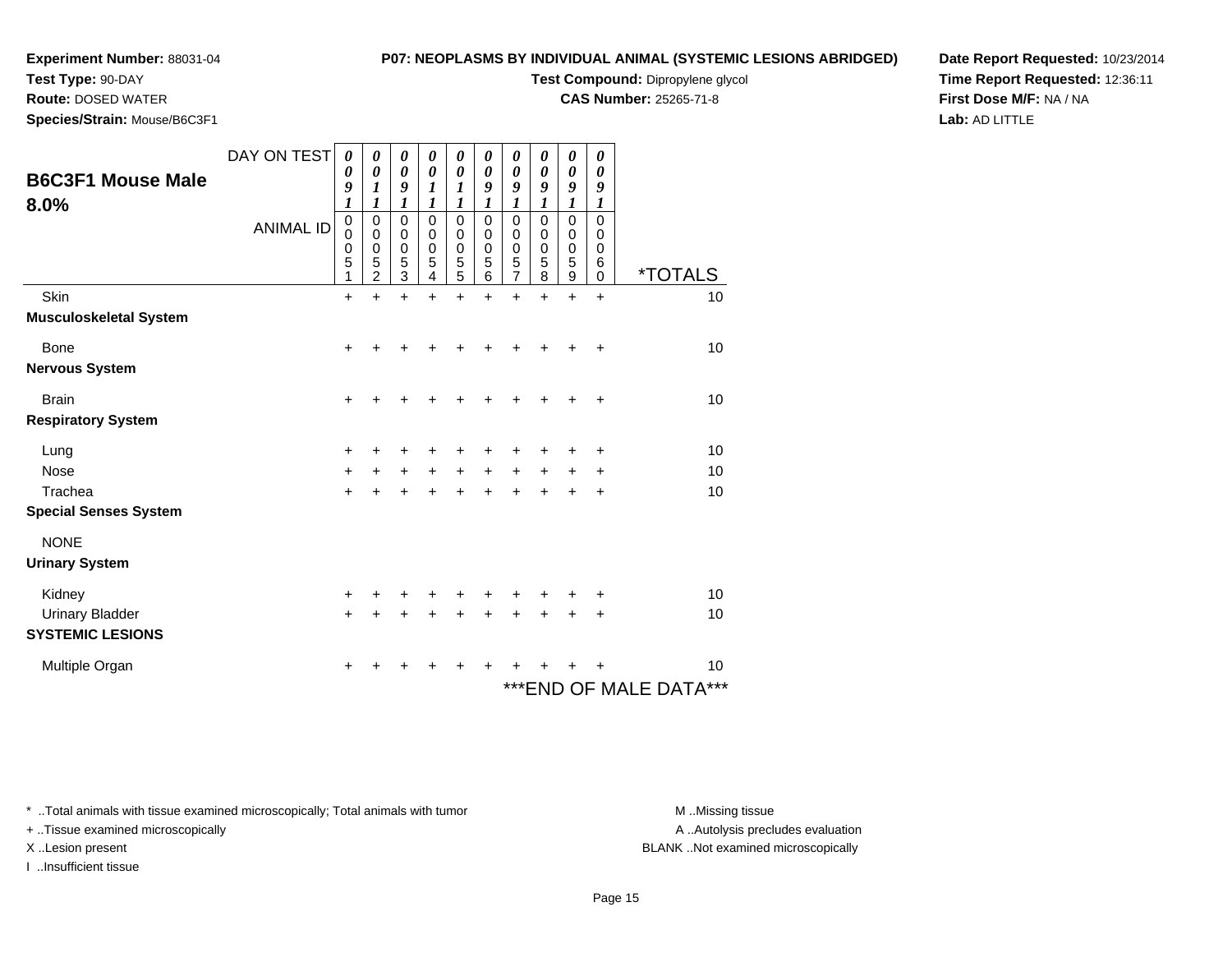**Test Type:** 90-DAY

**Route:** DOSED WATER

**Species/Strain:** Mouse/B6C3F1

# **P07: NEOPLASMS BY INDIVIDUAL ANIMAL (SYSTEMIC LESIONS ABRIDGED)**

**Test Compound:** Dipropylene glycol

**CAS Number:** 25265-71-8

**Date Report Requested:** 10/23/2014**Time Report Requested:** 12:36:11**First Dose M/F:** NA / NA**Lab:** AD LITTLE

| <b>B6C3F1 Mouse Female</b><br><b>VEHICLE CONTROL</b> | DAY ON TEST<br><b>ANIMAL ID</b> | 0<br>0<br>9<br>$\boldsymbol{l}$<br>$\pmb{0}$<br>0<br>$\mathbf 0$<br>6<br>1 | $\boldsymbol{\theta}$<br>$\boldsymbol{\theta}$<br>9<br>$\boldsymbol{l}$<br>$\mathbf 0$<br>$\mathbf 0$<br>$\mathbf 0$<br>6<br>$\overline{2}$ | 0<br>0<br>9<br>$\boldsymbol{l}$<br>$\mathbf 0$<br>$\mathbf 0$<br>$\mathbf 0$<br>6<br>3 | 0<br>0<br>9<br>$\boldsymbol{l}$<br>$\Omega$<br>$\mathbf 0$<br>$\mathbf 0$<br>6<br>4 | 0<br>0<br>9<br>$\boldsymbol{l}$<br>$\mathbf 0$<br>$\mathbf 0$<br>$\mathbf 0$<br>6<br>5 | 0<br>0<br>9<br>$\boldsymbol{l}$<br>$\Omega$<br>$\mathbf 0$<br>$\Omega$<br>6<br>6 | 0<br>$\boldsymbol{\theta}$<br>9<br>$\boldsymbol{l}$<br>$\mathbf 0$<br>$\pmb{0}$<br>$\mathbf 0$<br>$\,6$<br>$\overline{7}$ | 0<br>0<br>9<br>$\mathbf{I}$<br>$\mathbf 0$<br>$\mathbf 0$<br>$\mathbf 0$<br>6<br>8 | 0<br>0<br>9<br>$\boldsymbol{l}$<br>0<br>$\mathbf 0$<br>0<br>6<br>9 | 0<br>0<br>9<br>1<br>$\Omega$<br>$\mathbf 0$<br>0<br>7<br>$\Omega$ | <i><b>*TOTALS</b></i> |
|------------------------------------------------------|---------------------------------|----------------------------------------------------------------------------|---------------------------------------------------------------------------------------------------------------------------------------------|----------------------------------------------------------------------------------------|-------------------------------------------------------------------------------------|----------------------------------------------------------------------------------------|----------------------------------------------------------------------------------|---------------------------------------------------------------------------------------------------------------------------|------------------------------------------------------------------------------------|--------------------------------------------------------------------|-------------------------------------------------------------------|-----------------------|
| <b>Alimentary System</b>                             |                                 |                                                                            |                                                                                                                                             |                                                                                        |                                                                                     |                                                                                        |                                                                                  |                                                                                                                           |                                                                                    |                                                                    |                                                                   |                       |
| Esophagus                                            |                                 | +                                                                          | +                                                                                                                                           | +                                                                                      | +                                                                                   | +                                                                                      | +                                                                                | +                                                                                                                         | ٠                                                                                  | +                                                                  | +                                                                 | 10                    |
| Gallbladder                                          |                                 | +                                                                          | $\ddot{}$                                                                                                                                   | $\ddot{}$                                                                              | $\ddot{}$                                                                           | $\ddot{}$                                                                              | $\pm$                                                                            | $\ddot{}$                                                                                                                 | $\ddot{}$                                                                          | $+$                                                                | M                                                                 | 9                     |
| Intestine Large, Cecum                               |                                 | +                                                                          | +                                                                                                                                           | $\ddot{}$                                                                              | $\ddot{}$                                                                           | $\ddot{}$                                                                              | $\ddot{}$                                                                        | $\ddot{}$                                                                                                                 | $\pm$                                                                              | $\ddot{}$                                                          | $\ddot{}$                                                         | 10                    |
| Intestine Large, Colon                               |                                 | +                                                                          | $\ddot{}$                                                                                                                                   | $\ddot{}$                                                                              | +                                                                                   | +                                                                                      | $\ddot{}$                                                                        | $\ddot{}$                                                                                                                 | $\ddot{}$                                                                          | $\ddot{}$                                                          | $\ddot{}$                                                         | 10                    |
| Intestine Large, Rectum                              |                                 | +                                                                          | +                                                                                                                                           | +                                                                                      | +                                                                                   | +                                                                                      | +                                                                                | +                                                                                                                         | $\ddot{}$                                                                          | $\ddot{}$                                                          | $\ddot{}$                                                         | 10                    |
| Intestine Small, Duodenum                            |                                 | +                                                                          | $\ddot{}$                                                                                                                                   | $\ddot{}$                                                                              | +                                                                                   | +                                                                                      | $\ddot{}$                                                                        | $\ddot{}$                                                                                                                 | $\ddot{}$                                                                          | $+$                                                                | $\ddot{}$                                                         | 10                    |
| Intestine Small, Ileum                               |                                 | +                                                                          | $\ddot{}$                                                                                                                                   | $\ddot{}$                                                                              | +                                                                                   | +                                                                                      | $\ddot{}$                                                                        | +                                                                                                                         | $+$                                                                                | $\pm$                                                              | $\ddot{}$                                                         | 10                    |
| Intestine Small, Jejunum                             |                                 | $\ddot{}$                                                                  | $\ddot{}$                                                                                                                                   | $\ddot{}$                                                                              | +                                                                                   | $\ddot{}$                                                                              | $\ddot{}$                                                                        | $\ddot{}$                                                                                                                 | $\ddot{}$                                                                          | $\ddot{}$                                                          | $\ddot{}$                                                         | 10                    |
| Liver                                                |                                 | +                                                                          | +                                                                                                                                           | +                                                                                      | +                                                                                   | +                                                                                      | +                                                                                | +                                                                                                                         | +                                                                                  | +                                                                  | +                                                                 | 10                    |
| Pancreas                                             |                                 | $\ddot{}$                                                                  | $\ddot{}$                                                                                                                                   | +                                                                                      | +                                                                                   | +                                                                                      | +                                                                                | $\ddot{}$                                                                                                                 | $\pm$                                                                              | $\ddot{}$                                                          | $\ddot{}$                                                         | 10                    |
| Salivary Glands                                      |                                 | $\ddot{}$                                                                  | $\ddot{}$                                                                                                                                   | $\ddot{}$                                                                              | $\ddot{}$                                                                           | +                                                                                      | $\ddot{}$                                                                        | $\ddot{}$                                                                                                                 | $+$                                                                                | $\pm$                                                              | $\ddot{}$                                                         | 10                    |
| Stomach, Forestomach                                 |                                 | $\ddot{}$                                                                  | $\ddot{}$                                                                                                                                   | $\ddot{}$                                                                              | $\ddot{}$                                                                           | +                                                                                      | $+$                                                                              | $+$                                                                                                                       | $+$                                                                                | $\ddot{}$                                                          | $\ddot{}$                                                         | 10                    |
| Stomach, Glandular                                   |                                 | $\ddot{}$                                                                  | $\ddot{}$                                                                                                                                   | $\ddot{}$                                                                              | $\ddot{}$                                                                           | $\ddot{}$                                                                              | $\ddot{}$                                                                        | $+$                                                                                                                       | $\ddot{}$                                                                          | ÷                                                                  | $\ddot{}$                                                         | 10                    |
| <b>Cardiovascular System</b>                         |                                 |                                                                            |                                                                                                                                             |                                                                                        |                                                                                     |                                                                                        |                                                                                  |                                                                                                                           |                                                                                    |                                                                    |                                                                   |                       |
| <b>Blood Vessel</b>                                  |                                 | +                                                                          |                                                                                                                                             |                                                                                        | +                                                                                   | +                                                                                      | +                                                                                | +                                                                                                                         | +                                                                                  |                                                                    | +                                                                 | 10                    |
| Heart                                                |                                 | +                                                                          |                                                                                                                                             |                                                                                        |                                                                                     | $\ddot{}$                                                                              |                                                                                  |                                                                                                                           |                                                                                    | +                                                                  | $\ddot{}$                                                         | 10                    |
| <b>Endocrine System</b>                              |                                 |                                                                            |                                                                                                                                             |                                                                                        |                                                                                     |                                                                                        |                                                                                  |                                                                                                                           |                                                                                    |                                                                    |                                                                   |                       |
| <b>Adrenal Cortex</b>                                |                                 | +                                                                          | +                                                                                                                                           | +                                                                                      | +                                                                                   | +                                                                                      | ٠                                                                                | ٠                                                                                                                         | +                                                                                  | ٠                                                                  | ٠                                                                 | 10                    |
| Adrenal Medulla                                      |                                 | +                                                                          |                                                                                                                                             | +                                                                                      | +                                                                                   | $\ddot{}$                                                                              | $\ddot{}$                                                                        | $\ddot{}$                                                                                                                 | $\ddot{}$                                                                          | +                                                                  | +                                                                 | 10                    |
| Islets, Pancreatic                                   |                                 | $\ddot{}$                                                                  |                                                                                                                                             | +                                                                                      | +                                                                                   | $\ddot{}$                                                                              | $\ddot{}$                                                                        | $\ddot{}$                                                                                                                 | +                                                                                  | +                                                                  | +                                                                 | 10                    |

\* ..Total animals with tissue examined microscopically; Total animals with tumor **M** . Missing tissue M ..Missing tissue

+ ..Tissue examined microscopically

I ..Insufficient tissue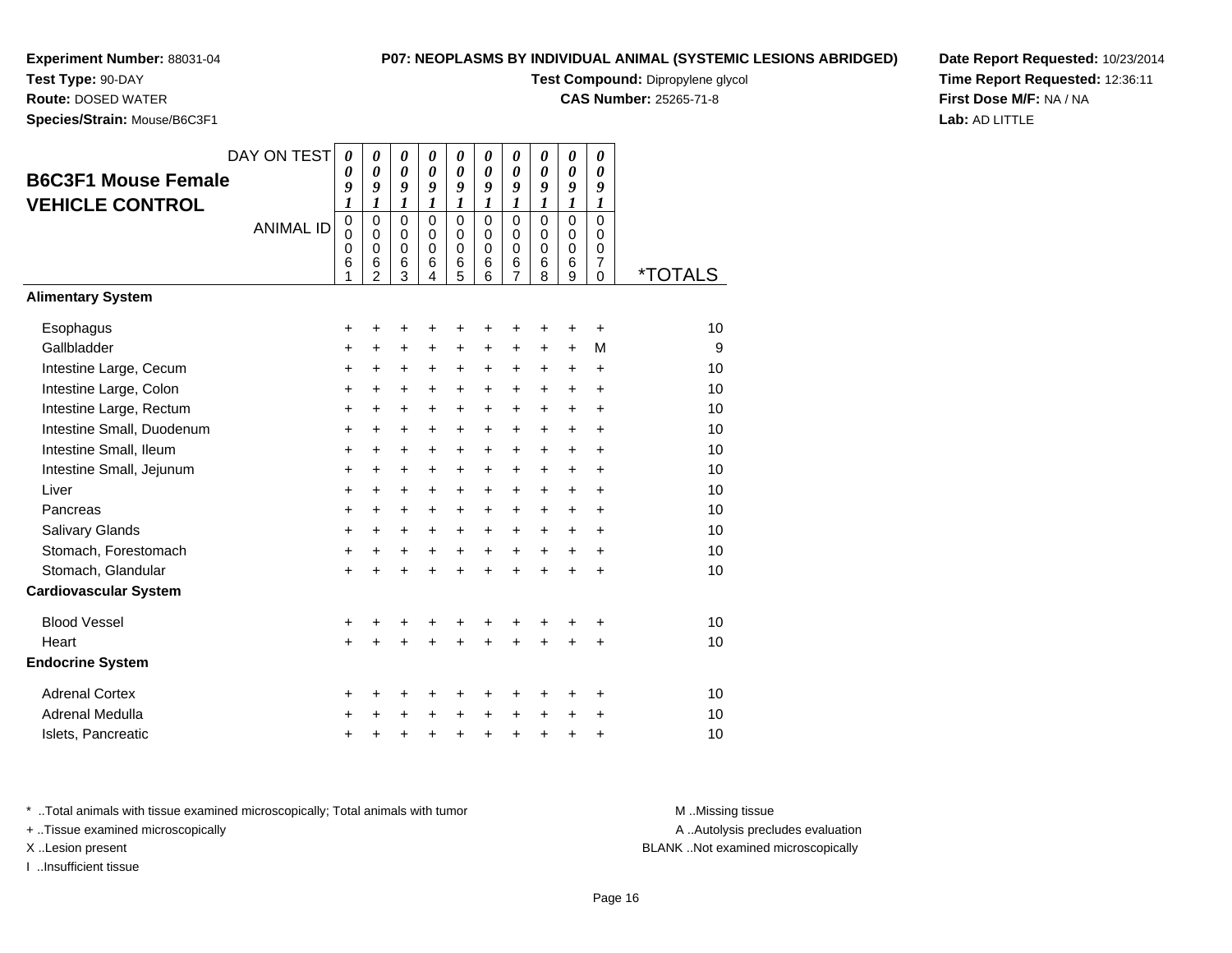# **P07: NEOPLASMS BY INDIVIDUAL ANIMAL (SYSTEMIC LESIONS ABRIDGED)**

**Test Compound:** Dipropylene glycol

**CAS Number:** 25265-71-8

**Date Report Requested:** 10/23/2014**Time Report Requested:** 12:36:11**First Dose M/F:** NA / NA**Lab:** AD LITTLE

**Test Type:** 90-DAY **Route:** DOSED WATER **Species/Strain:** Mouse/B6C3F1DAY ON TEST

|                               | DAY ON TEST      | 0<br>0                                         | 0<br>0                                                                           | 0<br>0                               | 0<br>0                                             | 0<br>0                                                       | 0<br>0                                          | 0<br>$\boldsymbol{\theta}$                            | 0<br>0                                                | 0<br>0                               | 0<br>0                                                   |                       |
|-------------------------------|------------------|------------------------------------------------|----------------------------------------------------------------------------------|--------------------------------------|----------------------------------------------------|--------------------------------------------------------------|-------------------------------------------------|-------------------------------------------------------|-------------------------------------------------------|--------------------------------------|----------------------------------------------------------|-----------------------|
| <b>B6C3F1 Mouse Female</b>    |                  | 9                                              | 9                                                                                | 9                                    | 9                                                  | 9                                                            | 9                                               | 9                                                     | 9                                                     | 9                                    | 9                                                        |                       |
| <b>VEHICLE CONTROL</b>        | <b>ANIMAL ID</b> | 1<br>$\mathbf 0$<br>$\mathbf 0$<br>0<br>6<br>1 | 1<br>$\mathbf 0$<br>$\Omega$<br>$\mathbf 0$<br>$6\phantom{1}6$<br>$\overline{c}$ | 1<br>$\mathbf 0$<br>0<br>0<br>6<br>3 | 1<br>$\mathbf 0$<br>$\Omega$<br>$\Omega$<br>6<br>4 | 1<br>$\mathbf 0$<br>0<br>$\mathbf 0$<br>$6\phantom{1}6$<br>5 | 1<br>$\Omega$<br>$\Omega$<br>$\Omega$<br>6<br>6 | 1<br>$\mathbf 0$<br>0<br>0<br>$\,6$<br>$\overline{7}$ | 1<br>$\mathbf 0$<br>$\Omega$<br>$\mathbf 0$<br>6<br>8 | 1<br>$\mathbf 0$<br>0<br>0<br>6<br>9 | 1<br>$\mathbf 0$<br>0<br>$\mathbf 0$<br>7<br>$\mathbf 0$ | <i><b>*TOTALS</b></i> |
| Parathyroid Gland             |                  | +                                              | $\ddot{}$                                                                        | M                                    | +                                                  | $\ddot{}$                                                    | +                                               | $\pm$                                                 | $\ddot{}$                                             | M                                    | $\ddot{}$                                                | 8                     |
| <b>Pituitary Gland</b>        |                  | +                                              | +                                                                                | +                                    | +                                                  | +                                                            | +                                               | $\pm$                                                 | $\div$                                                | $\ddot{}$                            | $\div$                                                   | 10                    |
| <b>Thyroid Gland</b>          |                  | +                                              |                                                                                  | +                                    | +                                                  | $\ddot{}$                                                    | +                                               | $\ddot{}$                                             | +                                                     | +                                    | $\div$                                                   | 10                    |
| <b>General Body System</b>    |                  |                                                |                                                                                  |                                      |                                                    |                                                              |                                                 |                                                       |                                                       |                                      |                                                          |                       |
| <b>NONE</b>                   |                  |                                                |                                                                                  |                                      |                                                    |                                                              |                                                 |                                                       |                                                       |                                      |                                                          |                       |
| <b>Genital System</b>         |                  |                                                |                                                                                  |                                      |                                                    |                                                              |                                                 |                                                       |                                                       |                                      |                                                          |                       |
| <b>Clitoral Gland</b>         |                  | M                                              | ٠                                                                                | +                                    | +                                                  | +                                                            | +                                               | +                                                     |                                                       | ٠                                    | +                                                        | 9                     |
| Ovary                         |                  | +                                              | +                                                                                | +                                    | $\ddot{}$                                          | $\ddot{}$                                                    | $\ddot{}$                                       | $\ddot{}$                                             | $\ddot{}$                                             | $\ddot{}$                            | +                                                        | 10                    |
| <b>Uterus</b>                 |                  | $\ddot{}$                                      | +                                                                                | $\ddot{}$                            | $\ddot{}$                                          | $\ddot{}$                                                    | $\ddot{}$                                       | $\ddot{}$                                             | ÷                                                     | +                                    | $\ddot{}$                                                | 10                    |
| <b>Hematopoietic System</b>   |                  |                                                |                                                                                  |                                      |                                                    |                                                              |                                                 |                                                       |                                                       |                                      |                                                          |                       |
| <b>Bone Marrow</b>            |                  | +                                              | +                                                                                | ٠                                    | +                                                  | ٠                                                            | +                                               | +                                                     |                                                       | +                                    | ٠                                                        | 10                    |
| Lymph Node, Mandibular        |                  | $\ddot{}$                                      | $\ddot{}$                                                                        | +                                    | $\ddot{}$                                          | $\ddot{}$                                                    | $\ddot{}$                                       | +                                                     | $\ddot{}$                                             | +                                    | $\ddot{}$                                                | 10                    |
| Lymph Node, Mesenteric        |                  | M                                              | $\ddot{}$                                                                        | $\ddot{}$                            | $\ddot{}$                                          | $\ddot{}$                                                    | $\ddot{}$                                       | $\ddot{}$                                             | $\ddot{}$                                             | $\pm$                                | $\ddot{}$                                                | 9                     |
| Spleen                        |                  | +                                              | +                                                                                | +                                    | +                                                  | +                                                            | +                                               | +                                                     | +                                                     | +                                    | $\ddot{}$                                                | 10                    |
| Thymus                        |                  | $\ddot{}$                                      | ÷                                                                                | $\ddot{}$                            | $\ddot{}$                                          | $\ddot{}$                                                    | $\ddot{}$                                       | $\ddot{}$                                             | ÷.                                                    | $\ddot{}$                            | $\ddot{}$                                                | 10                    |
| <b>Integumentary System</b>   |                  |                                                |                                                                                  |                                      |                                                    |                                                              |                                                 |                                                       |                                                       |                                      |                                                          |                       |
| <b>Mammary Gland</b>          |                  | +                                              | +                                                                                | +                                    | +                                                  | +                                                            | +                                               | +                                                     | +                                                     | +                                    | +                                                        | 10                    |
| Skin                          |                  | $\ddot{}$                                      |                                                                                  | +                                    | +                                                  | +                                                            |                                                 |                                                       |                                                       | +                                    | $\ddot{}$                                                | 10                    |
| <b>Musculoskeletal System</b> |                  |                                                |                                                                                  |                                      |                                                    |                                                              |                                                 |                                                       |                                                       |                                      |                                                          |                       |
| <b>Bone</b>                   |                  | +                                              |                                                                                  | ٠                                    | ٠                                                  | +                                                            | ٠                                               | +                                                     | ٠                                                     | +                                    | +                                                        | 10                    |

\* ..Total animals with tissue examined microscopically; Total animals with tumor **M** . Missing tissue M ..Missing tissue A ..Autolysis precludes evaluation + ..Tissue examined microscopically X ..Lesion present BLANK ..Not examined microscopicallyI ..Insufficient tissue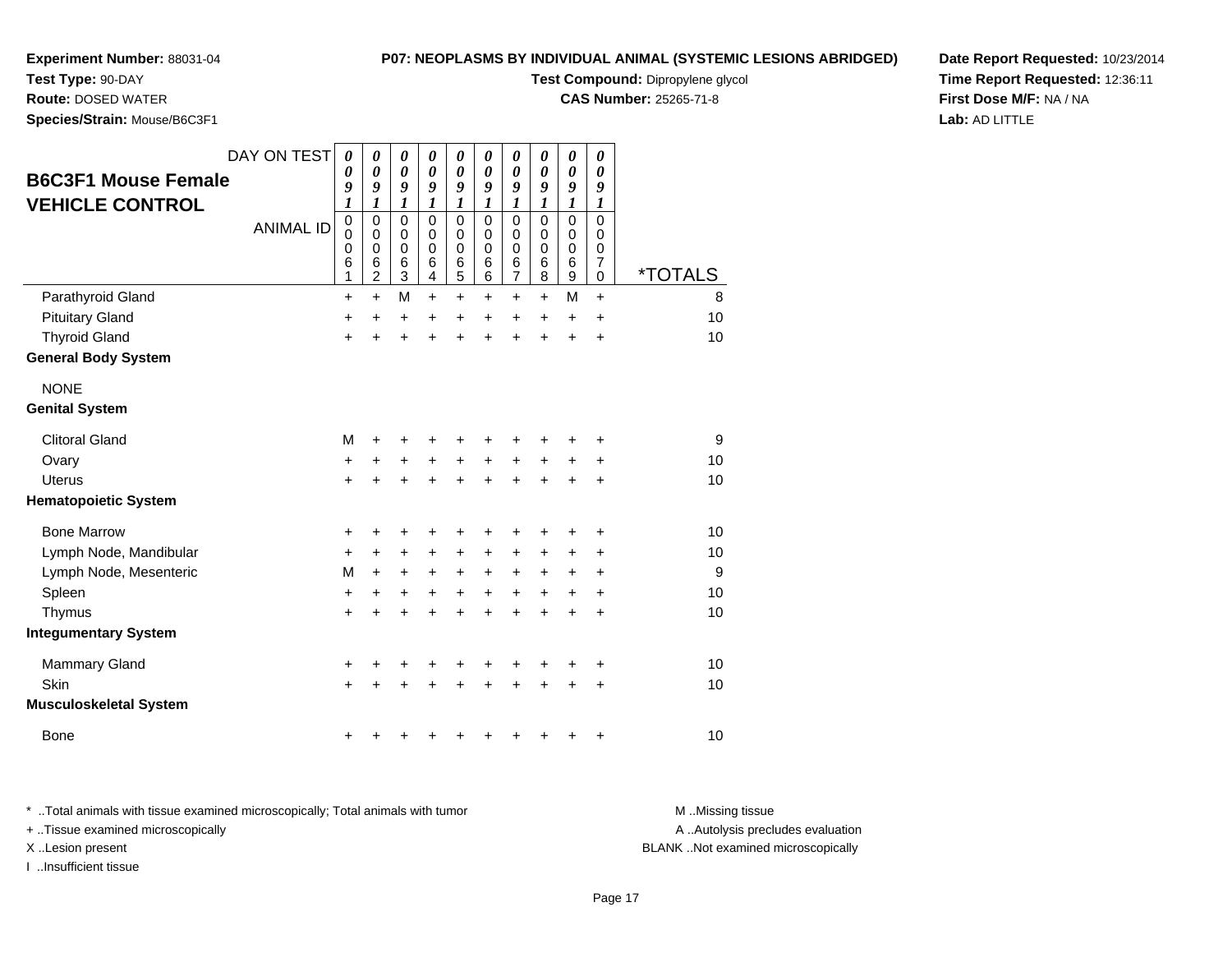**Species/Strain:** Mouse/B6C3F1

**Test Type:** 90-DAY**Route:** DOSED WATER

# **P07: NEOPLASMS BY INDIVIDUAL ANIMAL (SYSTEMIC LESIONS ABRIDGED)**

**Test Compound:** Dipropylene glycol

**CAS Number:** 25265-71-8

**Date Report Requested:** 10/23/2014**Time Report Requested:** 12:36:12**First Dose M/F:** NA / NA**Lab:** AD LITTLE

| <b>B6C3F1 Mouse Female</b><br><b>VEHICLE CONTROL</b> | DAY ON TEST<br><b>ANIMAL ID</b> | 0<br>$\boldsymbol{\theta}$<br>9<br>1<br>$\mathbf 0$<br>0<br>0<br>6 | 0<br>$\boldsymbol{\theta}$<br>9<br>$\pmb{0}$<br>$\Omega$<br>0<br>6<br>$\mathfrak{p}$ | 0<br>0<br>9<br>1<br>$\mathbf 0$<br>$\mathbf 0$<br>$\mathbf 0$<br>6<br>3 | 0<br>0<br>9<br>$\Omega$<br>$\Omega$<br>0<br>6<br>4 | 0<br>0<br>9<br>1<br>$\mathbf 0$<br>$\mathbf 0$<br>$\mathbf 0$<br>6<br>5 | 0<br>0<br>9<br>1<br>$\mathbf 0$<br>0<br>0<br>6<br>6 | 0<br>$\boldsymbol{\theta}$<br>9<br>1<br>0<br>0<br>$\mathbf 0$<br>$6\phantom{1}6$<br>$\overline{7}$ | 0<br>0<br>9<br>$\mathbf 0$<br>0<br>0<br>6<br>8 | 0<br>0<br>9<br>1<br>$\mathsf 0$<br>0<br>$\mathbf 0$<br>6<br>9 | 0<br>0<br>9<br>1<br>$\overline{0}$<br>0<br>0<br>7<br>$\Omega$ | <i><b>*TOTALS</b></i> |
|------------------------------------------------------|---------------------------------|--------------------------------------------------------------------|--------------------------------------------------------------------------------------|-------------------------------------------------------------------------|----------------------------------------------------|-------------------------------------------------------------------------|-----------------------------------------------------|----------------------------------------------------------------------------------------------------|------------------------------------------------|---------------------------------------------------------------|---------------------------------------------------------------|-----------------------|
| Nervous System                                       |                                 |                                                                    |                                                                                      |                                                                         |                                                    |                                                                         |                                                     |                                                                                                    |                                                |                                                               |                                                               |                       |
| <b>Brain</b><br><b>Respiratory System</b>            |                                 | $\ddot{}$                                                          | +                                                                                    | +                                                                       | +                                                  | +                                                                       | +                                                   | +                                                                                                  |                                                | +                                                             | ÷                                                             | 10                    |
|                                                      |                                 |                                                                    |                                                                                      |                                                                         |                                                    |                                                                         |                                                     |                                                                                                    |                                                |                                                               |                                                               |                       |
| Lung                                                 |                                 | $\ddot{}$                                                          |                                                                                      | +                                                                       |                                                    |                                                                         |                                                     |                                                                                                    |                                                |                                                               | ٠                                                             | 10                    |
| <b>Nose</b>                                          |                                 | $\ddot{}$                                                          | $\ddot{}$                                                                            | $\ddot{}$                                                               | $\ddot{}$                                          | $\ddot{}$                                                               | $\ddot{}$                                           | $\ddot{}$                                                                                          | $\ddot{}$                                      | $\ddot{}$                                                     | $\ddot{}$                                                     | 10                    |
| Trachea<br><b>Special Senses System</b>              |                                 | $\ddot{}$                                                          |                                                                                      | $\ddot{}$                                                               | $\ddot{}$                                          | $\ddot{}$                                                               | $\ddot{}$                                           | $\ddot{}$                                                                                          | ÷                                              | $\ddot{}$                                                     |                                                               | 9                     |
| <b>NONE</b>                                          |                                 |                                                                    |                                                                                      |                                                                         |                                                    |                                                                         |                                                     |                                                                                                    |                                                |                                                               |                                                               |                       |
| <b>Urinary System</b>                                |                                 |                                                                    |                                                                                      |                                                                         |                                                    |                                                                         |                                                     |                                                                                                    |                                                |                                                               |                                                               |                       |
| Kidney                                               |                                 | $\ddot{}$                                                          | +                                                                                    | +                                                                       | +                                                  | +                                                                       | +                                                   | +                                                                                                  |                                                | +                                                             | ٠                                                             | 10                    |
| <b>Urinary Bladder</b>                               |                                 | $\ddot{}$                                                          | $\ddot{}$                                                                            |                                                                         |                                                    | $\ddot{}$                                                               | ÷                                                   | $\div$                                                                                             |                                                | +                                                             | $\ddot{}$                                                     | 10                    |
| <b>SYSTEMIC LESIONS</b>                              |                                 |                                                                    |                                                                                      |                                                                         |                                                    |                                                                         |                                                     |                                                                                                    |                                                |                                                               |                                                               |                       |
| Multiple Organ                                       |                                 | +                                                                  |                                                                                      |                                                                         |                                                    |                                                                         |                                                     |                                                                                                    |                                                |                                                               | ٠                                                             | 10                    |

\* ..Total animals with tissue examined microscopically; Total animals with tumor **M** . Missing tissue M ..Missing tissue

+ ..Tissue examined microscopically

I ..Insufficient tissue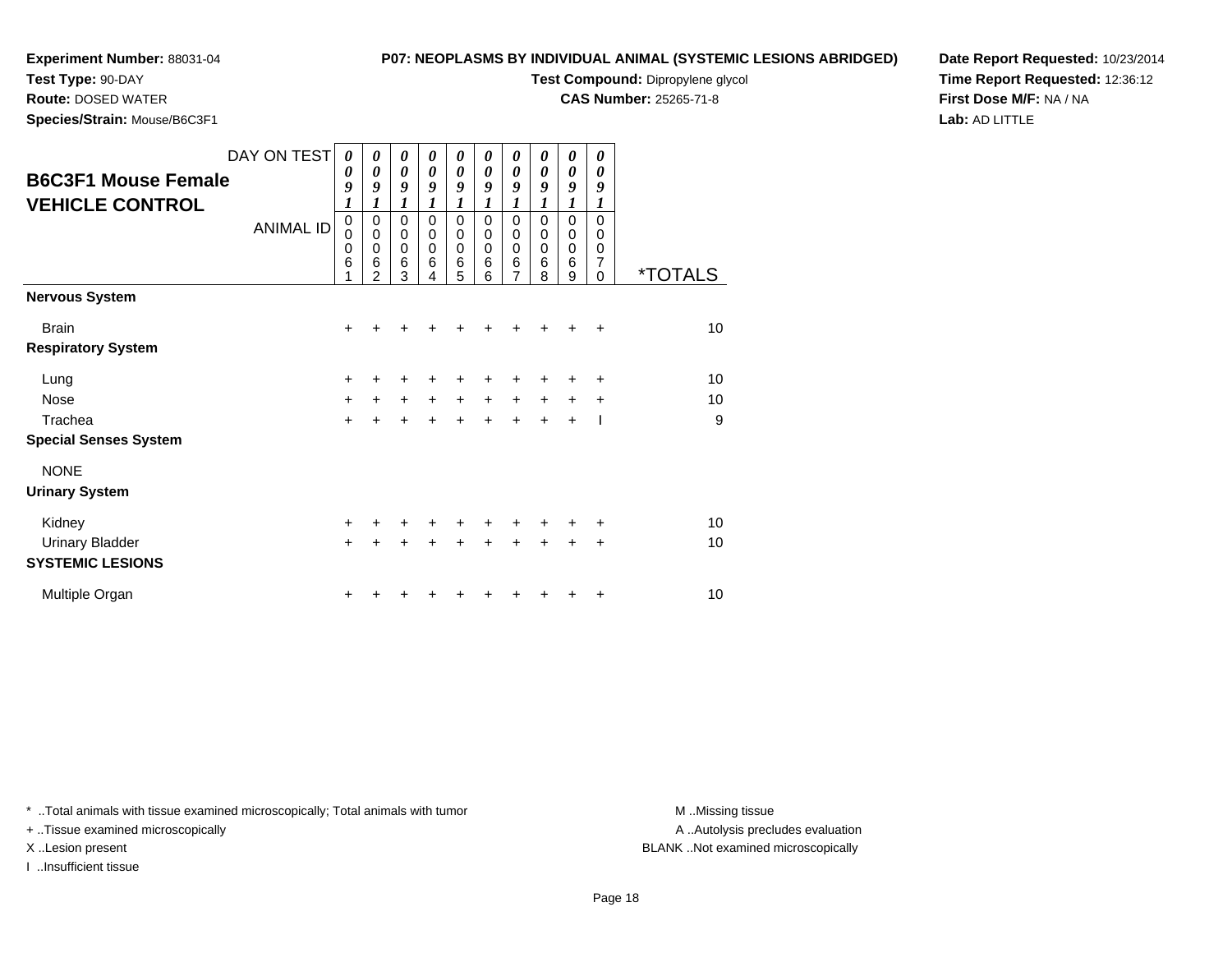| Experiment Number: 88031-04                                                    |                  | P07: NEOPLASMS BY INDIVIDUAL ANIMAL (SYSTEMIC LESIONS ABRIDGED) |                  | Date Report Requested: 10/23/2014 |
|--------------------------------------------------------------------------------|------------------|-----------------------------------------------------------------|------------------|-----------------------------------|
| Test Type: 90-DAY                                                              |                  | Test Compound: Dipropylene glycol                               |                  | Time Report Requested: 12:36:12   |
| Route: DOSED WATER                                                             |                  | <b>CAS Number: 25265-71-8</b>                                   |                  | First Dose M/F: NA / NA           |
| Species/Strain: Mouse/B6C3F1                                                   |                  |                                                                 |                  | Lab: AD LITTLE                    |
|                                                                                | DAY ON TEST      |                                                                 |                  |                                   |
| <b>B6C3F1 Mouse Female</b>                                                     |                  |                                                                 |                  |                                   |
| 0.5%                                                                           |                  |                                                                 |                  |                                   |
|                                                                                | <b>ANIMAL ID</b> |                                                                 |                  |                                   |
|                                                                                |                  | <i><b>*TOTALS</b></i>                                           |                  |                                   |
| <b>Alimentary System</b>                                                       |                  |                                                                 |                  |                                   |
| <b>NONE</b>                                                                    |                  |                                                                 |                  |                                   |
| <b>Cardiovascular System</b>                                                   |                  |                                                                 |                  |                                   |
| <b>NONE</b>                                                                    |                  |                                                                 |                  |                                   |
| <b>Endocrine System</b>                                                        |                  |                                                                 |                  |                                   |
| <b>NONE</b>                                                                    |                  |                                                                 |                  |                                   |
| <b>General Body System</b>                                                     |                  |                                                                 |                  |                                   |
| <b>NONE</b>                                                                    |                  |                                                                 |                  |                                   |
| <b>Genital System</b>                                                          |                  |                                                                 |                  |                                   |
|                                                                                |                  |                                                                 |                  |                                   |
| <b>NONE</b><br><b>Hematopoietic System</b>                                     |                  |                                                                 |                  |                                   |
|                                                                                |                  |                                                                 |                  |                                   |
| <b>NONE</b>                                                                    |                  |                                                                 |                  |                                   |
| <b>Integumentary System</b>                                                    |                  |                                                                 |                  |                                   |
| <b>NONE</b>                                                                    |                  |                                                                 |                  |                                   |
| <b>Musculoskeletal System</b>                                                  |                  |                                                                 |                  |                                   |
| <b>NONE</b>                                                                    |                  |                                                                 |                  |                                   |
| <b>Nervous System</b>                                                          |                  |                                                                 |                  |                                   |
| <b>NONE</b>                                                                    |                  |                                                                 |                  |                                   |
|                                                                                |                  |                                                                 |                  |                                   |
|                                                                                |                  |                                                                 |                  |                                   |
|                                                                                |                  |                                                                 |                  |                                   |
| * Total animals with tissue examined microscopically; Total animals with tumor |                  |                                                                 | M Missing tissue |                                   |

+ ..Tissue examined microscopically

I ..Insufficient tissue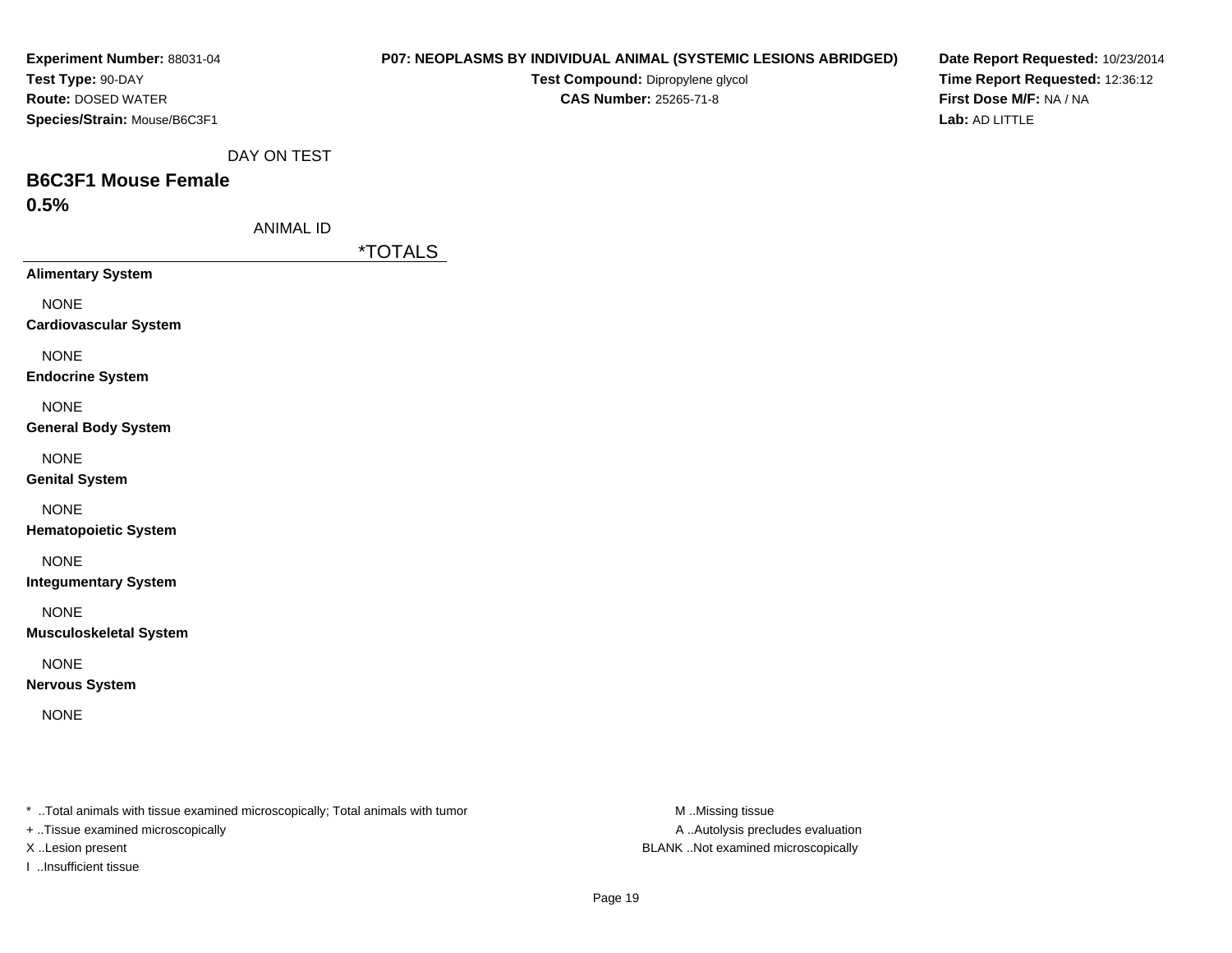| Experiment Number: 88031-04  |                  | P07: NEOPLASMS BY INDIVIDUAL ANIMAL (SYSTEMIC LESIONS ABRIDGED) | Date Report Requested: 10/23/2 |
|------------------------------|------------------|-----------------------------------------------------------------|--------------------------------|
| Test Type: 90-DAY            |                  | Test Compound: Dipropylene glycol                               | Time Report Requested: 12:36:  |
| <b>Route: DOSED WATER</b>    |                  | <b>CAS Number: 25265-71-8</b>                                   | First Dose M/F: NA / NA        |
| Species/Strain: Mouse/B6C3F1 |                  |                                                                 | Lab: AD LITTLE                 |
|                              | DAY ON TEST      |                                                                 |                                |
| <b>B6C3F1 Mouse Female</b>   |                  |                                                                 |                                |
| 0.5%                         |                  |                                                                 |                                |
|                              | <b>ANIMAL ID</b> |                                                                 |                                |
|                              |                  | <i><b>*TOTALS</b></i>                                           |                                |
| <b>Respiratory System</b>    |                  |                                                                 |                                |
| <b>NONE</b>                  |                  |                                                                 |                                |
| <b>Special Senses System</b> |                  |                                                                 |                                |
| <b>NONE</b>                  |                  |                                                                 |                                |
| <b>Urinary System</b>        |                  |                                                                 |                                |
| <b>NONE</b>                  |                  |                                                                 |                                |
| <b>SYSTEMIC LESIONS</b>      |                  |                                                                 |                                |
| Multiple Organ               |                  | 0                                                               |                                |
|                              |                  |                                                                 |                                |
|                              |                  |                                                                 |                                |

\* ..Total animals with tissue examined microscopically; Total animals with tumor M..Missing tissue M ..Missing tissue

+ ..Tissue examined microscopically

I ..Insufficient tissue

A ..Autolysis precludes evaluation X ..Lesion present BLANK ..Not examined microscopically

**2014**  $:12$ **Time Report Requested:** 12:36:12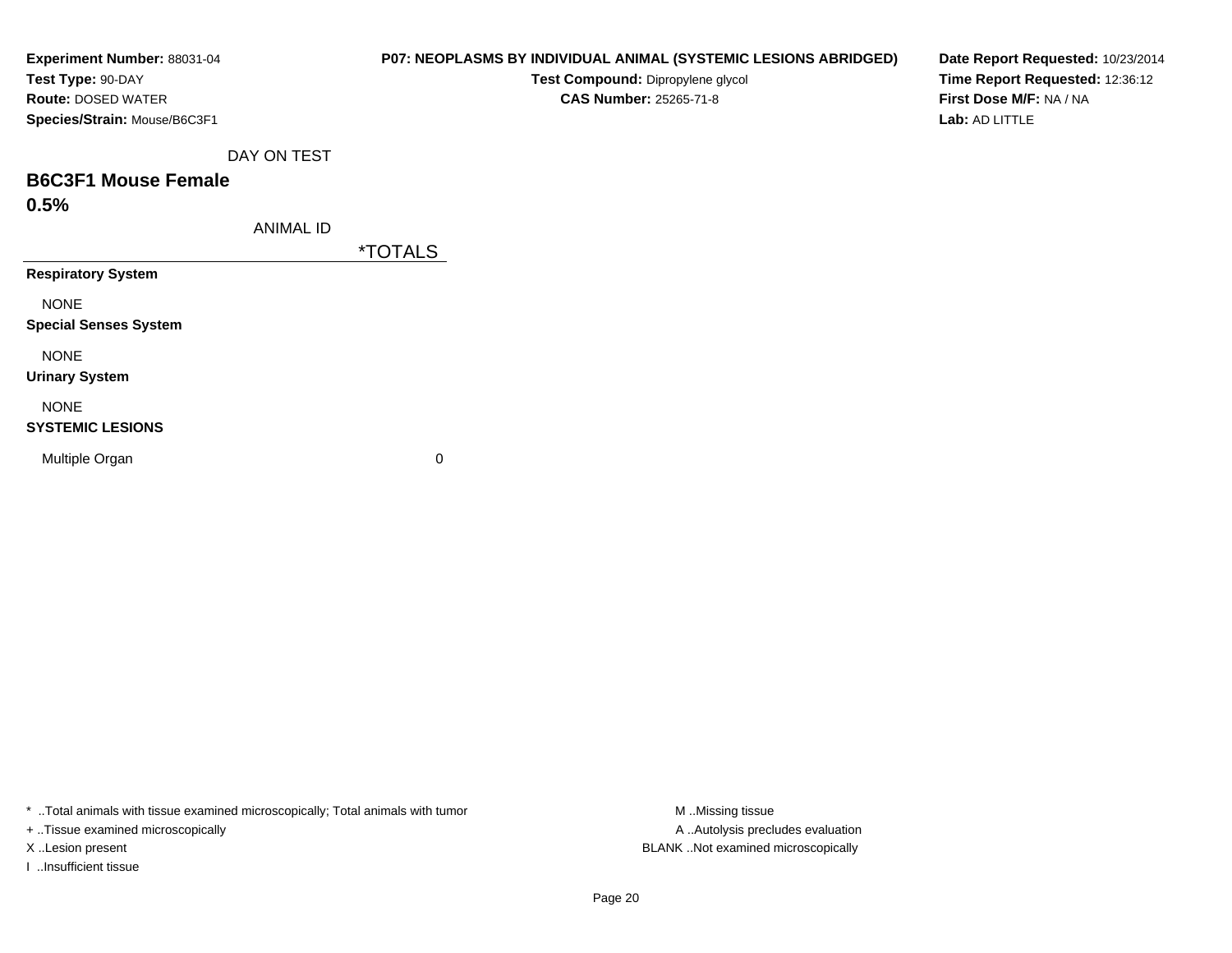**Test Type:** 90-DAY**Route:** DOSED WATER

# **P07: NEOPLASMS BY INDIVIDUAL ANIMAL (SYSTEMIC LESIONS ABRIDGED)**

**Test Compound:** Dipropylene glycol

**CAS Number:** 25265-71-8

**Date Report Requested:** 10/23/2014**Time Report Requested:** 12:36:12**First Dose M/F:** NA / NA**Lab:** AD LITTLE

**Species/Strain:** Mouse/B6C3F1

| $\frac{1}{2}$                      |        |                            |                            |             |                            |             |             |        |             |   |                       |
|------------------------------------|--------|----------------------------|----------------------------|-------------|----------------------------|-------------|-------------|--------|-------------|---|-----------------------|
| DAY ON TEST                        | 0<br>U | $\boldsymbol{\theta}$<br>0 | $\boldsymbol{\theta}$<br>0 | 0<br>0      | $\boldsymbol{\theta}$<br>0 | U<br>0      | U<br>0      |        |             |   |                       |
| <b>B6C3F1 Mouse Female</b><br>1.0% |        | o                          | O                          | o           | 0                          | o           | о           | o      | о           | " |                       |
| ANIMAL ID                          | 0<br>0 | 0<br>0<br>0                | 0<br>0<br>0                | O<br>0<br>0 | 0<br>0<br>0                | O<br>0<br>0 | O<br>0<br>0 | 0<br>0 | υ<br>U<br>D |   |                       |
|                                    | 8      | 8<br>ົ                     | 8<br>◠                     | 8           | 8<br>5                     | 8<br>6      | 8           | 8<br>8 | 8<br>9      | 9 | <i><b>*TOTALS</b></i> |

# **Alimentary System**

NONE

**Cardiovascular System**

NONE

**Endocrine System**

NONE

**General Body System**

NONE

**Genital System**

Uterus<sup>+</sup>

**Hematopoietic System**

NONE

**Integumentary System**

NONE

**Musculoskeletal System**

NONE

**Nervous System**

NONE

\* ..Total animals with tissue examined microscopically; Total animals with tumor **M** ...Missing tissue M ...Missing tissue

+ ..Tissue examined microscopically

I ..Insufficient tissue

A .. Autolysis precludes evaluation X ..Lesion present BLANK ..Not examined microscopically

 $\overline{1}$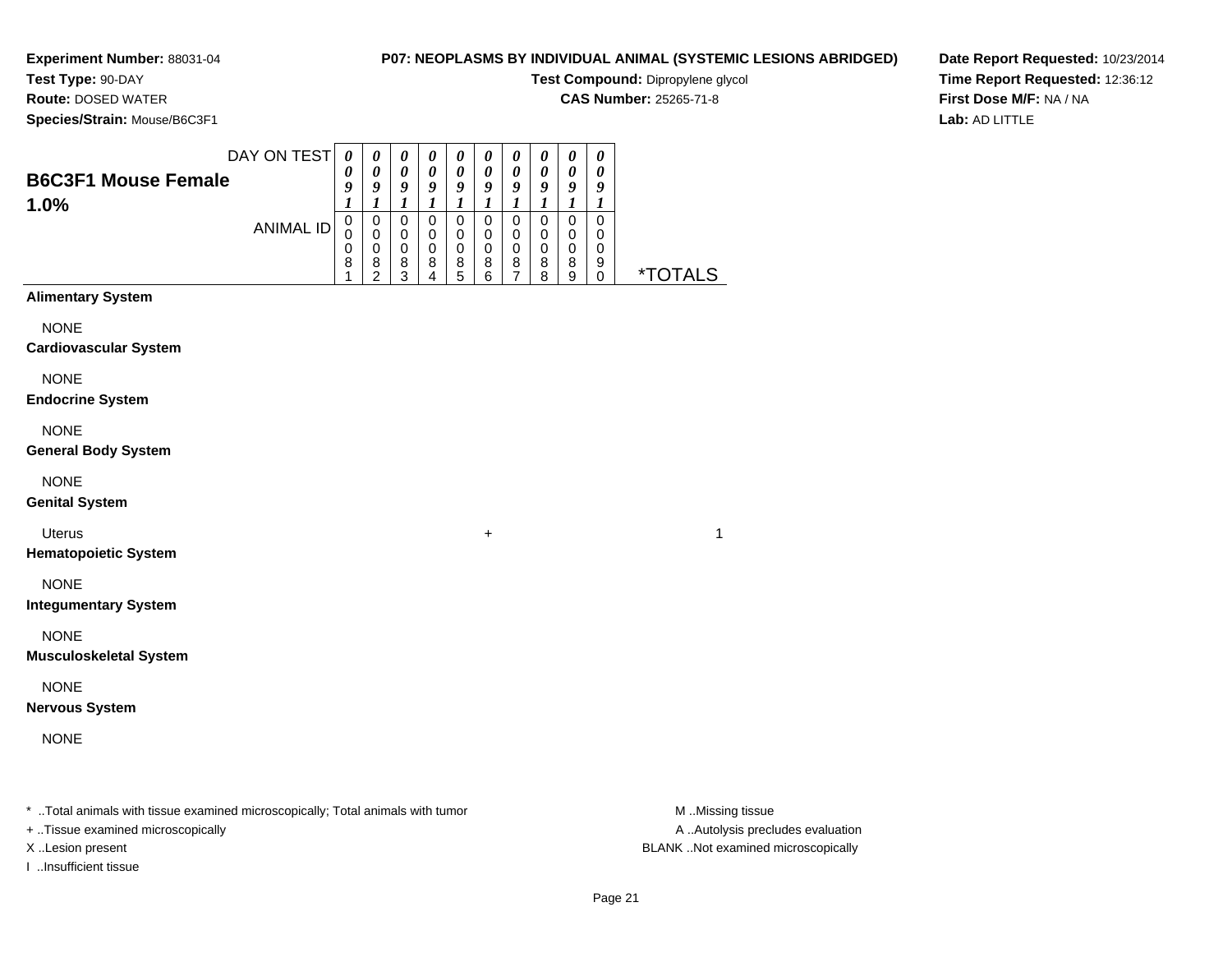**Test Type:** 90-DAY**Route:** DOSED WATER

# **P07: NEOPLASMS BY INDIVIDUAL ANIMAL (SYSTEMIC LESIONS ABRIDGED)**

 $\overline{1}$ 

**Test Compound:** Dipropylene glycol

**CAS Number:** 25265-71-8

**Species/Strain:** Mouse/B6C3F1

**Date Report Requested:** 10/23/2014**Time Report Requested:** 12:36:12**First Dose M/F:** NA / NA**Lab:** AD LITTLE

| DAY ON TEST                |            |   | $\boldsymbol{\theta}$ | U | $\boldsymbol{\theta}$ | U | U                     | U | U                     | U |                    |
|----------------------------|------------|---|-----------------------|---|-----------------------|---|-----------------------|---|-----------------------|---|--------------------|
| <b>B6C3F1 Mouse Female</b> | 0          |   |                       |   | 0                     |   | $\boldsymbol{\theta}$ |   | $\boldsymbol{\theta}$ |   |                    |
|                            | $\epsilon$ | O | O                     |   | o                     |   | o                     | o | a                     | a |                    |
| 1.0%                       |            |   |                       |   |                       |   |                       |   |                       |   |                    |
| ANIMAL ID                  | 0          | υ | U                     | U | 0                     |   | O                     |   | 0                     |   |                    |
|                            | U          |   | 0                     |   | 0                     |   |                       |   |                       |   |                    |
|                            | 0          |   | 0                     |   | 0                     |   |                       |   | 0                     |   |                    |
|                            | 8          | 8 | 8                     | 8 | 8                     | 8 | 8                     | 8 | 8                     | 9 |                    |
|                            |            | ົ | っ                     |   | 5                     | R |                       | я | Q                     |   |                    |
|                            |            |   |                       |   |                       |   |                       |   |                       |   | $\star^-$<br>TAI S |

# **Respiratory System**

NONE

### **Special Senses System**

NONE

### **Urinary System**

NONE

## **SYSTEMIC LESIONS**

Multiple Organn  $+$ 

\* ..Total animals with tissue examined microscopically; Total animals with tumor **M** ...Missing tissue M ...Missing tissue

+ ..Tissue examined microscopically

I ..Insufficient tissue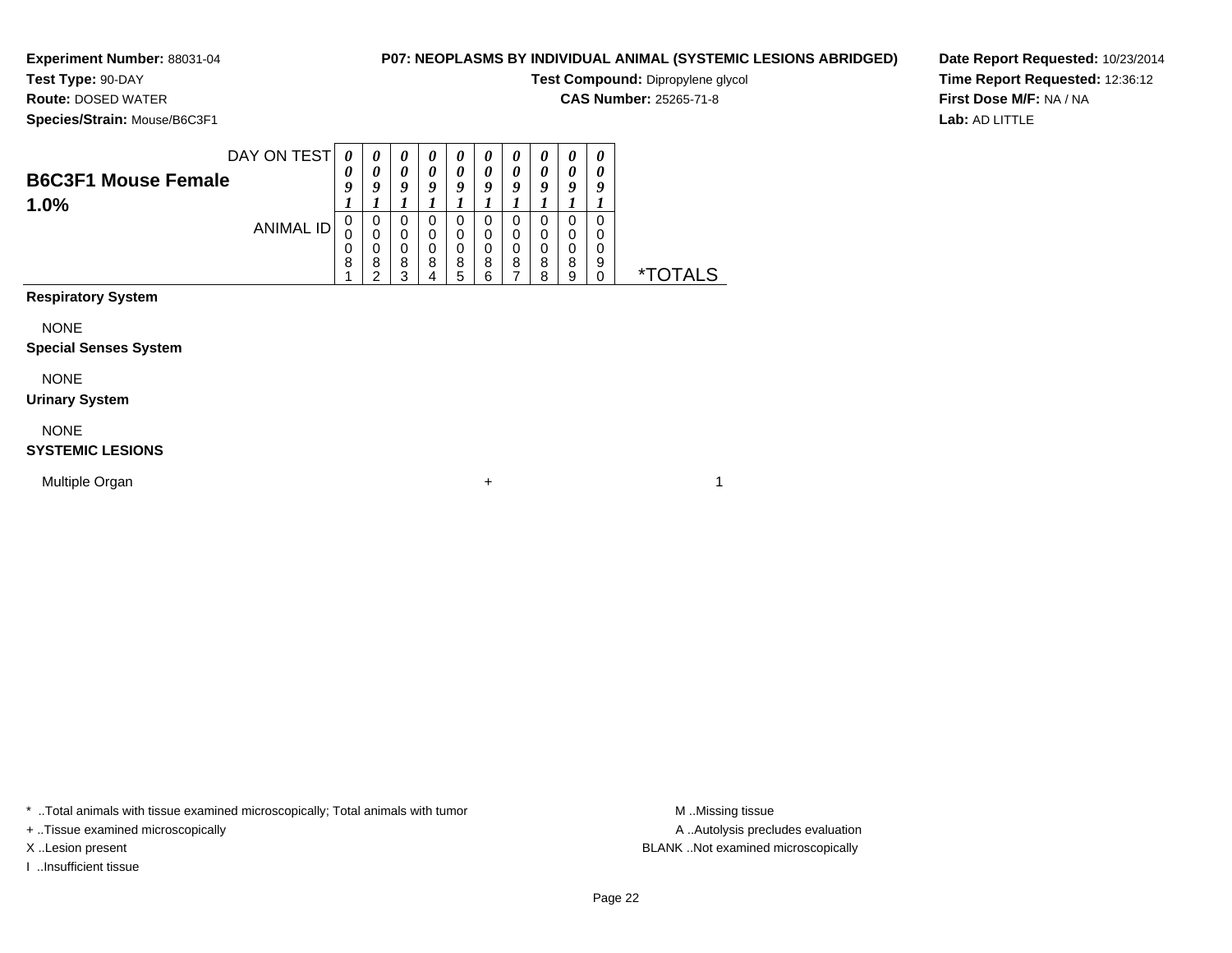**Test Type:** 90-DAY

**Route:** DOSED WATER

**Species/Strain:** Mouse/B6C3F1

## **P07: NEOPLASMS BY INDIVIDUAL ANIMAL (SYSTEMIC LESIONS ABRIDGED)**

**Test Compound:** Dipropylene glycol

**CAS Number:** 25265-71-8

**Date Report Requested:** 10/23/2014**Time Report Requested:** 12:36:12**First Dose M/F:** NA / NA**Lab:** AD LITTLE

| DAY ON TEST                  | 0                                      | 0                                                              | 0                                         | 0                                                              | 0                                                   | $\boldsymbol{\theta}$                             | 0                                                              | 0                                                   | 0                                                   | 0                                                    |                       |
|------------------------------|----------------------------------------|----------------------------------------------------------------|-------------------------------------------|----------------------------------------------------------------|-----------------------------------------------------|---------------------------------------------------|----------------------------------------------------------------|-----------------------------------------------------|-----------------------------------------------------|------------------------------------------------------|-----------------------|
| <b>B6C3F1 Mouse Female</b>   | $\boldsymbol{\theta}$<br>3             | 0<br>9                                                         | 0<br>9                                    | $\boldsymbol{\theta}$<br>9                                     | $\boldsymbol{\theta}$<br>9                          | $\boldsymbol{\theta}$<br>9                        | $\boldsymbol{\theta}$<br>9                                     | 0<br>9                                              | $\boldsymbol{\theta}$<br>9                          | 0<br>9                                               |                       |
| 2.0%                         | 5                                      | 1                                                              | $\boldsymbol{l}$                          | $\boldsymbol{l}$                                               | $\boldsymbol{l}$                                    | $\boldsymbol{l}$                                  | $\boldsymbol{l}$                                               | $\boldsymbol{l}$                                    | 1                                                   | $\boldsymbol{l}$                                     |                       |
| <b>ANIMAL ID</b>             | $\mathbf 0$<br>$\Omega$<br>0<br>9<br>1 | $\pmb{0}$<br>$\mathbf 0$<br>$\mathbf 0$<br>9<br>$\overline{2}$ | 0<br>$\mathbf 0$<br>$\mathbf 0$<br>9<br>3 | $\mathbf 0$<br>$\pmb{0}$<br>$\mathbf 0$<br>9<br>$\overline{4}$ | $\mathbf 0$<br>$\mathbf 0$<br>$\mathbf 0$<br>9<br>5 | $\mathbf 0$<br>$\pmb{0}$<br>$\mathbf 0$<br>9<br>6 | $\mathbf 0$<br>$\mathbf 0$<br>$\pmb{0}$<br>9<br>$\overline{7}$ | $\mathbf 0$<br>$\mathbf 0$<br>$\mathbf 0$<br>9<br>8 | $\mathbf 0$<br>0<br>$\mathbf 0$<br>9<br>$\mathsf g$ | $\mathbf 0$<br>0<br>$\mathbf{1}$<br>0<br>$\mathbf 0$ | <i><b>*TOTALS</b></i> |
| <b>Alimentary System</b>     |                                        |                                                                |                                           |                                                                |                                                     |                                                   |                                                                |                                                     |                                                     |                                                      |                       |
| Esophagus                    | $\ddot{}$                              |                                                                |                                           |                                                                |                                                     |                                                   |                                                                |                                                     |                                                     |                                                      | 1                     |
| Gallbladder                  | $\ddot{}$                              |                                                                |                                           |                                                                |                                                     |                                                   |                                                                |                                                     |                                                     |                                                      | 1                     |
| Intestine Large, Cecum       | A                                      |                                                                |                                           |                                                                |                                                     |                                                   |                                                                |                                                     |                                                     |                                                      | 0                     |
| Intestine Large, Colon       | +                                      |                                                                |                                           |                                                                |                                                     |                                                   |                                                                |                                                     |                                                     |                                                      | 1                     |
| Intestine Large, Rectum      | $\ddot{}$                              |                                                                |                                           |                                                                |                                                     |                                                   |                                                                |                                                     |                                                     |                                                      | 1                     |
| Intestine Small, Duodenum    | A                                      |                                                                |                                           |                                                                |                                                     |                                                   |                                                                |                                                     |                                                     |                                                      | 0                     |
| Intestine Small, Ileum       | $\ddot{}$                              |                                                                |                                           |                                                                |                                                     |                                                   |                                                                |                                                     |                                                     |                                                      | 1                     |
| Intestine Small, Jejunum     | A                                      |                                                                |                                           |                                                                |                                                     |                                                   |                                                                |                                                     |                                                     |                                                      | 0                     |
| Liver                        | $\ddot{}$                              |                                                                |                                           |                                                                |                                                     |                                                   |                                                                |                                                     |                                                     |                                                      | 1                     |
| Pancreas                     | +                                      |                                                                |                                           |                                                                |                                                     |                                                   |                                                                |                                                     |                                                     |                                                      | 1                     |
| Salivary Glands              | +                                      |                                                                |                                           |                                                                |                                                     |                                                   |                                                                |                                                     |                                                     |                                                      | 1                     |
| Stomach, Forestomach         |                                        |                                                                |                                           |                                                                |                                                     |                                                   |                                                                |                                                     |                                                     |                                                      | 0                     |
| Stomach, Glandular           | $\ddot{}$                              |                                                                |                                           |                                                                |                                                     |                                                   |                                                                |                                                     |                                                     |                                                      | 1                     |
| <b>Cardiovascular System</b> |                                        |                                                                |                                           |                                                                |                                                     |                                                   |                                                                |                                                     |                                                     |                                                      |                       |
| <b>Blood Vessel</b>          | $\ddot{}$                              |                                                                |                                           |                                                                |                                                     |                                                   |                                                                |                                                     |                                                     |                                                      | 1                     |
| Heart                        | $\ddot{}$                              |                                                                |                                           |                                                                |                                                     |                                                   |                                                                |                                                     |                                                     |                                                      | 1                     |
| <b>Endocrine System</b>      |                                        |                                                                |                                           |                                                                |                                                     |                                                   |                                                                |                                                     |                                                     |                                                      |                       |
| <b>Adrenal Cortex</b>        | +                                      |                                                                |                                           |                                                                |                                                     |                                                   |                                                                |                                                     |                                                     |                                                      | 1                     |
| Adrenal Medulla              | +                                      |                                                                |                                           |                                                                |                                                     |                                                   |                                                                |                                                     |                                                     |                                                      |                       |
| Islets, Pancreatic           | +                                      |                                                                |                                           |                                                                |                                                     |                                                   |                                                                |                                                     |                                                     |                                                      | 1                     |

\* ..Total animals with tissue examined microscopically; Total animals with tumor **M** . Missing tissue M ..Missing tissue

+ ..Tissue examined microscopically

I ..Insufficient tissue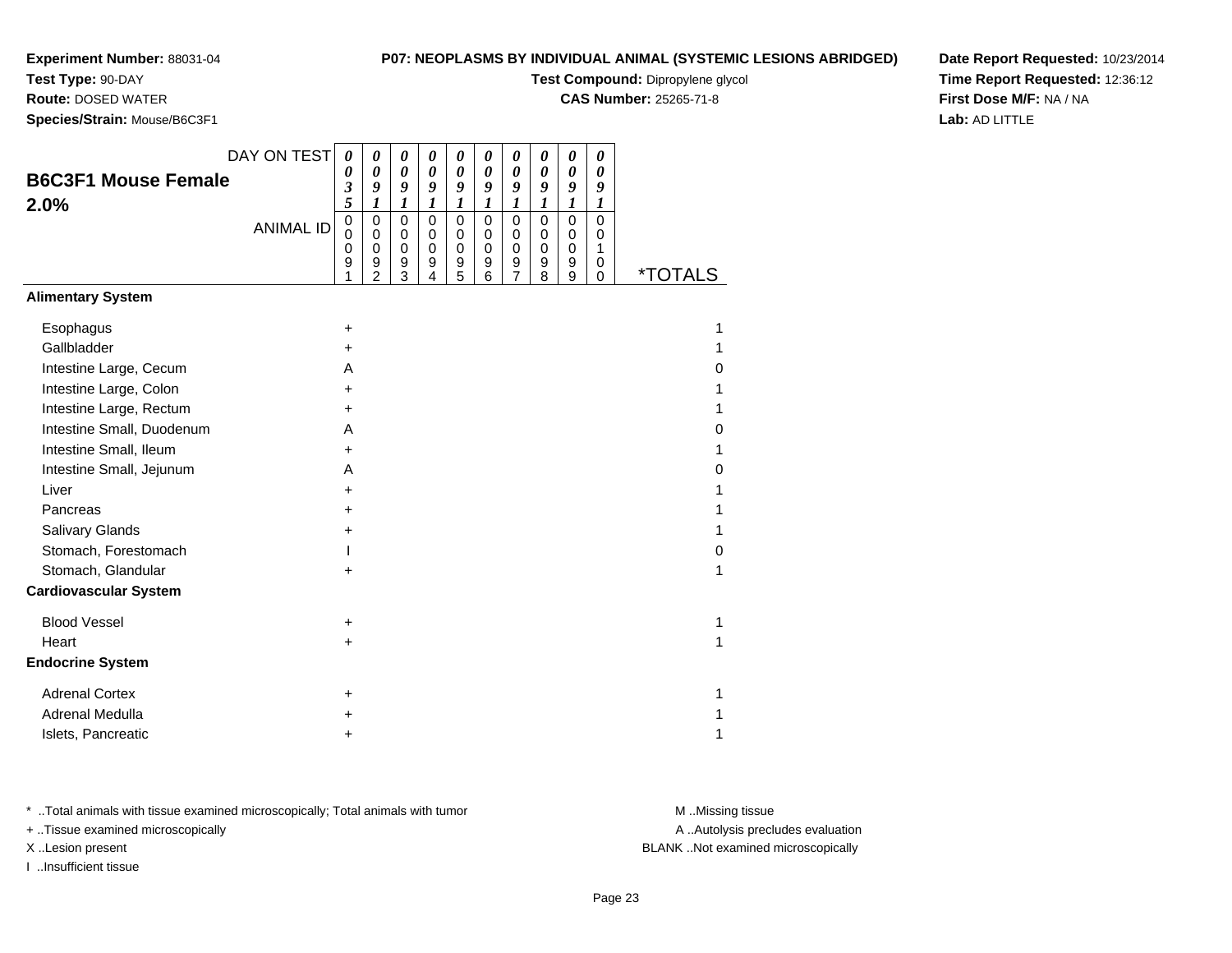**Test Type:** 90-DAY

**Route:** DOSED WATER

**Species/Strain:** Mouse/B6C3F1

## **P07: NEOPLASMS BY INDIVIDUAL ANIMAL (SYSTEMIC LESIONS ABRIDGED)**

**Test Compound:** Dipropylene glycol

**CAS Number:** 25265-71-8

**Date Report Requested:** 10/23/2014**Time Report Requested:** 12:36:12**First Dose M/F:** NA / NA**Lab:** AD LITTLE

| <b>B6C3F1 Mouse Female</b><br>2.0%                 | DAY ON TEST<br><b>ANIMAL ID</b> | 0<br>0<br>3<br>5<br>$\mathbf 0$<br>$\Omega$<br>0<br>9<br>1 | 0<br>$\boldsymbol{\theta}$<br>9<br>$\boldsymbol{l}$<br>$\pmb{0}$<br>0<br>0<br>$\boldsymbol{9}$<br>$\overline{2}$ | 0<br>$\boldsymbol{\theta}$<br>9<br>$\boldsymbol{l}$<br>0<br>0<br>$\mathbf 0$<br>9<br>3 | $\boldsymbol{\theta}$<br>$\boldsymbol{\theta}$<br>9<br>$\boldsymbol{l}$<br>$\pmb{0}$<br>$\mathbf 0$<br>$\pmb{0}$<br>9<br>4 | 0<br>0<br>9<br>$\boldsymbol{l}$<br>$\pmb{0}$<br>$\pmb{0}$<br>$\mathbf 0$<br>9<br>5 | 0<br>$\boldsymbol{\theta}$<br>9<br>$\boldsymbol{l}$<br>$\pmb{0}$<br>0<br>$\mathbf 0$<br>$\boldsymbol{9}$<br>$6\phantom{1}6$ | 0<br>$\boldsymbol{\theta}$<br>9<br>$\boldsymbol{l}$<br>$\pmb{0}$<br>$\pmb{0}$<br>$\pmb{0}$<br>$\boldsymbol{9}$<br>$\overline{7}$ | $\boldsymbol{\theta}$<br>$\boldsymbol{\theta}$<br>9<br>1<br>$\mathbf 0$<br>$\mathbf 0$<br>0<br>9<br>8 | 0<br>$\boldsymbol{\theta}$<br>9<br>$\boldsymbol{l}$<br>$\pmb{0}$<br>$\pmb{0}$<br>$\pmb{0}$<br>9<br>$\boldsymbol{9}$ | 0<br>0<br>9<br>$\bm{l}$<br>$\mathbf 0$<br>0<br>1<br>0<br>$\mathbf 0$ | <i><b>*TOTALS</b></i> |
|----------------------------------------------------|---------------------------------|------------------------------------------------------------|------------------------------------------------------------------------------------------------------------------|----------------------------------------------------------------------------------------|----------------------------------------------------------------------------------------------------------------------------|------------------------------------------------------------------------------------|-----------------------------------------------------------------------------------------------------------------------------|----------------------------------------------------------------------------------------------------------------------------------|-------------------------------------------------------------------------------------------------------|---------------------------------------------------------------------------------------------------------------------|----------------------------------------------------------------------|-----------------------|
| Parathyroid Gland                                  |                                 | M                                                          |                                                                                                                  |                                                                                        |                                                                                                                            |                                                                                    |                                                                                                                             |                                                                                                                                  |                                                                                                       |                                                                                                                     |                                                                      | 0                     |
| <b>Pituitary Gland</b>                             |                                 | $\ddot{}$                                                  |                                                                                                                  |                                                                                        |                                                                                                                            |                                                                                    |                                                                                                                             |                                                                                                                                  |                                                                                                       |                                                                                                                     |                                                                      |                       |
| <b>Thyroid Gland</b><br><b>General Body System</b> |                                 | $\ddot{}$                                                  |                                                                                                                  |                                                                                        |                                                                                                                            |                                                                                    |                                                                                                                             |                                                                                                                                  |                                                                                                       |                                                                                                                     |                                                                      | 1                     |
|                                                    |                                 |                                                            |                                                                                                                  |                                                                                        |                                                                                                                            |                                                                                    |                                                                                                                             |                                                                                                                                  |                                                                                                       |                                                                                                                     |                                                                      |                       |
| <b>NONE</b>                                        |                                 |                                                            |                                                                                                                  |                                                                                        |                                                                                                                            |                                                                                    |                                                                                                                             |                                                                                                                                  |                                                                                                       |                                                                                                                     |                                                                      |                       |
| <b>Genital System</b>                              |                                 |                                                            |                                                                                                                  |                                                                                        |                                                                                                                            |                                                                                    |                                                                                                                             |                                                                                                                                  |                                                                                                       |                                                                                                                     |                                                                      |                       |
| <b>Clitoral Gland</b>                              |                                 | +                                                          |                                                                                                                  |                                                                                        |                                                                                                                            |                                                                                    |                                                                                                                             |                                                                                                                                  |                                                                                                       |                                                                                                                     |                                                                      | 1                     |
| Ovary                                              |                                 | $\ddot{}$                                                  |                                                                                                                  |                                                                                        |                                                                                                                            |                                                                                    |                                                                                                                             |                                                                                                                                  |                                                                                                       |                                                                                                                     |                                                                      |                       |
| <b>Uterus</b>                                      |                                 | $\ddot{}$                                                  |                                                                                                                  |                                                                                        |                                                                                                                            |                                                                                    |                                                                                                                             |                                                                                                                                  |                                                                                                       |                                                                                                                     |                                                                      |                       |
| <b>Hematopoietic System</b>                        |                                 |                                                            |                                                                                                                  |                                                                                        |                                                                                                                            |                                                                                    |                                                                                                                             |                                                                                                                                  |                                                                                                       |                                                                                                                     |                                                                      |                       |
| <b>Bone Marrow</b>                                 |                                 | $\ddot{}$                                                  |                                                                                                                  |                                                                                        |                                                                                                                            |                                                                                    |                                                                                                                             |                                                                                                                                  |                                                                                                       |                                                                                                                     |                                                                      | 1                     |
| Lymph Node, Mandibular                             |                                 | +                                                          |                                                                                                                  |                                                                                        |                                                                                                                            |                                                                                    |                                                                                                                             |                                                                                                                                  |                                                                                                       |                                                                                                                     |                                                                      |                       |
| Lymph Node, Mesenteric                             |                                 | $\pm$                                                      |                                                                                                                  |                                                                                        |                                                                                                                            |                                                                                    |                                                                                                                             |                                                                                                                                  |                                                                                                       |                                                                                                                     |                                                                      |                       |
| Spleen                                             |                                 | +                                                          |                                                                                                                  |                                                                                        |                                                                                                                            |                                                                                    |                                                                                                                             |                                                                                                                                  |                                                                                                       |                                                                                                                     |                                                                      |                       |
| Thymus                                             |                                 | $\ddot{}$                                                  |                                                                                                                  |                                                                                        |                                                                                                                            |                                                                                    |                                                                                                                             |                                                                                                                                  |                                                                                                       |                                                                                                                     |                                                                      | 1                     |
| <b>Integumentary System</b>                        |                                 |                                                            |                                                                                                                  |                                                                                        |                                                                                                                            |                                                                                    |                                                                                                                             |                                                                                                                                  |                                                                                                       |                                                                                                                     |                                                                      |                       |
| <b>Mammary Gland</b>                               |                                 | $\ddot{}$                                                  |                                                                                                                  |                                                                                        |                                                                                                                            |                                                                                    |                                                                                                                             |                                                                                                                                  |                                                                                                       |                                                                                                                     |                                                                      | 1                     |
| <b>Skin</b>                                        |                                 | $\ddot{}$                                                  |                                                                                                                  |                                                                                        |                                                                                                                            |                                                                                    |                                                                                                                             |                                                                                                                                  |                                                                                                       |                                                                                                                     |                                                                      | 1                     |
| <b>Musculoskeletal System</b>                      |                                 |                                                            |                                                                                                                  |                                                                                        |                                                                                                                            |                                                                                    |                                                                                                                             |                                                                                                                                  |                                                                                                       |                                                                                                                     |                                                                      |                       |
| <b>Bone</b>                                        |                                 | $\ddot{}$                                                  |                                                                                                                  |                                                                                        |                                                                                                                            |                                                                                    |                                                                                                                             |                                                                                                                                  |                                                                                                       |                                                                                                                     |                                                                      | 1                     |

\* ..Total animals with tissue examined microscopically; Total animals with tumor **M** . Missing tissue M ..Missing tissue

+ ..Tissue examined microscopically

I ..Insufficient tissue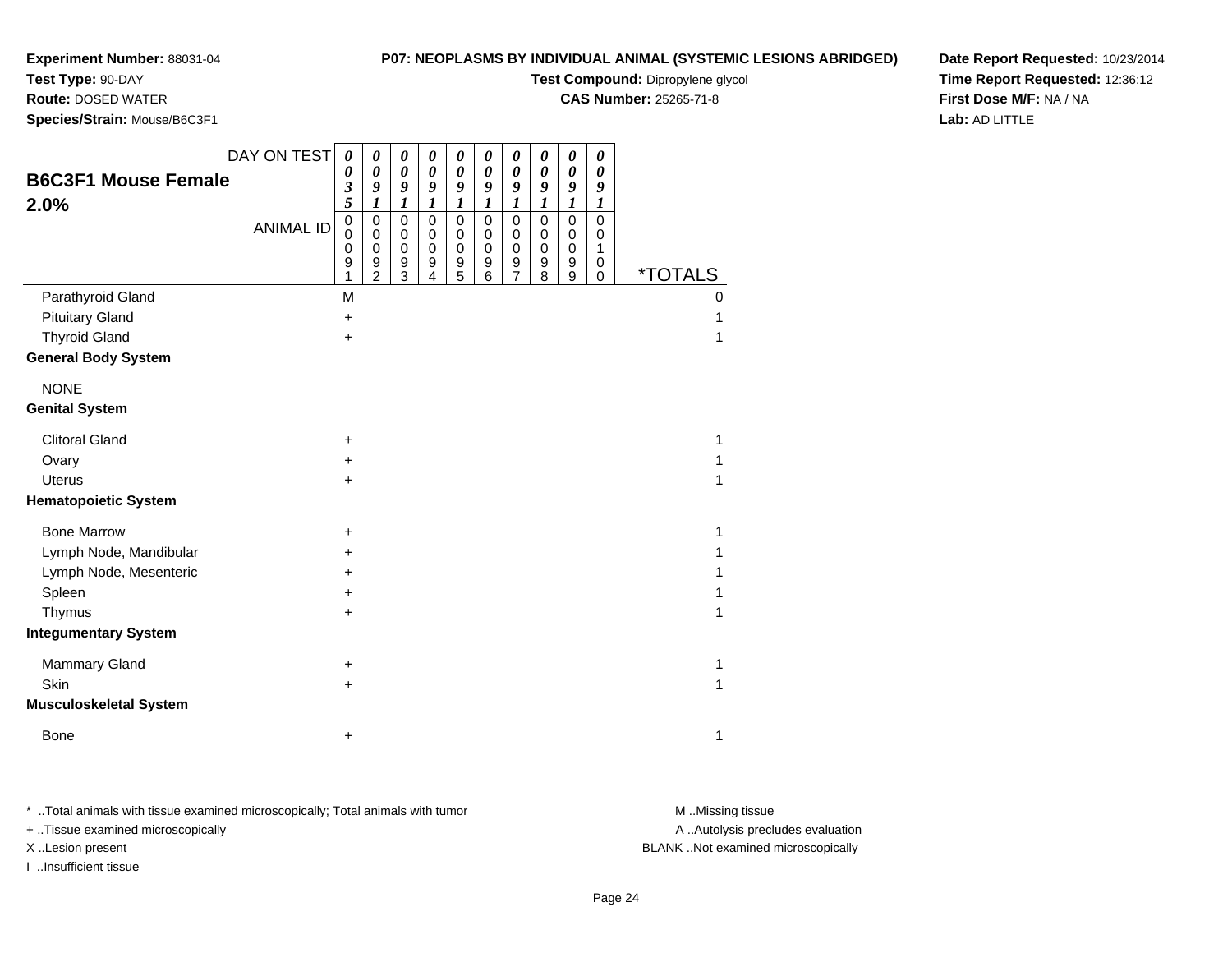**Test Type:** 90-DAY

**Route:** DOSED WATER

**Species/Strain:** Mouse/B6C3F1

## **P07: NEOPLASMS BY INDIVIDUAL ANIMAL (SYSTEMIC LESIONS ABRIDGED)**

**Test Compound:** Dipropylene glycol

**CAS Number:** 25265-71-8

**Date Report Requested:** 10/23/2014**Time Report Requested:** 12:36:12**First Dose M/F:** NA / NA**Lab:** AD LITTLE

| <b>B6C3F1 Mouse Female</b><br>2.0% | DAY ON TEST<br><b>ANIMAL ID</b> | 0<br>0<br>$\overline{\mathbf{3}}$<br>5<br>$\mathbf 0$<br>0<br>0<br>9 | 0<br>0<br>9<br>0<br>$\pmb{0}$<br>$\mathbf 0$<br>9<br>2 | 0<br>0<br>9<br>1<br>0<br>$\mathbf 0$<br>$\mathbf 0$<br>9<br>3 | 0<br>0<br>9<br>$\boldsymbol{l}$<br>$\mathbf 0$<br>$\mathbf 0$<br>$\mathbf 0$<br>9<br>4 | 0<br>0<br>9<br>$\boldsymbol{l}$<br>0<br>$\mathbf 0$<br>$\mathbf 0$<br>9<br>5 | 0<br>0<br>9<br>1<br>$\pmb{0}$<br>$\pmb{0}$<br>$\mathbf 0$<br>$\boldsymbol{9}$<br>6 | 0<br>0<br>9<br>1<br>0<br>0<br>$\boldsymbol{0}$<br>9<br>7 | $\boldsymbol{\theta}$<br>0<br>9<br>1<br>0<br>$\pmb{0}$<br>$\mathbf 0$<br>9<br>8 | 0<br>0<br>9<br>1<br>$\pmb{0}$<br>0<br>$\pmb{0}$<br>9<br>9 | 0<br>0<br>9<br>1<br>$\mathbf 0$<br>0<br>1<br>0<br>0 | <i><b>*TOTALS</b></i> |
|------------------------------------|---------------------------------|----------------------------------------------------------------------|--------------------------------------------------------|---------------------------------------------------------------|----------------------------------------------------------------------------------------|------------------------------------------------------------------------------|------------------------------------------------------------------------------------|----------------------------------------------------------|---------------------------------------------------------------------------------|-----------------------------------------------------------|-----------------------------------------------------|-----------------------|
| <b>Nervous System</b>              |                                 |                                                                      |                                                        |                                                               |                                                                                        |                                                                              |                                                                                    |                                                          |                                                                                 |                                                           |                                                     |                       |
| <b>Brain</b>                       |                                 | +                                                                    |                                                        |                                                               |                                                                                        |                                                                              |                                                                                    |                                                          |                                                                                 |                                                           |                                                     | 1                     |
| <b>Respiratory System</b>          |                                 |                                                                      |                                                        |                                                               |                                                                                        |                                                                              |                                                                                    |                                                          |                                                                                 |                                                           |                                                     |                       |
| Lung                               |                                 | +                                                                    |                                                        |                                                               |                                                                                        |                                                                              |                                                                                    |                                                          |                                                                                 |                                                           |                                                     | 1                     |
| <b>Nose</b>                        |                                 | $\pm$                                                                |                                                        |                                                               |                                                                                        |                                                                              |                                                                                    |                                                          |                                                                                 |                                                           |                                                     |                       |
| Trachea                            |                                 | +                                                                    |                                                        |                                                               |                                                                                        |                                                                              |                                                                                    |                                                          |                                                                                 |                                                           |                                                     | 1                     |
| <b>Special Senses System</b>       |                                 |                                                                      |                                                        |                                                               |                                                                                        |                                                                              |                                                                                    |                                                          |                                                                                 |                                                           |                                                     |                       |
| <b>NONE</b>                        |                                 |                                                                      |                                                        |                                                               |                                                                                        |                                                                              |                                                                                    |                                                          |                                                                                 |                                                           |                                                     |                       |
| <b>Urinary System</b>              |                                 |                                                                      |                                                        |                                                               |                                                                                        |                                                                              |                                                                                    |                                                          |                                                                                 |                                                           |                                                     |                       |
| Kidney                             |                                 | +                                                                    |                                                        |                                                               |                                                                                        |                                                                              |                                                                                    |                                                          |                                                                                 |                                                           |                                                     | 1                     |
| <b>Urinary Bladder</b>             |                                 | $\ddot{}$                                                            |                                                        |                                                               |                                                                                        |                                                                              |                                                                                    |                                                          |                                                                                 |                                                           |                                                     | 1                     |
| <b>SYSTEMIC LESIONS</b>            |                                 |                                                                      |                                                        |                                                               |                                                                                        |                                                                              |                                                                                    |                                                          |                                                                                 |                                                           |                                                     |                       |
| Multiple Organ                     |                                 | +                                                                    |                                                        |                                                               |                                                                                        |                                                                              |                                                                                    |                                                          |                                                                                 |                                                           |                                                     | 1                     |

\* ..Total animals with tissue examined microscopically; Total animals with tumor **M** . Missing tissue M ..Missing tissue

+ ..Tissue examined microscopically

I ..Insufficient tissue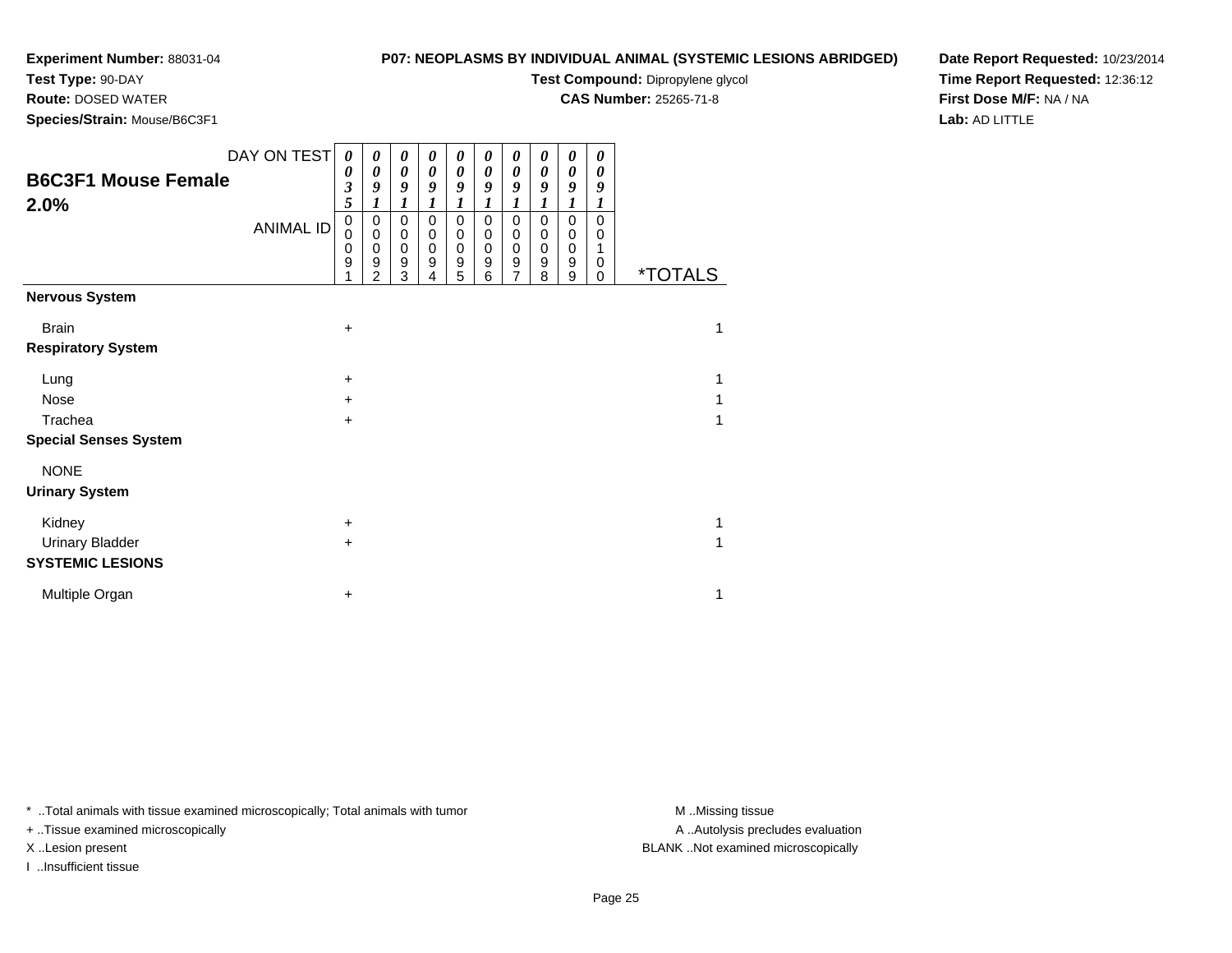# **Test Type:** 90-DAY

**Route:** DOSED WATER

**Species/Strain:** Mouse/B6C3F1

**P07: NEOPLASMS BY INDIVIDUAL ANIMAL (SYSTEMIC LESIONS ABRIDGED)**

**Test Compound:** Dipropylene glycol

**CAS Number:** 25265-71-8

**Date Report Requested:** 10/23/2014**Time Report Requested:** 12:36:12**First Dose M/F:** NA / NA**Lab:** AD LITTLE

| <b>B6C3F1 Mouse Female</b>                                                     | DAY ON TEST      | $\boldsymbol{\theta}$<br>$\boldsymbol{\theta}$<br>9                  | 0<br>$\pmb{\theta}$<br>9                                 | 0<br>$\boldsymbol{\theta}$<br>9                                     | 0<br>$\pmb{\theta}$<br>9                          | 0<br>$\boldsymbol{\theta}$<br>9                                     | 0<br>$\pmb{\theta}$<br>9                                    | 0<br>$\boldsymbol{\theta}$<br>9                             | 0<br>$\boldsymbol{\theta}$<br>9                             | $\boldsymbol{\theta}$<br>$\boldsymbol{\theta}$<br>$\boldsymbol{9}$                            | $\boldsymbol{\theta}$<br>$\boldsymbol{\theta}$<br>$\boldsymbol{9}$      |                       |
|--------------------------------------------------------------------------------|------------------|----------------------------------------------------------------------|----------------------------------------------------------|---------------------------------------------------------------------|---------------------------------------------------|---------------------------------------------------------------------|-------------------------------------------------------------|-------------------------------------------------------------|-------------------------------------------------------------|-----------------------------------------------------------------------------------------------|-------------------------------------------------------------------------|-----------------------|
| 4.0%                                                                           | <b>ANIMAL ID</b> | $\boldsymbol{l}$<br>$\mathbf 0$<br>$\Omega$<br>1<br>$\mathbf 0$<br>1 | 1<br>$\mathbf 0$<br>$\Omega$<br>1<br>0<br>$\overline{2}$ | $\boldsymbol{l}$<br>$\pmb{0}$<br>$\mathbf 0$<br>1<br>$\pmb{0}$<br>3 | $\boldsymbol{l}$<br>$\pmb{0}$<br>0<br>1<br>0<br>4 | $\boldsymbol{l}$<br>$\pmb{0}$<br>$\mathbf 0$<br>1<br>$\pmb{0}$<br>5 | $\boldsymbol{l}$<br>$\pmb{0}$<br>$\mathbf 0$<br>1<br>0<br>6 | $\boldsymbol{l}$<br>$\pmb{0}$<br>$\mathbf 0$<br>1<br>0<br>7 | $\boldsymbol{l}$<br>$\pmb{0}$<br>$\mathbf 0$<br>1<br>0<br>8 | $\boldsymbol{l}$<br>$\pmb{0}$<br>$\mathbf 0$<br>$\mathbf{1}$<br>$\pmb{0}$<br>$\boldsymbol{9}$ | $\boldsymbol{l}$<br>$\mathbf 0$<br>$\mathbf 0$<br>1<br>1<br>$\mathbf 0$ | <i><b>*TOTALS</b></i> |
| <b>Alimentary System</b>                                                       |                  |                                                                      |                                                          |                                                                     |                                                   |                                                                     |                                                             |                                                             |                                                             |                                                                                               |                                                                         |                       |
| Liver<br><b>Cardiovascular System</b>                                          |                  |                                                                      |                                                          |                                                                     |                                                   |                                                                     |                                                             |                                                             |                                                             |                                                                                               | $\ddot{}$                                                               | 10                    |
| <b>NONE</b><br><b>Endocrine System</b>                                         |                  |                                                                      |                                                          |                                                                     |                                                   |                                                                     |                                                             |                                                             |                                                             |                                                                                               |                                                                         |                       |
| <b>NONE</b><br><b>General Body System</b>                                      |                  |                                                                      |                                                          |                                                                     |                                                   |                                                                     |                                                             |                                                             |                                                             |                                                                                               |                                                                         |                       |
| <b>NONE</b><br><b>Genital System</b>                                           |                  |                                                                      |                                                          |                                                                     |                                                   |                                                                     |                                                             |                                                             |                                                             |                                                                                               |                                                                         |                       |
| <b>NONE</b><br><b>Hematopoietic System</b>                                     |                  |                                                                      |                                                          |                                                                     |                                                   |                                                                     |                                                             |                                                             |                                                             |                                                                                               |                                                                         |                       |
| Lymph Node, Mandibular<br><b>Integumentary System</b>                          |                  | $\ddot{}$                                                            |                                                          |                                                                     |                                                   |                                                                     |                                                             |                                                             |                                                             |                                                                                               |                                                                         | 1                     |
| <b>NONE</b><br><b>Musculoskeletal System</b>                                   |                  |                                                                      |                                                          |                                                                     |                                                   |                                                                     |                                                             |                                                             |                                                             |                                                                                               |                                                                         |                       |
| <b>NONE</b><br><b>Nervous System</b>                                           |                  |                                                                      |                                                          |                                                                     |                                                   |                                                                     |                                                             |                                                             |                                                             |                                                                                               |                                                                         |                       |
| <b>NONE</b>                                                                    |                  |                                                                      |                                                          |                                                                     |                                                   |                                                                     |                                                             |                                                             |                                                             |                                                                                               |                                                                         |                       |
| * Total animals with tissue examined microscopically; Total animals with tumor |                  |                                                                      |                                                          |                                                                     |                                                   |                                                                     |                                                             |                                                             |                                                             |                                                                                               |                                                                         | M Missing tissue      |

+ ..Tissue examined microscopically

I ..Insufficient tissue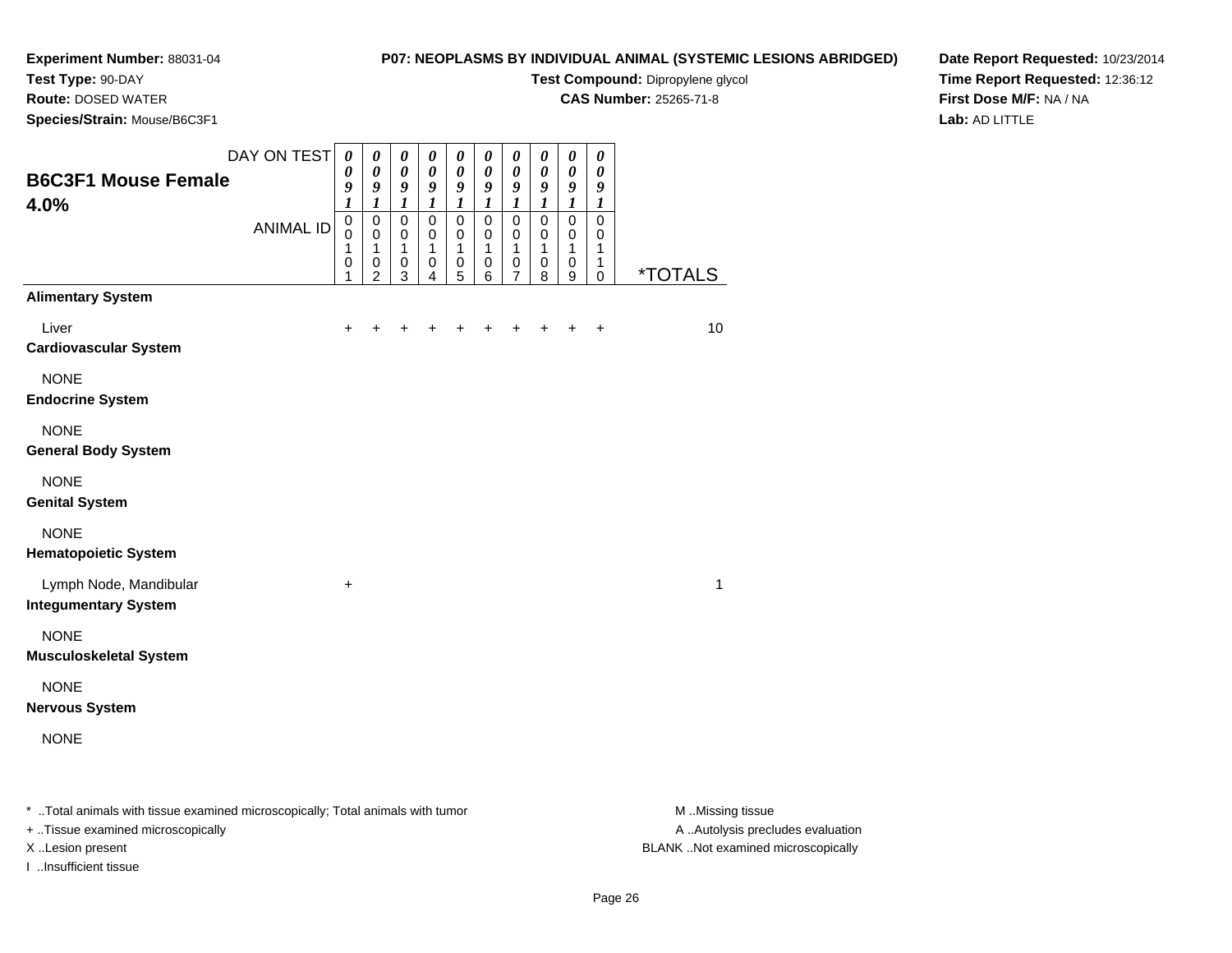**Test Type:** 90-DAY

**Route:** DOSED WATER

**Species/Strain:** Mouse/B6C3F1

## **P07: NEOPLASMS BY INDIVIDUAL ANIMAL (SYSTEMIC LESIONS ABRIDGED)**

**Test Compound:** Dipropylene glycol

**CAS Number:** 25265-71-8

**Date Report Requested:** 10/23/2014**Time Report Requested:** 12:36:12**First Dose M/F:** NA / NA**Lab:** AD LITTLE

| <b>B6C3F1 Mouse Female</b><br>4.0%          | DAY ON TEST<br><b>ANIMAL ID</b> | 0<br>0<br>9<br>0<br>0 | 0<br>$\boldsymbol{\theta}$<br>9<br>1<br>0<br>$\mathbf 0$<br>1 | $\boldsymbol{\theta}$<br>0<br>9<br>0<br>$\mathbf 0$ | 0<br>$\boldsymbol{\theta}$<br>9<br>$\mathbf 0$<br>$\pmb{0}$<br>1 | 0<br>0<br>9<br>$\mathbf 0$<br>$\mathbf 0$ | $\boldsymbol{\theta}$<br>$\boldsymbol{\theta}$<br>9<br>0<br>0 | 0<br>$\boldsymbol{\theta}$<br>9<br>0<br>0 | 0<br>0<br>9<br>0<br>0 | 0<br>$\boldsymbol{\theta}$<br>9<br>$\Omega$<br>$\Omega$ | 0<br>0<br>9<br>$\Omega$<br>0 |                       |    |
|---------------------------------------------|---------------------------------|-----------------------|---------------------------------------------------------------|-----------------------------------------------------|------------------------------------------------------------------|-------------------------------------------|---------------------------------------------------------------|-------------------------------------------|-----------------------|---------------------------------------------------------|------------------------------|-----------------------|----|
|                                             |                                 | 0                     | 0<br>2                                                        | $\mathbf 0$<br>3                                    | $\mathbf 0$<br>4                                                 | 0<br>5                                    | 0<br>6                                                        | 0<br>7                                    | 0<br>8                | $\Omega$<br>9                                           | 0                            | <i><b>*TOTALS</b></i> |    |
| <b>Respiratory System</b>                   |                                 |                       |                                                               |                                                     |                                                                  |                                           |                                                               |                                           |                       |                                                         |                              |                       |    |
| <b>NONE</b><br><b>Special Senses System</b> |                                 |                       |                                                               |                                                     |                                                                  |                                           |                                                               |                                           |                       |                                                         |                              |                       |    |
| <b>NONE</b><br><b>Urinary System</b>        |                                 |                       |                                                               |                                                     |                                                                  |                                           |                                                               |                                           |                       |                                                         |                              |                       |    |
| <b>NONE</b><br><b>SYSTEMIC LESIONS</b>      |                                 |                       |                                                               |                                                     |                                                                  |                                           |                                                               |                                           |                       |                                                         |                              |                       |    |
| Multiple Organ                              |                                 | +                     |                                                               |                                                     |                                                                  |                                           |                                                               |                                           |                       |                                                         | ÷                            |                       | 10 |

\* ..Total animals with tissue examined microscopically; Total animals with tumor **M** . Missing tissue M ..Missing tissue

+ ..Tissue examined microscopically

I ..Insufficient tissue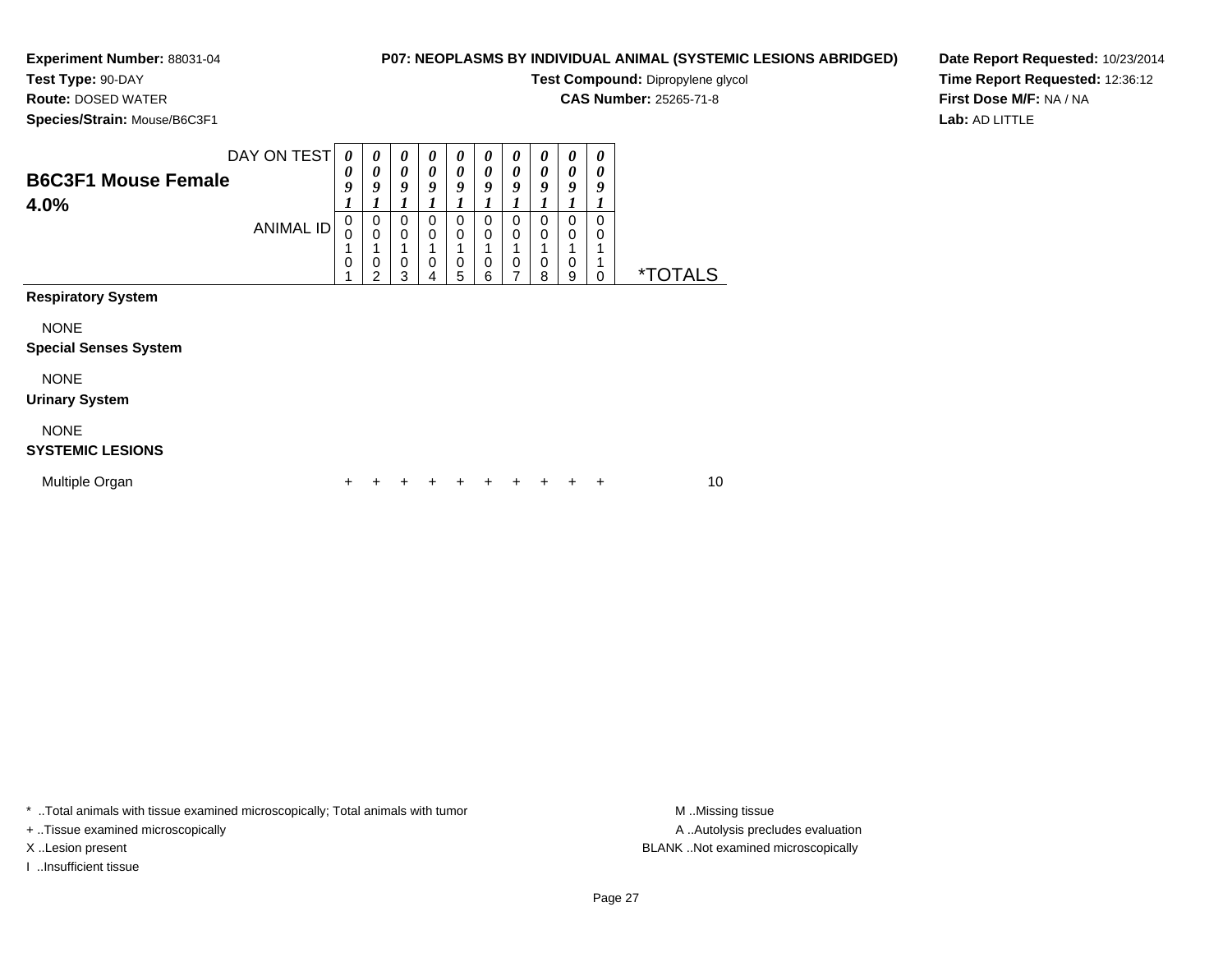**Test Type:** 90-DAY

**Route:** DOSED WATER

**Species/Strain:** Mouse/B6C3F1

## **P07: NEOPLASMS BY INDIVIDUAL ANIMAL (SYSTEMIC LESIONS ABRIDGED)**

**Test Compound:** Dipropylene glycol

**CAS Number:** 25265-71-8

**Date Report Requested:** 10/23/2014**Time Report Requested:** 12:36:12**First Dose M/F:** NA / NA**Lab:** AD LITTLE

| <b>B6C3F1 Mouse Female</b><br>8.0%<br><b>Alimentary System</b> | DAY ON TEST<br><b>ANIMAL ID</b> | 0<br>0<br>9<br>1<br>$\mathbf 0$<br>0<br>1<br>1<br>1 | 0<br>$\boldsymbol{\theta}$<br>9<br>$\boldsymbol{l}$<br>$\mathbf 0$<br>$\mathbf 0$<br>1<br>1<br>$\overline{c}$ | 0<br>$\boldsymbol{\theta}$<br>9<br>1<br>$\Omega$<br>$\mathbf 0$<br>1<br>1<br>3 | $\boldsymbol{\theta}$<br>$\boldsymbol{\theta}$<br>$\boldsymbol{l}$<br>$\boldsymbol{4}$<br>$\Omega$<br>$\mathbf 0$<br>1<br>1<br>4 | 0<br>$\boldsymbol{\theta}$<br>9<br>$\boldsymbol{l}$<br>$\mathbf 0$<br>$\mathbf 0$<br>1<br>1<br>5 | 0<br>0<br>9<br>$\boldsymbol{l}$<br>$\mathbf 0$<br>$\mathbf 0$<br>1<br>1<br>6 | 0<br>0<br>9<br>$\boldsymbol{l}$<br>$\mathbf 0$<br>$\mathbf 0$<br>1<br>1<br>$\overline{7}$ | 0<br>0<br>9<br>$\boldsymbol{l}$<br>$\Omega$<br>$\Omega$<br>1<br>1<br>8 | 0<br>$\boldsymbol{\theta}$<br>9<br>$\boldsymbol{l}$<br>$\mathbf 0$<br>$\mathbf 0$<br>1<br>1<br>9 | 0<br>0<br>9<br>1<br>$\Omega$<br>$\mathbf 0$<br>1<br>$\overline{c}$<br>$\mathbf 0$ | <i><b>*TOTALS</b></i> |
|----------------------------------------------------------------|---------------------------------|-----------------------------------------------------|---------------------------------------------------------------------------------------------------------------|--------------------------------------------------------------------------------|----------------------------------------------------------------------------------------------------------------------------------|--------------------------------------------------------------------------------------------------|------------------------------------------------------------------------------|-------------------------------------------------------------------------------------------|------------------------------------------------------------------------|--------------------------------------------------------------------------------------------------|-----------------------------------------------------------------------------------|-----------------------|
|                                                                |                                 |                                                     |                                                                                                               |                                                                                |                                                                                                                                  |                                                                                                  |                                                                              |                                                                                           |                                                                        |                                                                                                  |                                                                                   |                       |
| Esophagus                                                      |                                 | +                                                   | +                                                                                                             | +                                                                              | +                                                                                                                                | +                                                                                                | +                                                                            | +                                                                                         | +                                                                      | +                                                                                                | $\ddot{}$                                                                         | 10                    |
| Gallbladder                                                    |                                 | +                                                   | $\ddot{}$                                                                                                     | +                                                                              | $\ddot{}$                                                                                                                        | $\ddot{}$                                                                                        | $\ddot{}$                                                                    | $\ddot{}$                                                                                 | +                                                                      | $\ddot{}$                                                                                        | $\ddot{}$                                                                         | 10                    |
| Intestine Large, Cecum                                         |                                 | +                                                   | +                                                                                                             | $\ddot{}$                                                                      | $\ddot{}$                                                                                                                        | $\ddot{}$                                                                                        | $\ddot{}$                                                                    | $\ddot{}$                                                                                 | $\pm$                                                                  | $\ddot{}$                                                                                        | $\ddot{}$                                                                         | 10                    |
| Intestine Large, Colon                                         |                                 | +                                                   | $\ddot{}$                                                                                                     | $\ddot{}$                                                                      | $\ddot{}$                                                                                                                        | $\ddot{}$                                                                                        | +                                                                            | $\ddot{}$                                                                                 | $\ddot{}$                                                              | $\ddot{}$                                                                                        | $\ddot{}$                                                                         | 10                    |
| Intestine Large, Rectum                                        |                                 | +                                                   | +                                                                                                             | +                                                                              | +                                                                                                                                | +                                                                                                | +                                                                            | +                                                                                         | +                                                                      | $\ddot{}$                                                                                        | $\ddot{}$                                                                         | 10                    |
| Intestine Small, Duodenum                                      |                                 | +                                                   | +                                                                                                             | $\ddot{}$                                                                      | $\ddot{}$                                                                                                                        | +                                                                                                | +                                                                            | +                                                                                         | +                                                                      | $\ddot{}$                                                                                        | $\ddot{}$                                                                         | 10                    |
| Intestine Small, Ileum                                         |                                 | +                                                   | $\ddot{}$                                                                                                     | $\ddot{}$                                                                      | $\ddot{}$                                                                                                                        | $\ddot{}$                                                                                        | $\ddot{}$                                                                    | $\ddot{}$                                                                                 | $\ddot{}$                                                              | $\ddot{}$                                                                                        | $\ddot{}$                                                                         | 10                    |
| Intestine Small, Jejunum                                       |                                 | +                                                   | $\ddot{}$                                                                                                     | +                                                                              | $\ddot{}$                                                                                                                        | $\ddot{}$                                                                                        | +                                                                            | +                                                                                         | $\ddot{}$                                                              | $\ddot{}$                                                                                        | $\ddot{}$                                                                         | 10                    |
| Liver                                                          |                                 | +                                                   | +                                                                                                             | +                                                                              | +                                                                                                                                | +                                                                                                | +                                                                            | +                                                                                         | +                                                                      | +                                                                                                | $\ddot{}$                                                                         | 10                    |
| Pancreas                                                       |                                 | $\ddot{}$                                           | +                                                                                                             | $\ddot{}$                                                                      | $\ddot{}$                                                                                                                        | $\ddot{}$                                                                                        | $\ddot{}$                                                                    | $\ddot{}$                                                                                 | $\ddot{}$                                                              | $\ddot{}$                                                                                        | $\ddot{}$                                                                         | 10                    |
| Salivary Glands                                                |                                 | +                                                   | $\ddot{}$                                                                                                     | $\ddot{}$                                                                      | $\ddot{}$                                                                                                                        | $\ddot{}$                                                                                        | $\ddot{}$                                                                    | $\ddot{}$                                                                                 | $\ddot{}$                                                              | $\ddot{}$                                                                                        | $\ddot{}$                                                                         | 10                    |
| Stomach, Forestomach                                           |                                 | $\ddot{}$                                           | $\ddot{}$                                                                                                     | $\ddot{}$                                                                      | $\ddot{}$                                                                                                                        | $\ddot{}$                                                                                        | $\ddot{}$                                                                    | $\ddot{}$                                                                                 | $\ddot{}$                                                              | $+$                                                                                              | $+$                                                                               | 10                    |
| Stomach, Glandular                                             |                                 | $\ddot{}$                                           | ÷                                                                                                             | $\ddot{}$                                                                      | ÷                                                                                                                                | $\ddot{}$                                                                                        | $\ddot{}$                                                                    | $\ddot{}$                                                                                 | $\ddot{}$                                                              | $\ddot{}$                                                                                        | $\ddot{}$                                                                         | 10                    |
| <b>Cardiovascular System</b>                                   |                                 |                                                     |                                                                                                               |                                                                                |                                                                                                                                  |                                                                                                  |                                                                              |                                                                                           |                                                                        |                                                                                                  |                                                                                   |                       |
| <b>Blood Vessel</b>                                            |                                 | +                                                   | +                                                                                                             | M                                                                              | +                                                                                                                                | +                                                                                                | +                                                                            | +                                                                                         | M                                                                      | +                                                                                                | +                                                                                 | 8                     |
| Heart                                                          |                                 | +                                                   | $\ddot{}$                                                                                                     | $\ddot{}$                                                                      |                                                                                                                                  |                                                                                                  |                                                                              | $\ddot{}$                                                                                 | $\ddot{}$                                                              | $\ddot{}$                                                                                        | $\ddot{}$                                                                         | 10                    |
| <b>Endocrine System</b>                                        |                                 |                                                     |                                                                                                               |                                                                                |                                                                                                                                  |                                                                                                  |                                                                              |                                                                                           |                                                                        |                                                                                                  |                                                                                   |                       |
| <b>Adrenal Cortex</b>                                          |                                 | +                                                   | ٠                                                                                                             | +                                                                              | +                                                                                                                                | +                                                                                                | ٠                                                                            | +                                                                                         | +                                                                      | ٠                                                                                                | ٠                                                                                 | 10                    |
| Adrenal Medulla                                                |                                 | +                                                   | +                                                                                                             | $\ddot{}$                                                                      | M                                                                                                                                | $\ddot{}$                                                                                        | $\ddot{}$                                                                    | +                                                                                         | $\ddot{}$                                                              | +                                                                                                | +                                                                                 | 9                     |
| Islets, Pancreatic                                             |                                 | +                                                   | +                                                                                                             | +                                                                              | $\ddot{}$                                                                                                                        | $\ddot{}$                                                                                        | +                                                                            | $\ddot{}$                                                                                 | $\ddot{}$                                                              | $\ddot{}$                                                                                        | +                                                                                 | 10                    |

\* ..Total animals with tissue examined microscopically; Total animals with tumor **M** . Missing tissue M ..Missing tissue

+ ..Tissue examined microscopically

I ..Insufficient tissue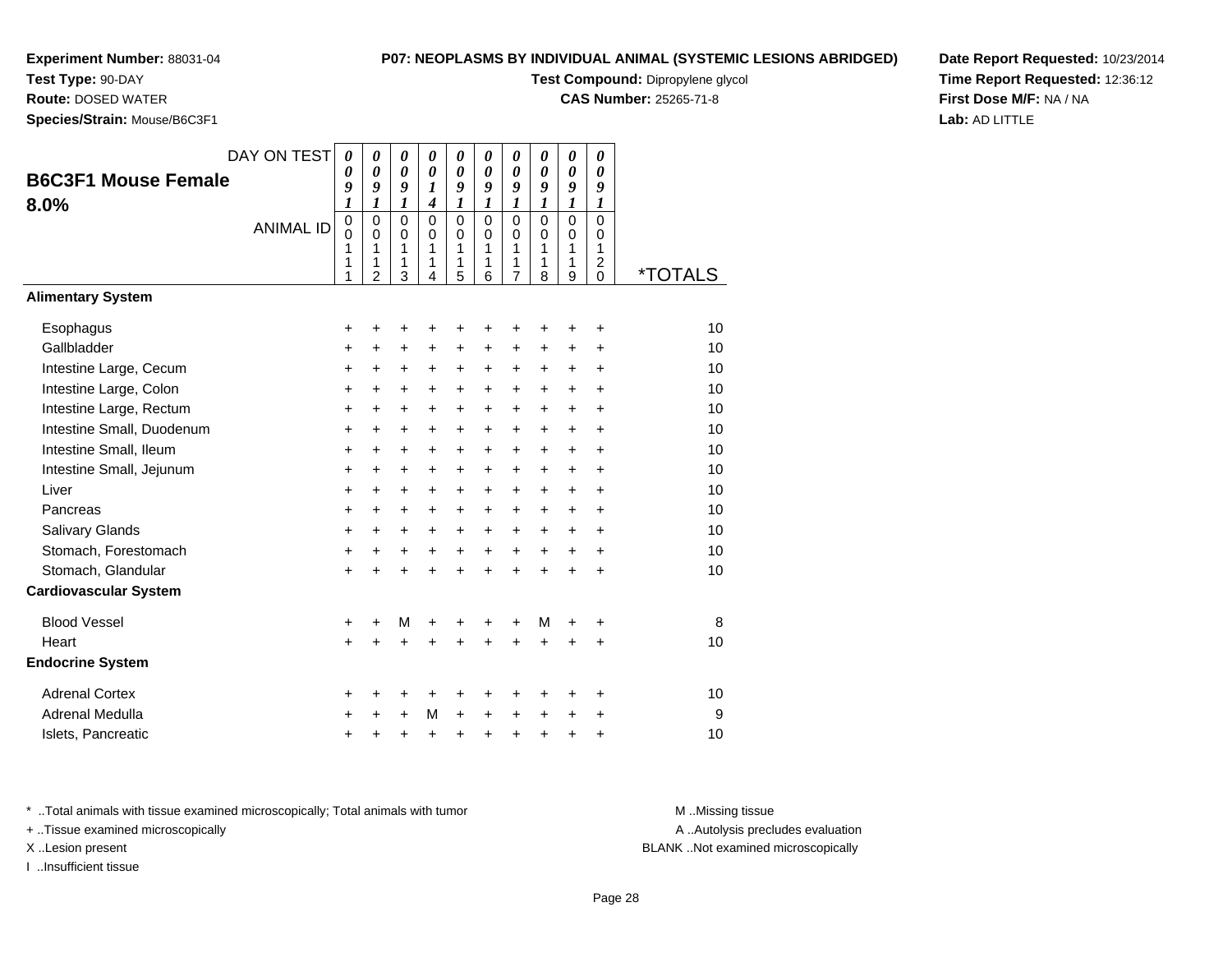**Test Type:** 90-DAY

**Route:** DOSED WATER

**Species/Strain:** Mouse/B6C3F1

## **P07: NEOPLASMS BY INDIVIDUAL ANIMAL (SYSTEMIC LESIONS ABRIDGED)**

**Test Compound:** Dipropylene glycol

**CAS Number:** 25265-71-8

**Date Report Requested:** 10/23/2014**Time Report Requested:** 12:36:12**First Dose M/F:** NA / NA**Lab:** AD LITTLE

| <b>B6C3F1 Mouse Female</b><br>8.0% | DAY ON TEST<br><b>ANIMAL ID</b> | $\boldsymbol{\theta}$<br>$\boldsymbol{\theta}$<br>9<br>1<br>$\mathbf 0$<br>0<br>1<br>1<br>1 | 0<br>$\theta$<br>9<br>1<br>$\mathbf 0$<br>0<br>1<br>1<br>$\overline{2}$ | 0<br>$\boldsymbol{\theta}$<br>9<br>1<br>$\mathbf 0$<br>$\mathbf 0$<br>1<br>1<br>3 | 0<br>$\boldsymbol{\theta}$<br>1<br>$\boldsymbol{4}$<br>$\overline{0}$<br>0<br>1<br>1<br>4 | 0<br>$\boldsymbol{\theta}$<br>9<br>1<br>$\mathbf 0$<br>0<br>1<br>1<br>5 | 0<br>$\boldsymbol{\theta}$<br>9<br>1<br>$\Omega$<br>0<br>1<br>1<br>6 | 0<br>0<br>9<br>1<br>$\mathbf 0$<br>0<br>1<br>1<br>$\overline{7}$ | 0<br>$\boldsymbol{\theta}$<br>9<br>1<br>$\Omega$<br>0<br>1<br>1<br>8 | $\boldsymbol{\theta}$<br>$\boldsymbol{\theta}$<br>9<br>1<br>$\mathbf 0$<br>$\mathbf 0$<br>1<br>1<br>$\boldsymbol{9}$ | 0<br>$\boldsymbol{\theta}$<br>9<br>1<br>$\mathbf 0$<br>0<br>1<br>$\overline{\mathbf{c}}$<br>0 | <i><b>*TOTALS</b></i> |
|------------------------------------|---------------------------------|---------------------------------------------------------------------------------------------|-------------------------------------------------------------------------|-----------------------------------------------------------------------------------|-------------------------------------------------------------------------------------------|-------------------------------------------------------------------------|----------------------------------------------------------------------|------------------------------------------------------------------|----------------------------------------------------------------------|----------------------------------------------------------------------------------------------------------------------|-----------------------------------------------------------------------------------------------|-----------------------|
| Parathyroid Gland                  |                                 | $\ddot{}$                                                                                   | $\ddot{}$                                                               | +                                                                                 | $\ddot{}$                                                                                 | +                                                                       | $\ddot{}$                                                            | $\ddot{}$                                                        | M                                                                    | $\ddot{}$                                                                                                            | M                                                                                             | 8                     |
| <b>Pituitary Gland</b>             |                                 | +                                                                                           | $\ddot{}$                                                               | $\ddot{}$                                                                         | M                                                                                         | +                                                                       | $\ddot{}$                                                            | +                                                                | +                                                                    | $\ddot{}$                                                                                                            | +                                                                                             | 9                     |
| <b>Thyroid Gland</b>               |                                 | $\ddot{}$                                                                                   | $\ddot{}$                                                               | $\ddot{}$                                                                         | $\ddot{}$                                                                                 | $\ddot{}$                                                               | $\ddot{}$                                                            | $\ddot{}$                                                        | $\ddot{}$                                                            | $\ddot{}$                                                                                                            | $\ddot{}$                                                                                     | 10                    |
| <b>General Body System</b>         |                                 |                                                                                             |                                                                         |                                                                                   |                                                                                           |                                                                         |                                                                      |                                                                  |                                                                      |                                                                                                                      |                                                                                               |                       |
| <b>NONE</b>                        |                                 |                                                                                             |                                                                         |                                                                                   |                                                                                           |                                                                         |                                                                      |                                                                  |                                                                      |                                                                                                                      |                                                                                               |                       |
| <b>Genital System</b>              |                                 |                                                                                             |                                                                         |                                                                                   |                                                                                           |                                                                         |                                                                      |                                                                  |                                                                      |                                                                                                                      |                                                                                               |                       |
| <b>Clitoral Gland</b>              |                                 | +                                                                                           |                                                                         |                                                                                   |                                                                                           | +                                                                       |                                                                      | +                                                                |                                                                      | +                                                                                                                    | +                                                                                             | 10                    |
| Ovary                              |                                 | +                                                                                           | +                                                                       | +                                                                                 | +                                                                                         | +                                                                       | $\ddot{}$                                                            | +                                                                | +                                                                    | +                                                                                                                    | +                                                                                             | 10                    |
| <b>Uterus</b>                      |                                 | $\ddot{}$                                                                                   |                                                                         |                                                                                   |                                                                                           | $\ddot{}$                                                               |                                                                      | $\ddot{}$                                                        | $\ddot{}$                                                            | $\ddot{}$                                                                                                            | $\ddot{}$                                                                                     | 10                    |
| <b>Hematopoietic System</b>        |                                 |                                                                                             |                                                                         |                                                                                   |                                                                                           |                                                                         |                                                                      |                                                                  |                                                                      |                                                                                                                      |                                                                                               |                       |
| <b>Bone Marrow</b>                 |                                 | +                                                                                           | +                                                                       | +                                                                                 | +                                                                                         | +                                                                       | +                                                                    | +                                                                | +                                                                    | +                                                                                                                    | +                                                                                             | 10                    |
| Lymph Node, Mandibular             |                                 | +                                                                                           | +                                                                       | +                                                                                 | $\ddot{}$                                                                                 | +                                                                       | $\ddot{}$                                                            | +                                                                | +                                                                    | +                                                                                                                    | +                                                                                             | 10                    |
| Lymph Node, Mesenteric             |                                 | +                                                                                           | $\ddot{}$                                                               | $\ddot{}$                                                                         | M                                                                                         | $+$                                                                     | $\ddot{}$                                                            | $\ddot{}$                                                        | $\ddot{}$                                                            | +                                                                                                                    | +                                                                                             | 9                     |
| Spleen                             |                                 | $\ddot{}$                                                                                   | +                                                                       | +                                                                                 | $\ddot{}$                                                                                 | +                                                                       | $\ddot{}$                                                            | $\ddot{}$                                                        | $\ddot{}$                                                            | $\ddot{}$                                                                                                            | $\ddot{}$                                                                                     | 10                    |
| Thymus                             |                                 | +                                                                                           | $\ddot{}$                                                               | $\ddot{}$                                                                         | M                                                                                         | $\ddot{}$                                                               | $\ddot{}$                                                            | $\ddot{}$                                                        | $\ddot{}$                                                            | $\ddot{}$                                                                                                            | $\ddot{}$                                                                                     | 9                     |
| <b>Integumentary System</b>        |                                 |                                                                                             |                                                                         |                                                                                   |                                                                                           |                                                                         |                                                                      |                                                                  |                                                                      |                                                                                                                      |                                                                                               |                       |
| <b>Mammary Gland</b>               |                                 | +                                                                                           | +                                                                       | +                                                                                 | M                                                                                         | +                                                                       | ٠                                                                    | +                                                                | ٠                                                                    | +                                                                                                                    | +                                                                                             | 9                     |
| Skin                               |                                 | $\ddot{}$                                                                                   |                                                                         |                                                                                   |                                                                                           |                                                                         |                                                                      | +                                                                |                                                                      | $\ddot{}$                                                                                                            | $\ddot{}$                                                                                     | 10                    |
| <b>Musculoskeletal System</b>      |                                 |                                                                                             |                                                                         |                                                                                   |                                                                                           |                                                                         |                                                                      |                                                                  |                                                                      |                                                                                                                      |                                                                                               |                       |
| Bone                               |                                 | +                                                                                           |                                                                         |                                                                                   |                                                                                           |                                                                         |                                                                      | +                                                                | +                                                                    | +                                                                                                                    | +                                                                                             | 10                    |

\* ..Total animals with tissue examined microscopically; Total animals with tumor **M** . Missing tissue M ..Missing tissue A ..Autolysis precludes evaluation + ..Tissue examined microscopically X ..Lesion present BLANK ..Not examined microscopicallyI ..Insufficient tissue